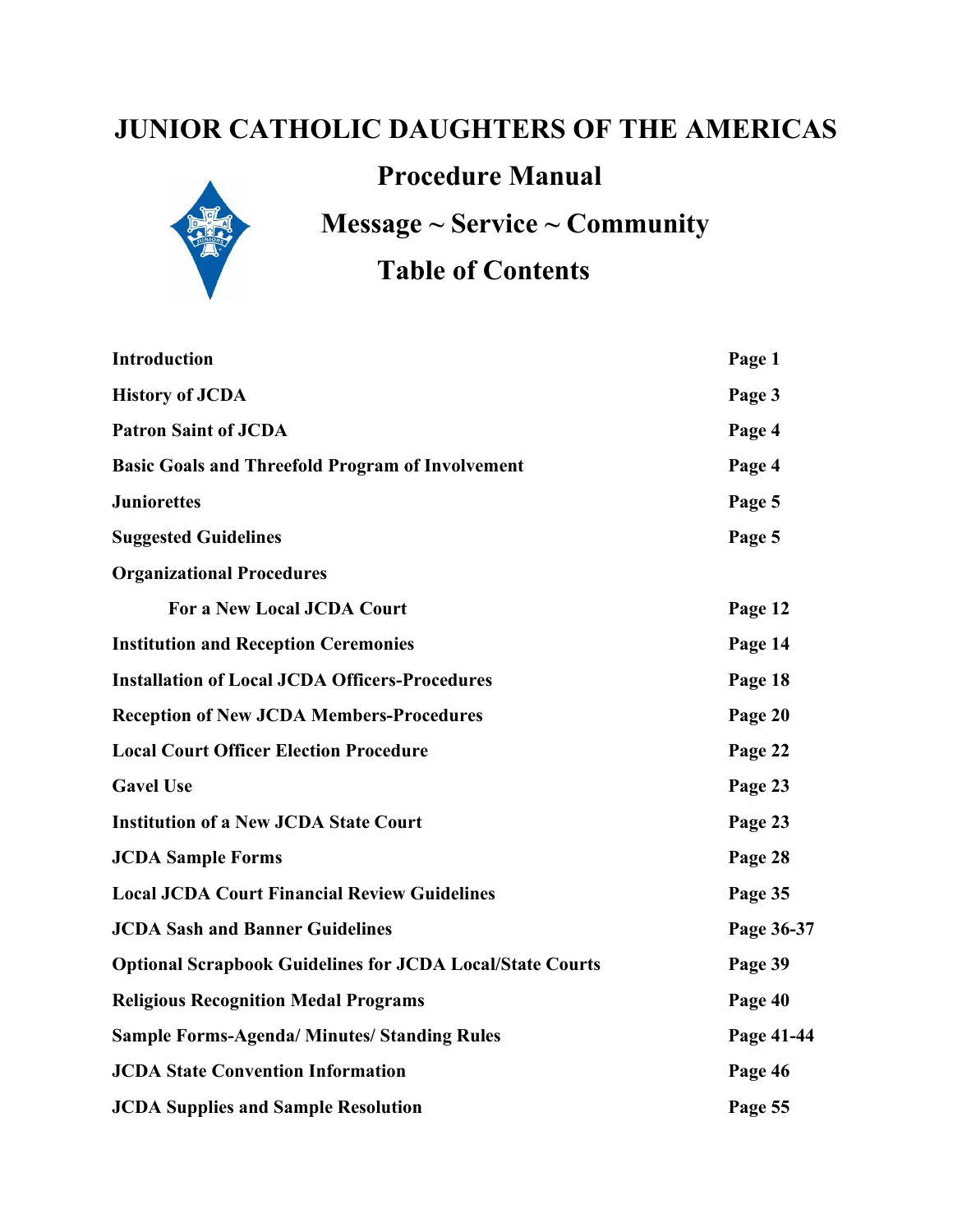# Catholic Daughters of the Americas® Circle of Love



# YOUTH  $\&$ JCDA

REVISED FEBRUARY 2022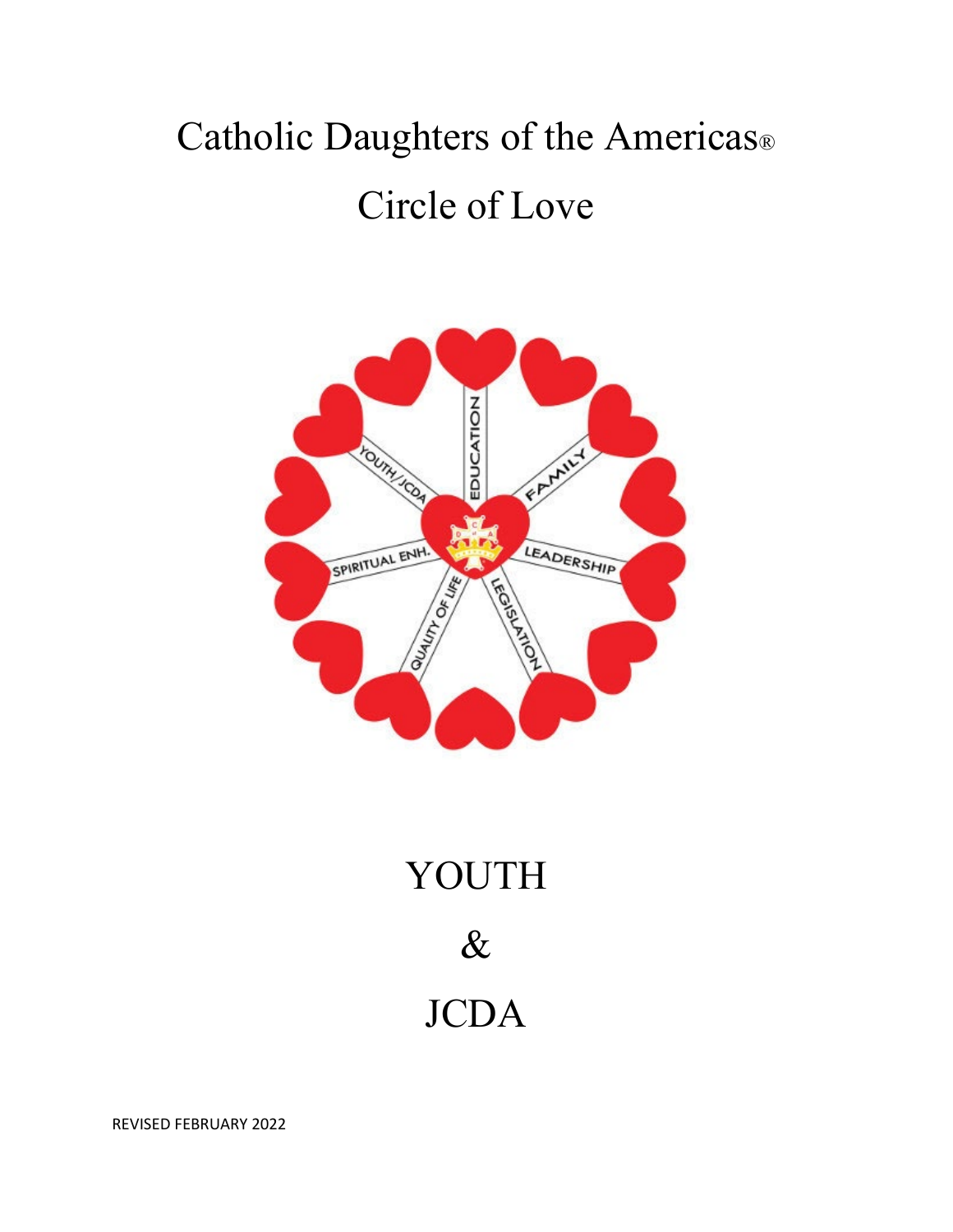#### **YOUTH**

# **INTRODUCTION**

Tomorrow's promise lives in today's youth. In responding to their needs today, we shape a better future for all. Every Catholic Daughters of the Americas Court can fulfill the goals of the Youth Program by committing itself to sponsor, participate in, and/or support at least one youth activity. This can be accomplished by working collaboratively with existing community and parish youth groups such as the youth ministry, social action groups, local schools, scouting, or by sponsoring a Junior CDA Court. The selection and scope of the activity should be determined by the needs and/or interests of the youth in the community.

Teaching service to others at a young age can help reinforce healthy behaviors. Volunteering helps you feel good about yourself because you help others. It teaches teamwork. It provides personal growth and boosts self-esteem. It also shows our youth that they too can make a difference.

# **MISSION**

It is the mission of the Youth Program to nurture personal and spiritual growth; to promote service to others and to foster an awareness and appreciation of diversity through a variety of suggested activities and experiences.

# **I. PERSONAL AND SPIRITUAL GROWTH**

- A. Promote programs/activities which enhance personal and spiritual growth and develop leadership skills.
- B. Provide opportunities to participate in religious and educational ministries.
	- 1. Retreats and Days of Recollection
	- 2. Special liturgies and prayer services
	- 3. World Youth Day observance
	- 4. "True Love Waits" Campaign sponsored by NCCB
	- 5. Study groups to discuss and act upon
		- a. Scripture
		- b. The Pope's Message to youth
		- c. Diocesan and National Catholic Youth initiatives
		- d. Quality of Life issues such as: peer pressure, AIDS, chemical dependency, violence, teenage suicide, teenage pregnancy, discrimination, suicide, inclusion, and diversity to name a few.
	- 6. Gospel dramas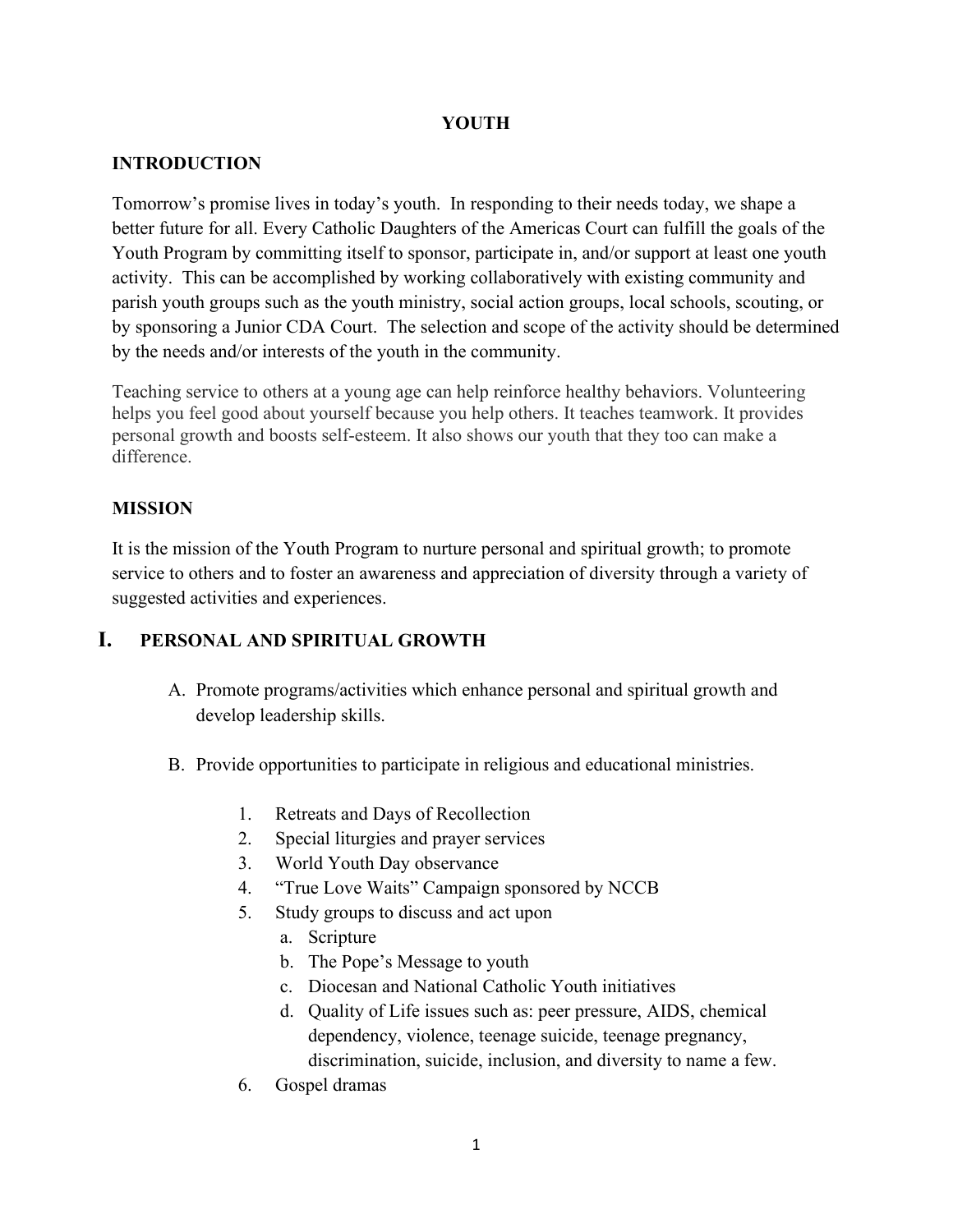- 7. Prayer partners for First Communion/Confirmation
- 8. Living rosaries and the crowning of Mary ceremonies
- 9. Recognition Programs
	- a. Religious Medal Programs
		- 1) Family of God
		- 2) I Live My Faith
		- 3) Marian Medal
		- 4) Spirit Alive Award
	- b. Scholastic Awards
	- c. Community Service Awards
	- d. Education Contests and Scholarships
- 10. Conflict resolution, mediation, and peer leadership activities
- 11. Encourage patriotism and good citizenship through civic events

# **II. SERVICE TO OTHERS**

- A. Promote opportunities for our youth to become informed.
- B. Encourage active participation in service projects that meet the needs of others.
	- 1. Stock a food bank
	- 2. Assist in community drives and tag days
	- 3. Feed the hungry at soup kitchens
	- 4. Conduct book/toy drives for underprivileged children
	- 5. Support Ronald McDonald House children's charities
	- 6. Visit nursing homes, shut-ins, Veteran's hospitals, draw pictures for them
	- 7. Baby sit for parish activities
	- 8. Help out at an animal shelter
	- 9. Sponsor "Make a Difference Day" held in October
	- 10. Conduct clothing drives for those in need
	- 11. Assist the Senior Court with Habitat for Humanity and other National Projects
	- 12. Assist in community recycling and beautification projects
	- 13. Host a Hungry Heroes play date (Kids can bring food to donate to the local food pantry and learn why it's important to help others.)
	- 14. Clean up litter in your community
	- 15. Send a thank you to a service member. Write cards, letters or even send pictures to those serving in the military.
	- 16. Collect donations in lieu of birthday gifts for your favorite charity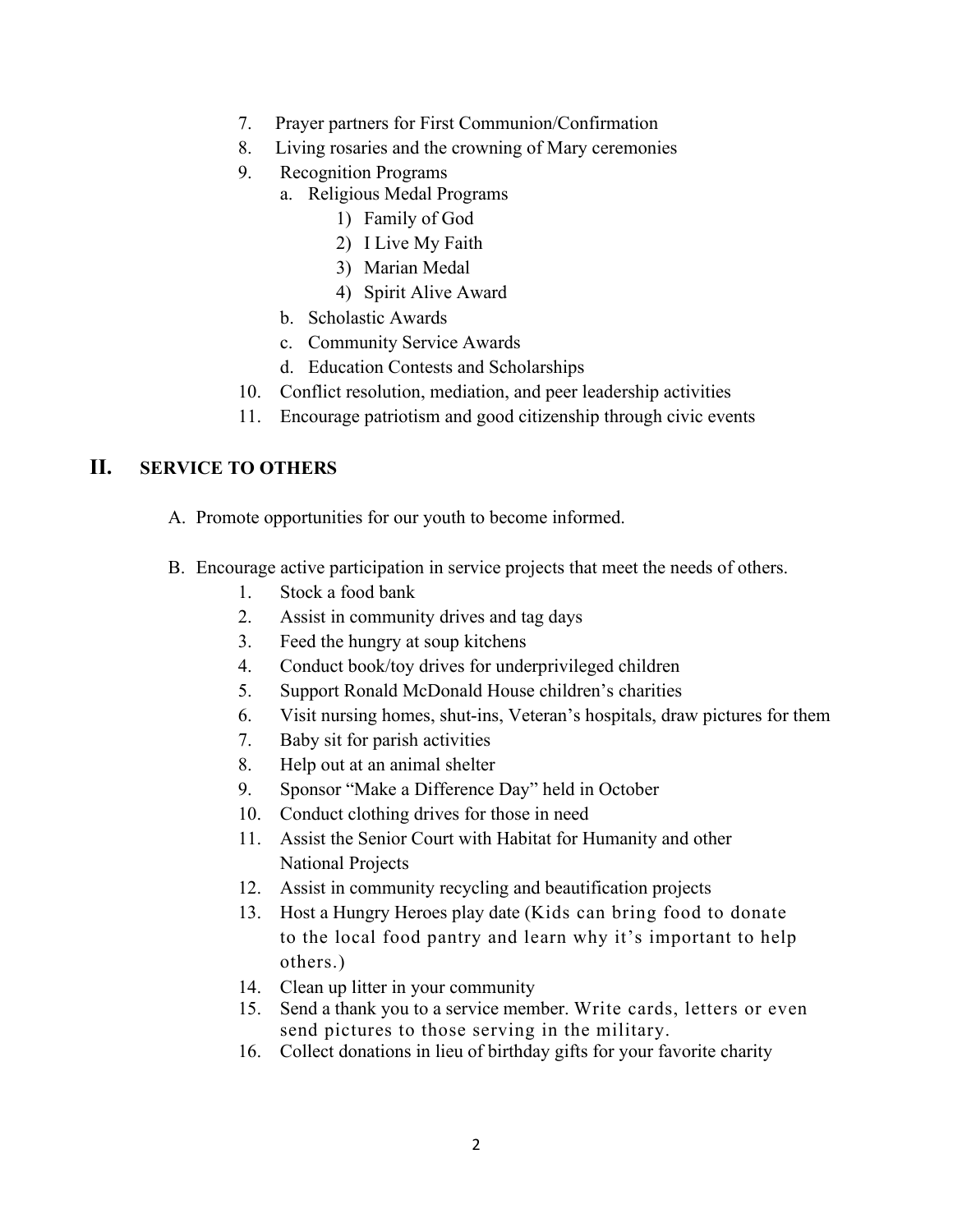# **III. AWARENESS AND APPRECIATION OF DIVERSITY**

- A. Participate in programs/activities which celebrate cultural diversity
- B. Affirm uniqueness of each person as an individual and assist youth in becoming proud of their heritage.
	- 1. Celebrate ethnic holidays and traditions
	- 2. Attend interfaith services
	- 3. Promote cultural exchange programs
	- 4. Support Special Olympics
	- 5. Assist at summer camps for the physically challenged and developmentally delayed
	- 6. Tutor the academically needy
	- 7. Sponsor intergenerational activities
	- 8. Celebrate "Christmas Around the World"
	- 9. Become pen pals to children around the world
	- 10. Celebrate National Women's History Month in March
	- 11. Assist in sponsoring a Seeing Eye Dog

Now that you know some ideas for children and youth to engage in, look for opportunities that interest your specific CDA Court. Do some research to see what projects you can do within your local community**.** Consider how much time the Court can devote to community service. Will it be an ongoing project or a one-time event? Involve the children and adolescents. The goal is to support our children and youth in seeing the benefit of service to others therefore enriching their own lives.

#### **IV. JUNIOR CATHOLIC DAUGHTERS OF THE AMERICAS (JCDA)**

#### **HISTORY**

In 1919, the National Board of Directors sanctioned JCDA. On February 22, 1926, the first appointed National Director for JCDA began traveling across the country to encourage Catholic Daughter Courts to initiate small groups of young women. The focus of these groups, which would gather in private homes, would be prayer, developing their faith; and the organization of charity projects while enjoying fellowship with other young Catholic girls.

The motto of "Be Useful" and the goals of "Love God, Serve Others, and Live Nobly" remains unchanged. The Threefold Program of Involvement still focuses on **Message** – possessing an active faith in God, **Service** – doing good for the benefit of others; and **Community** – action within the JCDA Court, families, community and the world.

**MOTTO -** Be Useful **PRINCIPLE CRITERIA -** Love God, Serve Others, Live Nobly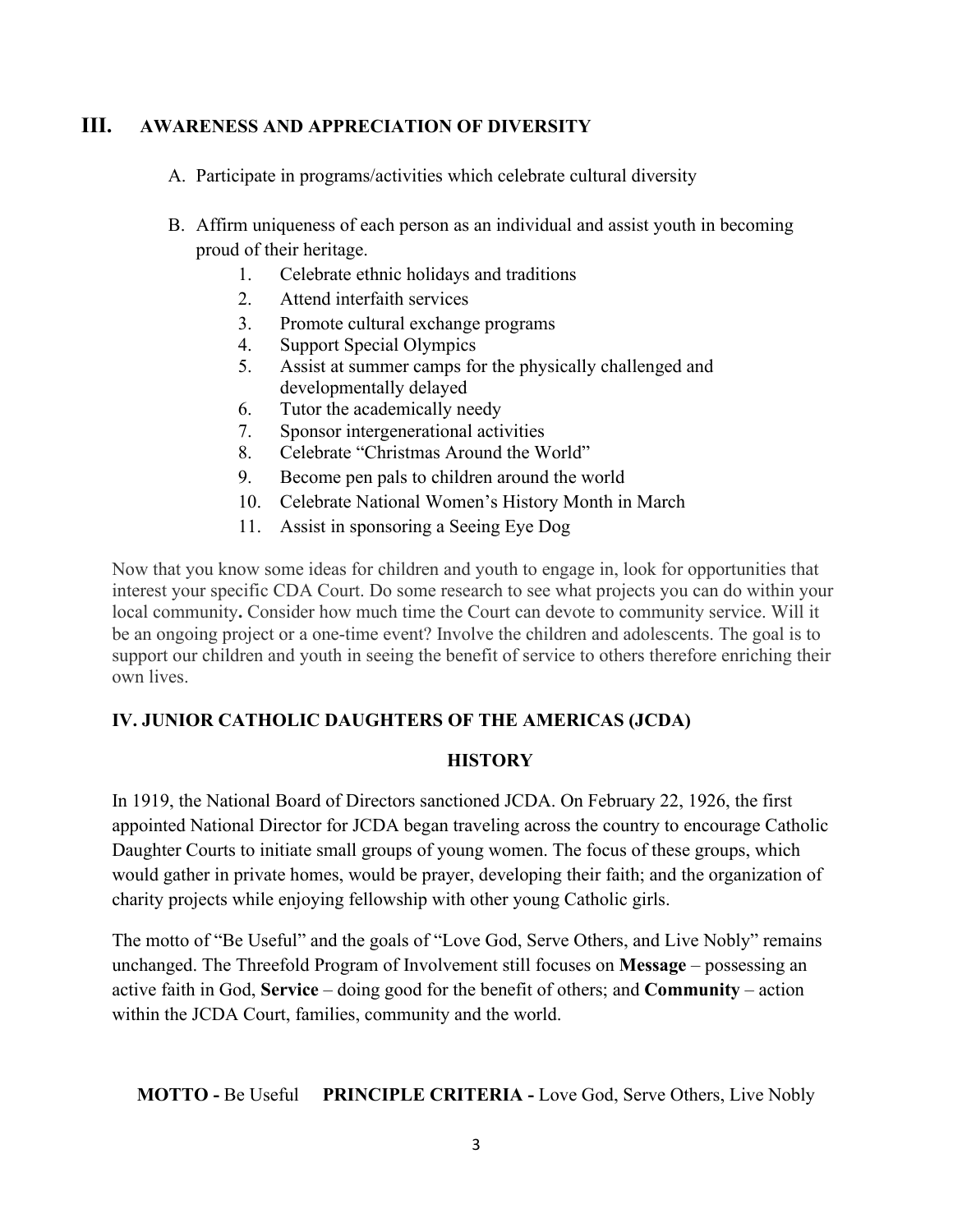#### **INTRODUCTION**

The JCDA Program is an action-oriented program for Catholic girls from 6 to 18 years of age. It is the mission of JCDA to nurture personal and spiritual growth while participating in the life, mission and work of the Catholic faith community, to be aware and appreciate diversity in today's world and to promote service to others.

| $6-10$ years  | Juniorette |
|---------------|------------|
| $11-18$ years | Junior     |

#### **PATRON SAINT**

**Mary** is our spiritual mother, a role model of Christian life for women. Mary shows strength of godliness, holiness, piety, and humbleness. Mary teaches women the importance of trust and perseverance. From Mary, we learn true devotion to God and love for your neighbor.

#### **THE JCDA PROGRAM IS BASED ON FOUR OJECTIVES AND GOALS:**

- 1. To promote the development of the whole person through programs of self-identity, personal growth, and peer group relationships;
- 2. To promote service to others in the parish, community, and JCDA;
- 3. To encourage spiritual growth by providing opportunities for personal prayer, liturgy, and ecumenical understanding; and
- 4. To encourage programming that is open, flexible, and creative to current day needs and concerns.

#### **THREEFOLD PROGRAM OF INVOLVEMENT**

The goals and objectives of the JCDA program are divided into a Threefold Program of Message, Service, and Community.

#### **1. MESSAGE**

Message is receiving the message of the Lord. The teaching church calls upon each of us to have an active faith in God. We must not only accept the message of God, but we must act on it. We must believe and profess to all the community that which Jesus said and did. "For I have not spoken on my own, no, the Father, who sent me has commanded me what to say and how to speak. Since I know that this commandment means eternal life, whatever I say is spoken just as he instructed me." (John 12:45-50)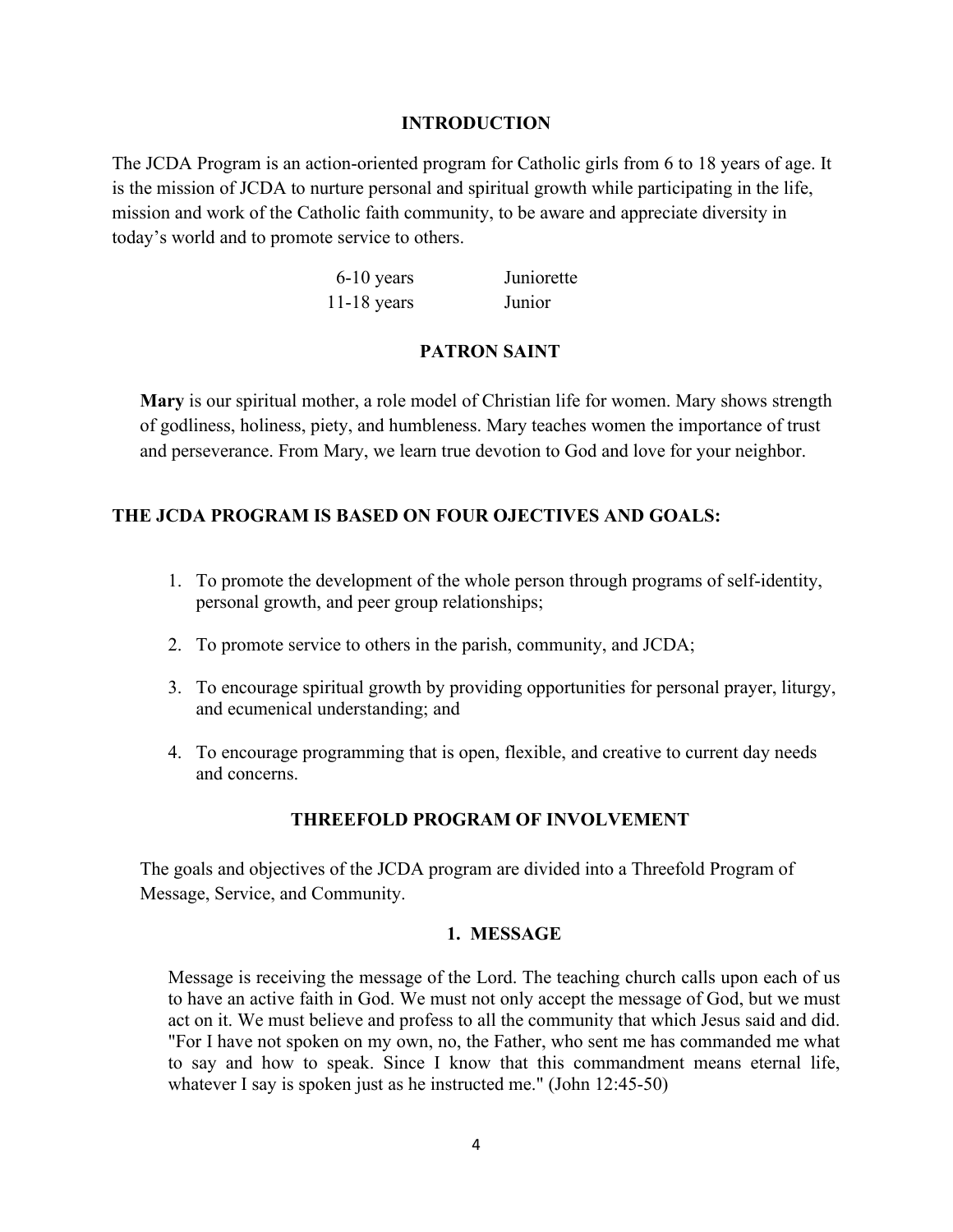#### **2. SERVICE**

Service is an individual commitment to living the gospel. The experience of community can only lead to service. Christ gives his people different gifts not only for themselves, but for others. "You address me as Teacher and Lord and fittingly enough, for that is what I am. But if I washed your feet, I who am Teacher and Lord, then you must wash each other's feet. What I just did was to give an example. What I have done, so you must do." (John 13:13-15)

#### **3. COMMUNITY**

Community is developing your JCDA Court and its members while reaching out to others. Community is the heart of JCDA. We must be moved to help build community in all areas of our lives. By this experience of community, we can better build our families, neighborhoods, and our world. As God said, "I give you a new commandment, to love one another. Such as my love has been for you, so must your love be for each other. This is how all will know you for my disciples, your love for one another." (John 13:34-35)

#### **JUNIORETTES**

The Juniorette Catholic Daughters of the Americas Program is a progressive program building up over five (5) years to becoming a Junior Catholic Daughter. The aim is to develop the individual talents and personalities of the girls. The program is presented as a home-centered activities program built around definite projects which have spiritual, inspirational, educational and character training values. Juniorettes are consecrated to the Child Jesus, whose virtues they try to imitate. The Juniorette Program is for Catholic girls ages six (6) through ten (10).

Reference the Juniorette Manual for the Juniorette Program guidelines.

#### **SUGGESTED GUIDELINES FOR JCDA**

#### **Junior Catholic Daughters of the Americas**

#### **Name**

The name of this organization shall be the JUNIOR CATHOLIC DAUGHTERS OF THE AMERICAS, hereinafter referred to as the JCDA.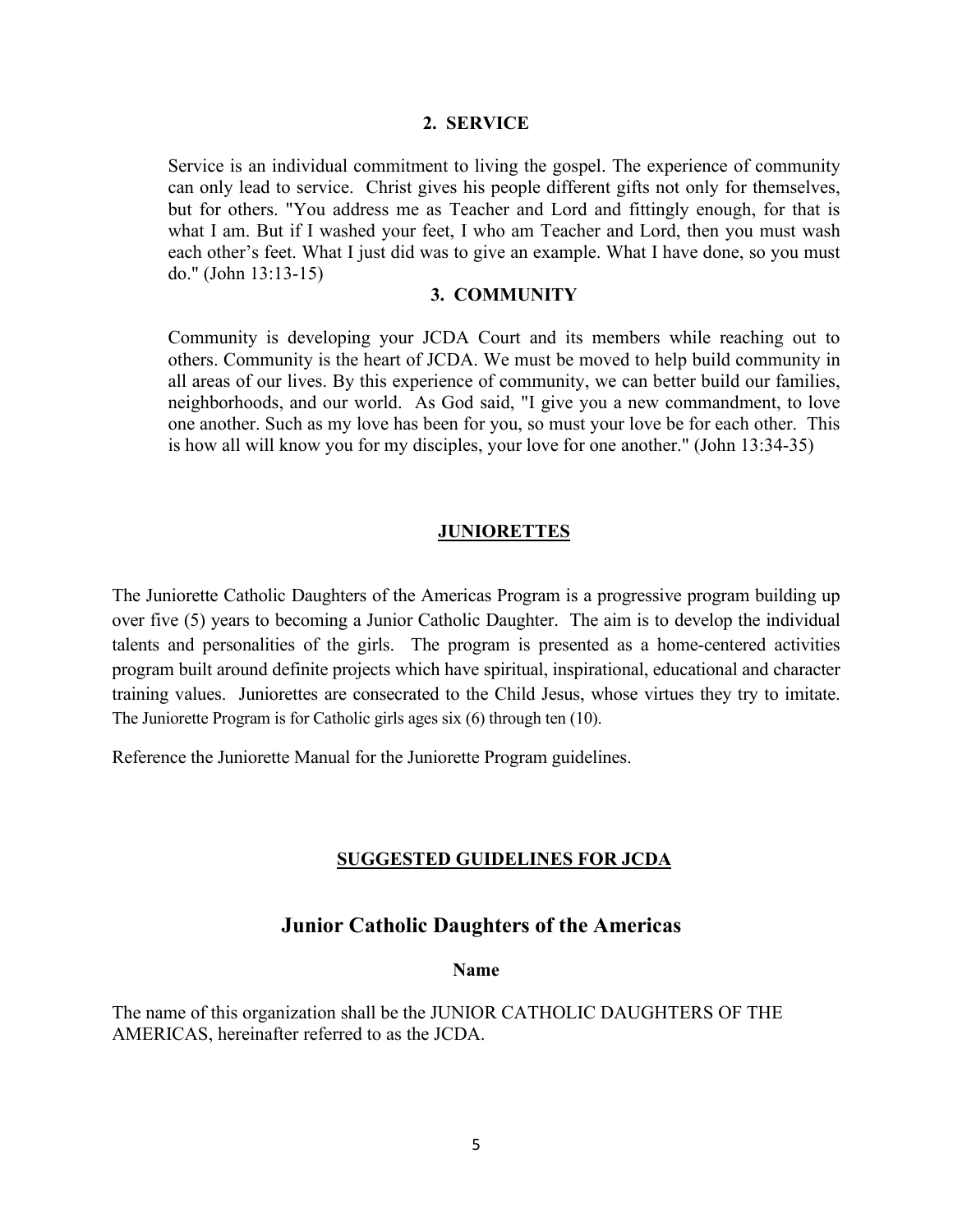#### **Purpose**

The purpose of the JCDA shall be:

- (a) To promote the development of the whole person through programs of selfidentity, personal growth, and peer group relationships;
- (b) To promote service to others in the Parish, Community, and JCDA;
- (c) To encourage spiritual growth by providing opportunities for personal prayer, liturgy, and ecumenical understanding; and
- (d) To encourage programming that is open, flexible, and creative to current needs and concerns.

#### **Membership**

- Sect. 1 Membership in the JCDA shall be open to all Catholic girls from their 6<sup>th</sup> to their 18<sup>th</sup> birthday.
- Sect. 2 Graduation from high school or the 18<sup>th</sup> birthday, whichever occurs later, shall be the determining date for completion of JCDA membership.
- Sect. 3 Application for membership shall be made on the official membership form and presented to the local JCDA Court Chairman.
- Sect. 4 Membership shall be divided into two categories: Juniorette (Age 6 through 10) Junior (Age 11 through 18)

#### **Fees and Dues**

Sect. 5 The local JCDA Court shall determine the dues for the local membership. Dues may not exceed \$10.00 per year per member.

#### **JCDA Chairman**

Sect. 6 The JCDA Chairman shall:

- (a) be a CDA member in good standing within the sponsoring local CDA Court
- (b) be certified in child, youth and vulnerable adult protection per local diocese guidelines, ensure all volunteers are likewise certified filing all copies
- (c) ensure all documentation is sent to the State Regent and filed
- (d) ensure all appropriate forms and reports are completed and up to date
- (e) serve as the Treasurer of the JCDA Court ensuring all monies of the JCDA Court are accurate and documented and prepare a monthly Treasurers' report or appoint JCDA mother/counselor to serve as treasurer
- (f) receive dues if applicable and record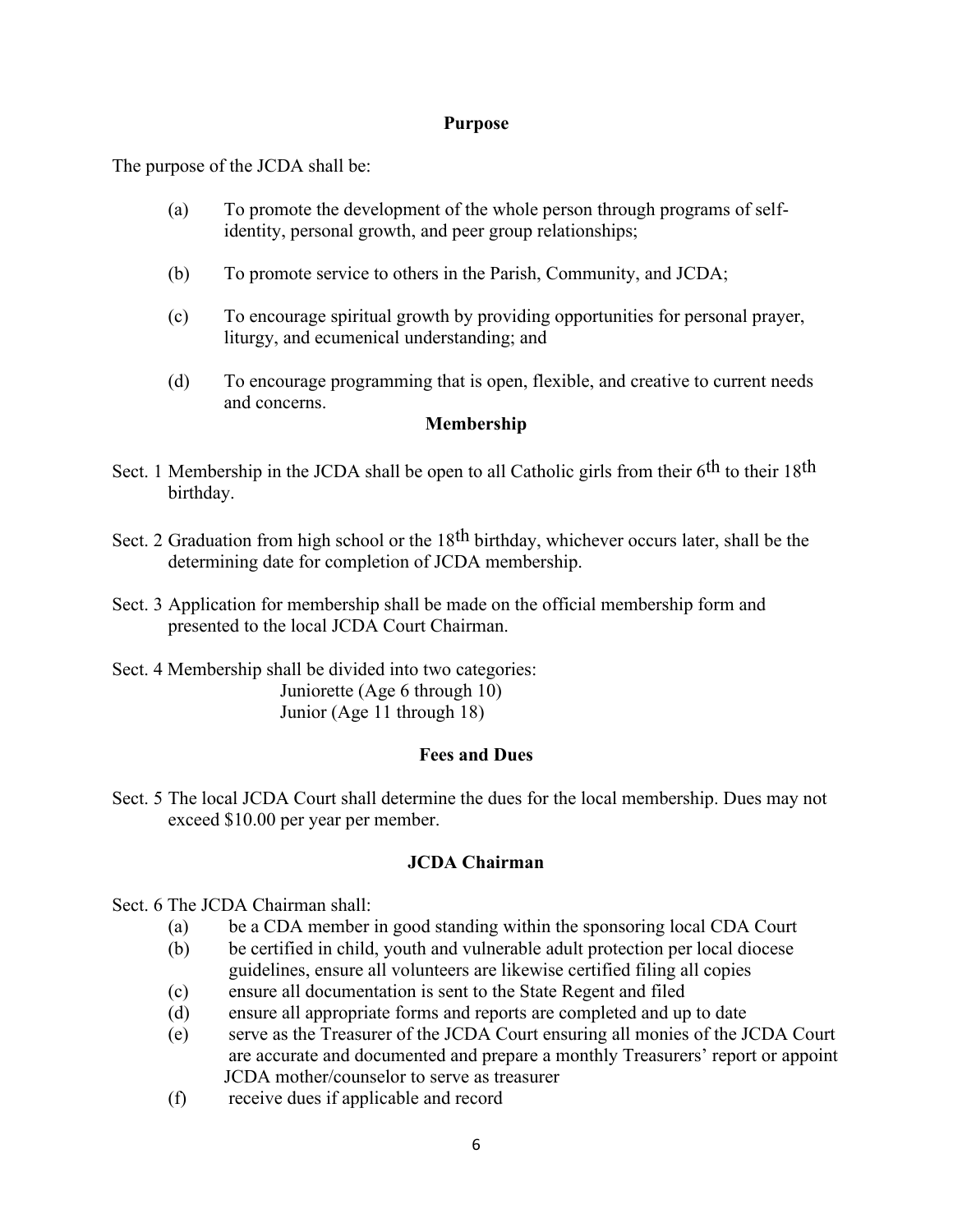- (g) pay all bills with the JCDA Court approval
- (h) prepare books for the semi-annual financial review, if applicable, sending completed review form to the State Regent, State JCDA Chairman, local sponsoring Court Regent and retaining a copy for the JCDA Court records

#### **Advisory Committees**

Sect. 7 The advisory bodies of the JCDA shall be:

- (a) State Level- It shall be composed of the Catholic Daughters of the Americas State Officers, and the State Youth/JCDA Chairman.
- (b) Local Level: It shall be composed of the local Catholic Daughters of the Americas Court Regent, Vice Regent, Youth/JCDA Chairman, the JCDA Chaplain, the JCDA Court Chairman and all JCDA Officers of the JCDA Court.

#### **JCDA State Court**

- Sect. 8 Five or more local JCDA Courts in good standing may organize a State Court with the approval of the National Regent and State Officers. State JCDA Courts shall be composed of the National Regent or representative, five (5) State Officers, and members of the local JCDA Courts.
- Sect. 9 State Court shall meet in biennial convention between the period of June 1 and July 31 in alternating years to the biennial National Convention.
- Sect.10 The number of local JCDA Court delegates will be two (2) delegates. The JCDA Court may elect up to two (2) alternates.
- Sect. 11 A majority of the State JCDA Court present shall constitute a quorum at a State Biennial Convention, provided three State JCDA Officers are present.
- Sect.12 The State Officers of the State JCDA Court shall be a President, First Vice President, Second Vice President, Secretary, and Reporter and shall be elected biennially at the convention.
- Sect. 13 The five (5) State Officers shall be known as the State Board. Not more than one (1) State Board member shall be elected from the same local Court unless there are twelve (12) or less Courts. There can be no more than two state officers elected from the same court. Term of office shall be for two (2) years. Officers shall serve only one (1) two (2) year term.
- Sect. 14 Any registered JCDA member 14 years of age or older, who has been a member for two (2) years and has held a local Court office may be elected to a State Office.
- Sect. 15 Attendance by JCDA State Officers at State Board meetings is mandatory. excused absences approved by the JCDA State Chairman due to illness, conflicting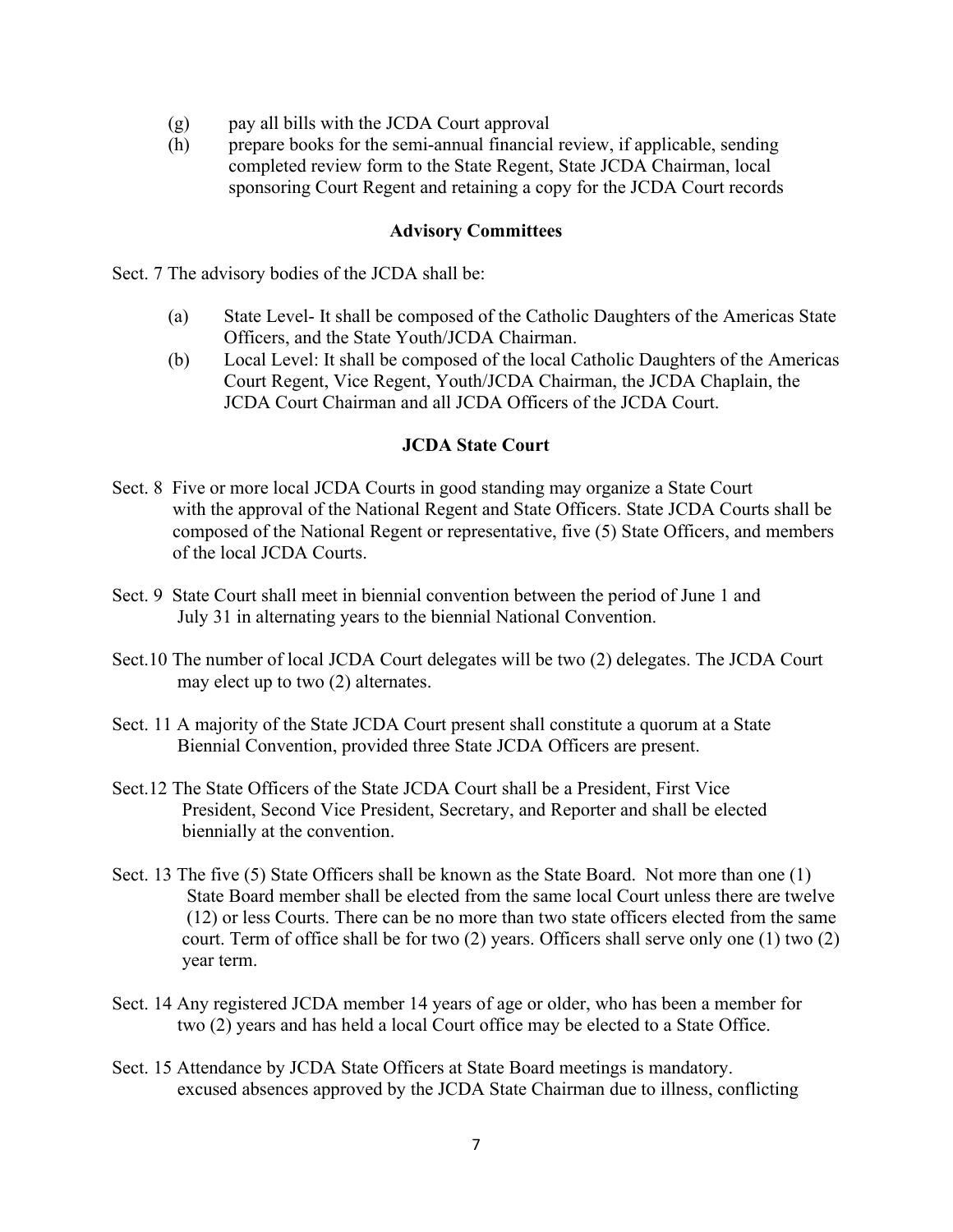school activities, death in the family, etc. will be accepted. Upon missing two meetings without excused absences, the elected officer will be removed from office. The new officer will be appointed by the JCDA State Chairman, with concurrence of the CDA State Regent.

Sect. 16 The State President shall

- (a) Preside at all meetings of the State JCDA Court and the State JCDA Board;
- (b) Represent the JCDA members in her state at Catholic Daughters of the Americas State Court functions and at civic activities, when invited;
- (c) Be an ex-officio voting member of all committees except the Nominating Committee; and
- (d) Perform other such duties as the State JCDA Advisory Board may define.
- Sect. 17 The State First Vice President shall
	- (a) In the absence or inability of the State President, assume the title and office of State President and perform the duties of the office; and
	- (b) Serve as chairman of the Threefold Program of Involvement.
- Sect. 18 The Second Vice President shall
	- (a) In the absence or inability of the State President and First Vice President, assume the title and office of State President and perform the duties of the office;
	- (b) In the case of the advancement of the State First Vice President, assume the title and office of State First Vice President and perform all duties of the office; and
	- (c) Serve as Membership and Court Development Chairman for the JCDA Program

Sect. 19 The State Secretary shall

- (a) Keep an accurate record of the minutes of the State JCDA Board and of the State JCDA Court Biennial Convention. A permanent record book shall be used for this purpose and shall be passed on to her successor; and
- (b) Carry on all correspondence of the State JCDA Board

Sect. 20 The State Reporter shall

(a) Be responsible for submitting publicity articles concerning JCDA achievements and activities to the newspapers and media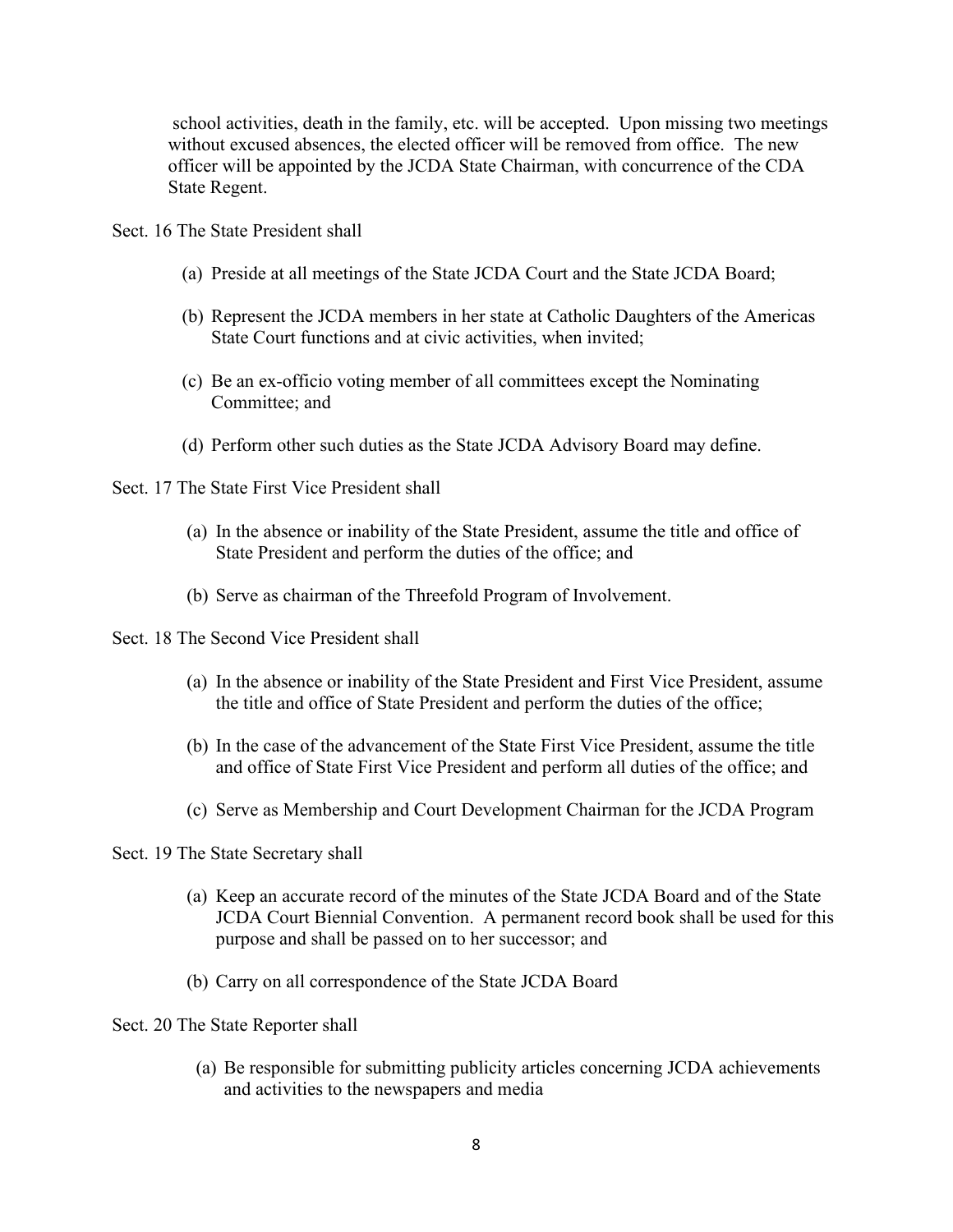- (b) Receive publicity from local JCDA Courts
- (c) Keep a scrapbook of publicity and activities of the State JCDA Court

#### **JCDA Local Courts**

- Sect. 21 One (1) regular business meeting shall be held each month, September to June.
- Sect. 22 A local Court shall consist of 12 members for institution purposes. A quorum shall consist of the majority of the members of the Court, providing a majority of the officers are present.
- Sect. 23 JCDA Courts shall enact standing rules which shall not conflict with the Bylaws of CDA with approval of the JCDA Chairman.
- Sect. 24 All JCDA local courts must be approved and sponsored by a CDA local court.
- Sect. 25 The officers of the JCDA Court shall be a President, First Vice President, Second Vice President, Secretary and Reporter.
- Sect. 26 Officers of the local courts elected by their membership must attend all JCDA meetings and perform the duties of their offices. After missing two consecutive meetings without excused absences or notification made to the local JCDA chairman, an officer many be replaced. An election shall be held at the first regular meeting following the two absences after at least five days' notice to the membership.

Sect. 27 The President shall

- (a) Preside at all JCDA Court Meetings and Receptions of New Members
- (b) Represent the JCDA Court at Catholic Daughters of the Americas local Court functions and at civic activities when invited to do so
- (c) Be an ex-officio, voting member of all committees with the exception of the Nominating Committee;
- (d) Be a Court Representative at the State Convention; and
- (e) Perform other duties as the local JCDA Advisory Board may define.

Sect 28 The First Vice President shall

- (a) In the absence or inability of the President, assume the title and office of President and perform duties of the office; and
- (b) Serve as chairman of the Threefold Program of Involvement.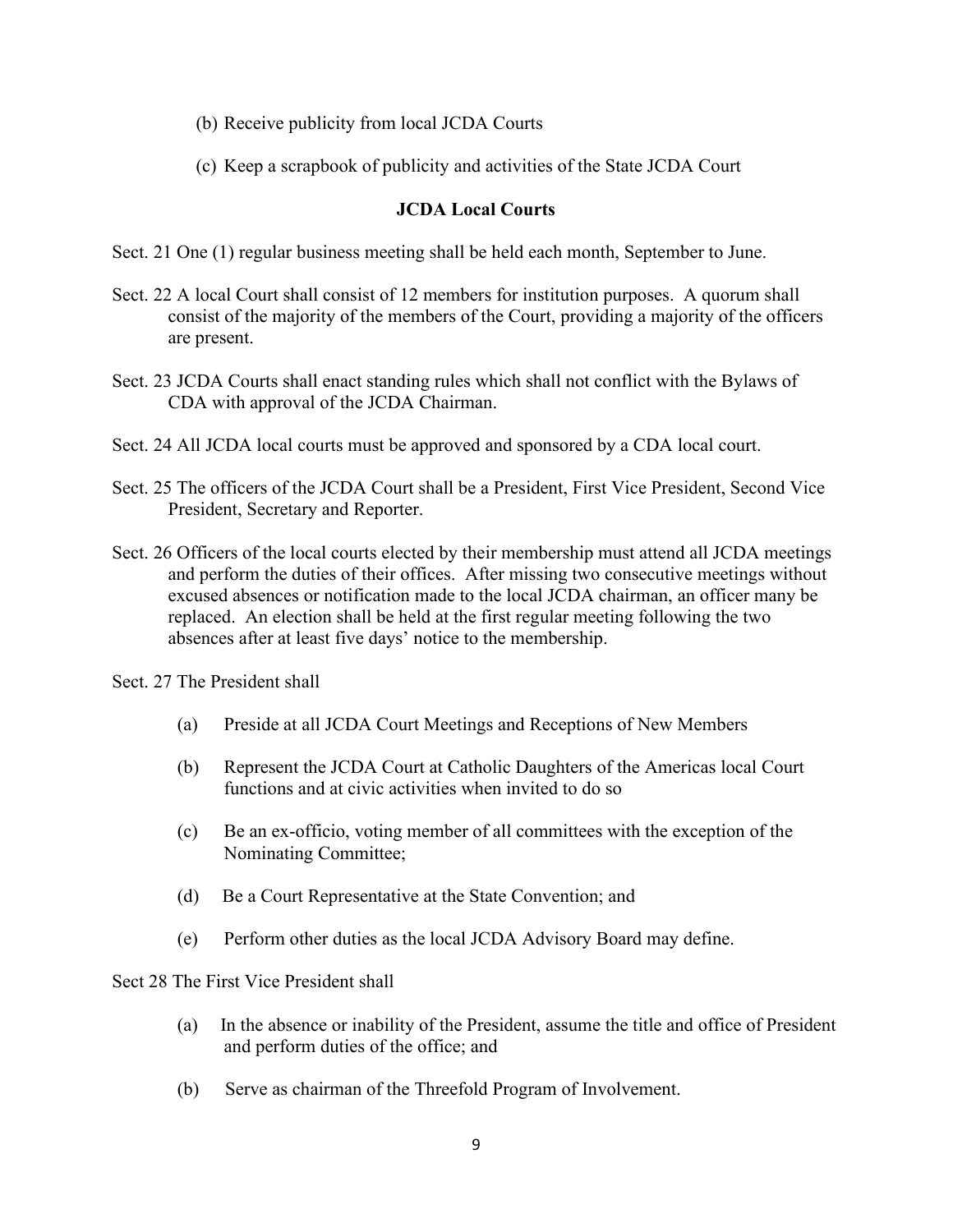Sec 29 The Second Vice President shall

- (a) In the absence or inability of the President and First Vice President, assume the title and office of President and perform the duties of the office;
- (b) In the case of the advancement of the First Vice President, assume the title and office of First Vice President and perform all duties of the office; and
- (c) Serve as Membership and Court Development Chairman for the JCDA Program.

Sect 30 The Secretary shall

- (a) Keep an accurate record of the minutes of the Court meetings. A permanent record book shall be used for this purpose and shall be passed on to her successor.
- (c) Carry on all correspondence of the Court.

Sect 31 The Reporter shall

- (a) Be responsible for submitting publicity articles concerning JCDA achievements and activities to the State JCDA Reporter.
- (b) Send publicity from local JCDA Court to newspaper and media after the approval of the local JCDA Chairman.
- (c) Keep a scrapbook of publicity and activities of the local Court.

#### **Nominations and Elections of Officers**

- Sect. 32 State Court Officers: The State JCDA Officers shall be elected by ballot at each biennial convention of the State JCDA Court. They shall assume office 30 days after election and shall serve until their duly elected successors assume office.
	- (a) The term of office shall be for two (2) years. No State JCDA Officer shall serve more than one (1) consecutive term in the same office.
	- (b) A quorum of those present shall be necessary to elect an officer. Only members in good standing shall be eligible for nomination. Only members of the State JCDA Court shall be eligible to vote.
	- (c) Any registered JCDA member 14 years of age or older, who has been a member for two years and has held a local court office, may be elected to the JCDA State Board.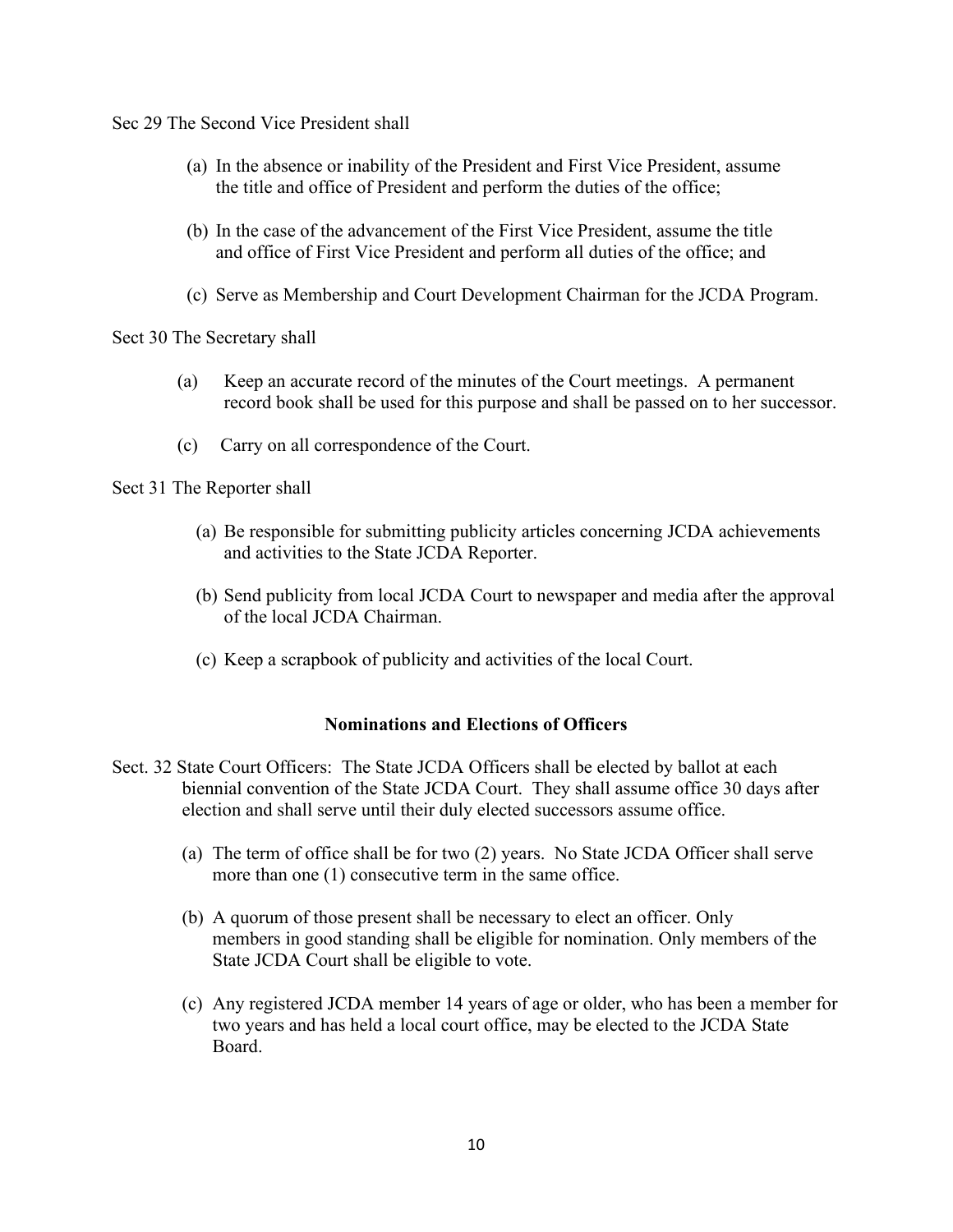- (d) Any registered JCDA member who is graduating in the spring of the convention year is not eligible for any State office.
- (e) Nominations for any State office must be postmarked by the deadline date set by the JCDA State Chairman.
- (f) In the event an office is not filled by prior mailed in nominations, then, nominations may be made from the floor at the convention, but only for the open state office.
- (g) Only one member per court shall be eligible to run for state office.
- Sect. 33 Local Court Officers: The officers of each Court shall be elected by ballot at a regular meeting of the Court for a term of one (1) year. They shall serve until their successors are elected and assume office.
	- (a) No Court officer shall serve more than two (2) consecutive terms in the same office.
	- (b) A quorum of those present shall be necessary to elect an officer. Only members in good standing shall be eligible for nomination and to vote.
	- (c) An election notice shall be sent to all members prior to the meeting when elections are held.

#### **Vacancies**

- Sect. 34 State Court Level: Whenever a vacancy exists in the office of President, the First Vice- President shall assume the office of President. Whenever a vacancy exists in the office of First Vice President, the Second Vice President shall assume the office of First Vice President. Whenever a vacancy exists in the office of the Second Vice President, the Secretary, or the Reporter, the President, after consulting with the remaining members of the Board, shall fill the vacancy. This appointment is subject to the approval of two thirds (2/3) of the State JCDA Advisory Board.
- Sect. 35 Local Court Level: Whenever a vacancy exists in the office of President, the First Vice President shall assume the office of President. Whenever a vacancy exists in the office of the First Vice President, the Second Vice President shall assume the office of the First Vice President. Whenever a vacancy exists in the office of Second Vice President, Secretary, or the Reporter, an election shall be held by the local Court at the first regular meeting following the vacancy after at least five (5) days' notice to the membership.

#### **Amendments and Revisions**

Sec. 36 Suggested amendments and revisions to these guidelines may be made by a two-thirds (2/3) vote of the members of the State JCDA Court present and voting at any biennial convention of the JCDA. Any suggested amendments adopted by the State JCDA Court are subject to the approval of the National Board.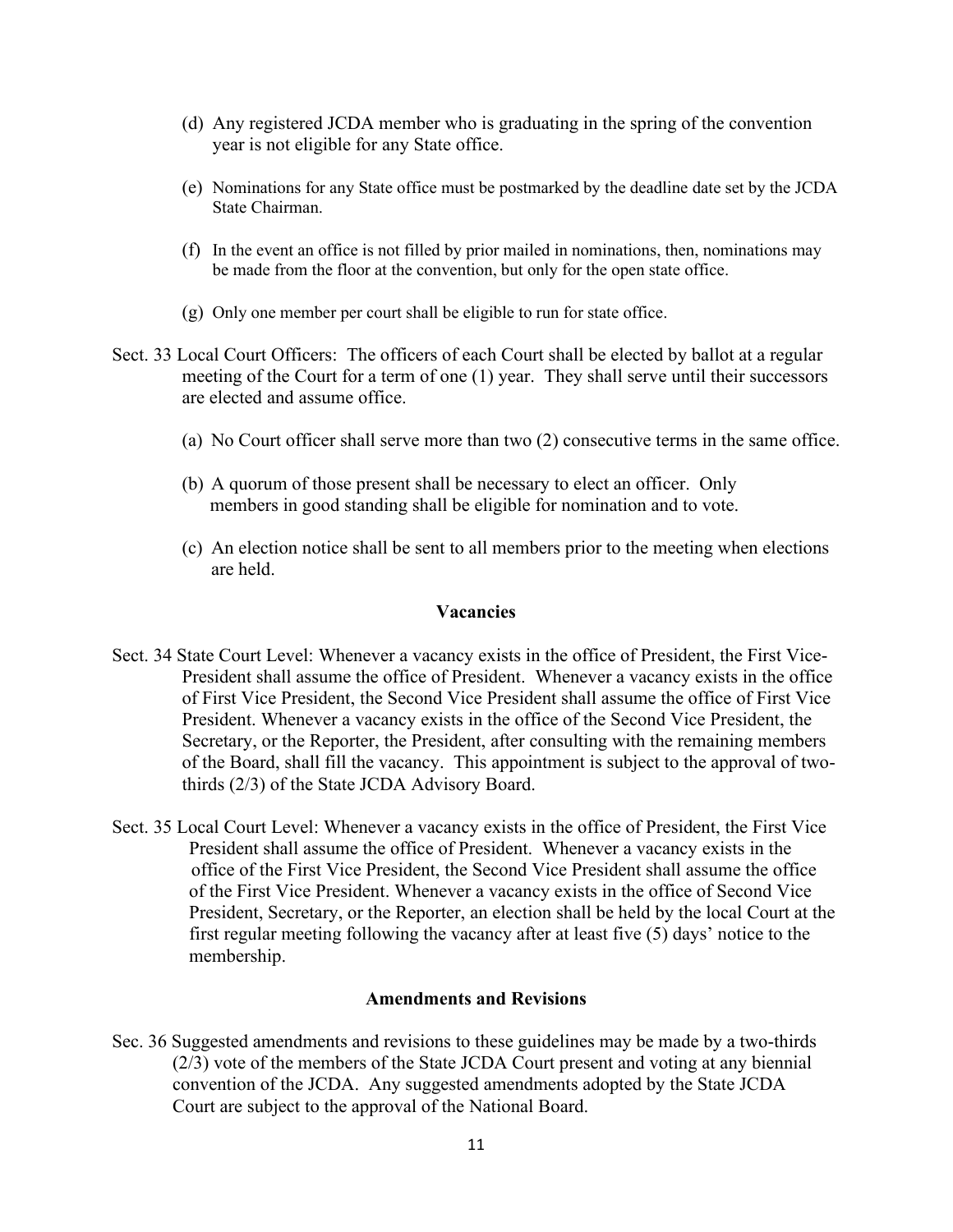Sec. 37 These guidelines may be amended by a two-thirds (2/3) vote of the National Board.

#### **Parliamentary Authority**

Sec. 38 In all matters of procedure not otherwise provided for by the guidelines, the current issue of Robert's Rules of Order shall be the authority.

#### **ORGANIZATIONAL PROCEDURES**

#### **FOR A NEW LOCAL JCDA COURT**

- 1. Become familiar with the JCDA program.
- 2. Obtain the approval of a sponsoring CDA senior court and the pastor/chaplain.
- 3. State Regent must approve the sponsoring senior CDA Court.
- 4. Appoint a local chairman and JCDA Chaplain.
- 5. **All JCDA Chairmen and volunteers who work with minors and vulnerable adults must be Safe Environment Certified per individual diocese mandates. A copy of these certificates must be sent to the State Regent and sponsoring local CDA Court prior to the initial meeting.**
- 6. Request a JCDA informational packet from the National Youth/JCDA Chairman.
- 7. Distribute letters of invitation to all parochial school and Religious/Education students.
- 8. Publicize the initial meeting in local papers, church bulletins, and schools.
	- a. Invite the parents/guardians of the girls to the initial meeting. If the local JCDA chairman does not want to conduct the meeting, invite a representative from the State JCDA Board to attend. Be sure to schedule the date with the State representative.
	- b. Explain the aims and purposes of the JCDA program through the Threefold Program of Message, Service and Community. Explain the need for additional adult chairmen.
	- c. Distribute brochures and membership application forms to all prospective JCDA members. Membership applications forms may be collected at this time. Urge the young ladies to take additional membership application forms for their friends.
- 9. Schedule an organizational meeting a week or two following the initial informational meeting. Again, publicize the meeting in the local papers, church bulletins, and schools.
	- a. Give more information concerning the JCDA program.
	- b. Collect any additional membership application forms. Be sure they are filled out properly and signed by the member and parent/guardian.
	- c. Conduct the election of officers.
	- d. Begin work on the JCDA Court banner.
	- e. Order JCDA patches/pins from the National CDA Store. Or have sashes made.
	- f. Discuss possible dates for the institution of the new Court with your JCDA Chaplain. The local chairman should contact the State JCDA Chairman and set an institution date.
	- g. Set a date and time for regular Court meetings.
	- h. Discuss and set the amount for dues.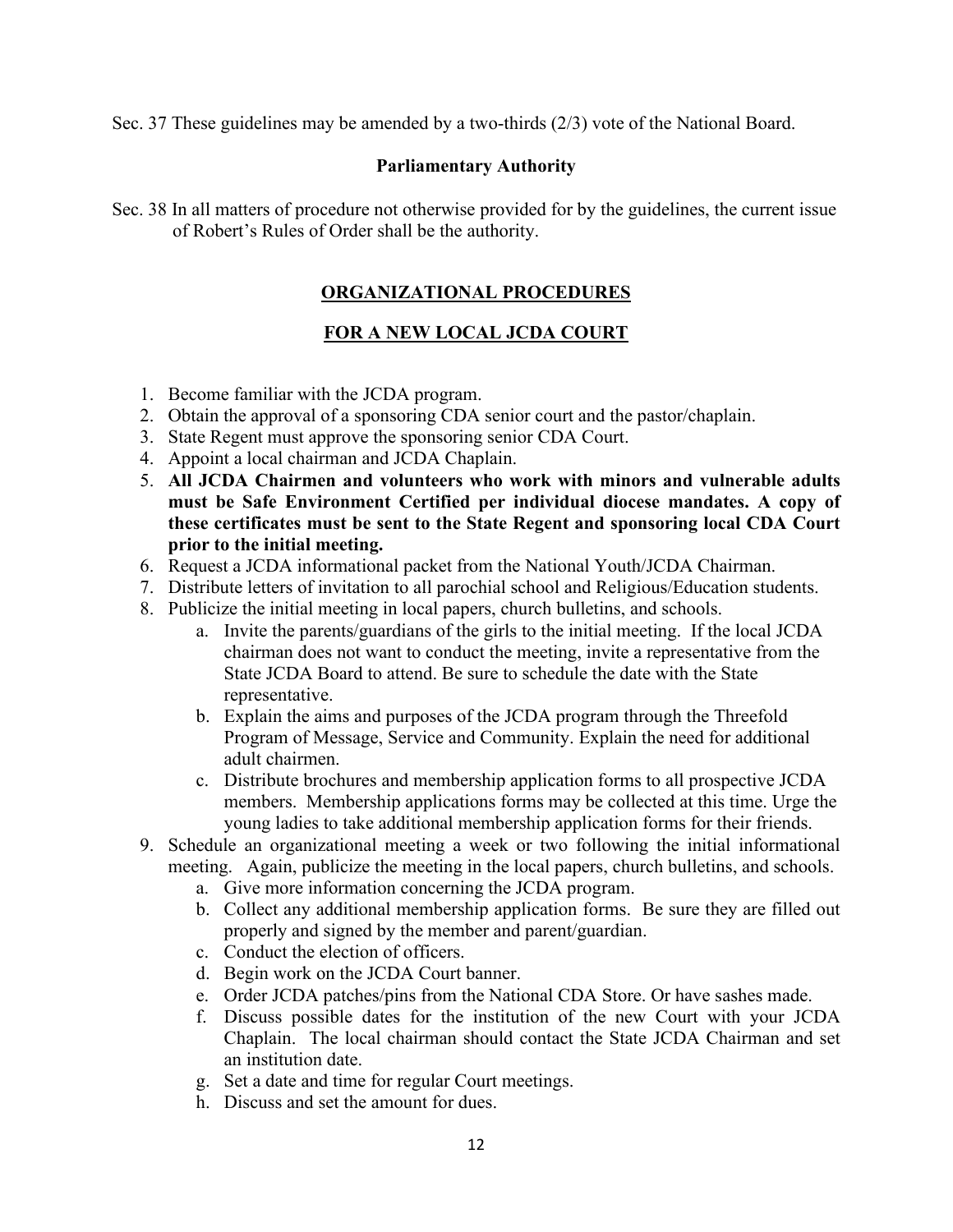- i. Distribute copy of the JCDA song and pledge for members to learn.
- 10. Apply for a JCDA Charter.
- 11. The institution of a local JCDA Court is the responsibility of the State JCDA Board, if applicable. If she cannot be present, the State JCDA Chairman or Co-Chairman will be in charge of the institution. Installation of the local JCDA officers should be held on the same date as the institution.
- 12. Within ten (10) days of the institution of the new Court, the JCDA Chairman forwards a copy of the New Court Officer's form and membership applications to the State Regent or State Chairman.

#### **INSTITUTION OF A NEW LOCAL JCDA COURT**

#### **STATE DUTIES**

- 1. The State Regent and the State JCDA Chairman or her representative should be present at the informational meeting for prospective members. This would allow the new members and chairman to have their questions answered.
- 2. A State JCDA Officer (if applicable) is responsible for the institution of a new JCDA Court. If she cannot be present, the State JCDA Chairman or Co-Chairman will be in charge of the institution.
- 3. The State Regent will serve as an advisor for the local Court chairmen in all matters concerning the institution and wellbeing of a local Court. The State Regent may be assisted by the State JCDA Chairman or Co-Chairman.
- 4. **Ensure that all JCDA Chairmen and volunteers who work with minors and vulnerable adults have been Safe Environment Certified per individual diocese mandates. A copy of these certificates must be received by the State Regent/State Chairman and sponsoring local CDA Court prior to the initial meeting and filed.**
- 5. State Court will pay the JCDA Charter fee.

#### **LOCAL CDA SENIOR COURT DUTIES**

- 1. The local CDA sponsoring Court must approve the institution of the new JCDA Court.
- 2. Local Court Regent must appoint a local JCDA Chairman and JCDA Chaplain.
- 3. Sponsors a small reception for the newly instituted JCDA Court and their families following the ceremony.
- 4. Support the new JCDA Court financially by providing funds for the JCDA patches, pins or sashes, banner and flowers for new members.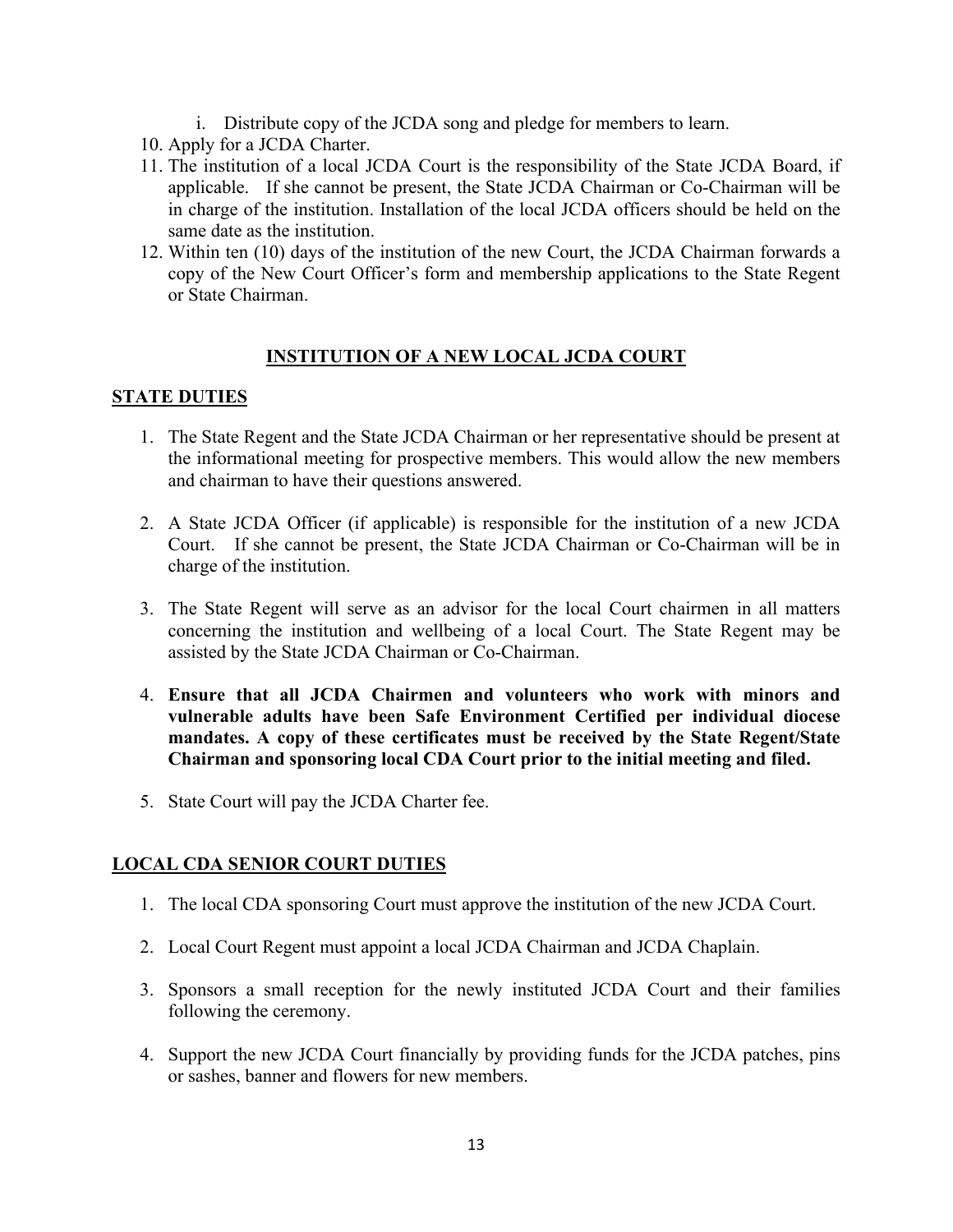- 5. Send invitations for the institution to the following: National Youth/JCDA Chairman, any local National Officers, State CDA Officers, State JCDA Chaplain, State JCDA Chairman and State JCDA Officers.
- 6. Provide financial assistance, if necessary, according to the local CDA Court budget.
- 7. Local CDA sponsoring Court will comply with Safe Environment Certification for working jointly with the JCDA Court.

# **LOCAL JCDA CHAIRMAN DUTIES**

- 1. Consult with the JCDA Chaplain concerning the procedures for the ceremony. Institution may be held during the Mass or immediately following the Mass in church or a parish hall. Invite the chaplain to participate in the institution ceremonies.
- 2. At the organizational meeting, conduct the election of officers. Be sure a copy of the officers' names is given to the officer who will be conducting the installation of new officers.
- 3. Prepare a list of all new JCDA members for introductions during the institution ceremony.
- 4. See that all JCDA members know the JCDA Pledge. The pledge is recited during the institution ceremony.
- 5. Purchase flowers for the new members to receive during the institution ceremony.
- 6. Prepare a small altar with statue of the Blessed Virgin Mary with candles for the installation of the new officers. Be sure to have a lighter/matches available.
- 7. Set up the hall for the reception and ceremonies beforehand so that there will be no delay following the Mass.
- 8. Consult with the State JCDA Chairman concerning procedures for the new JCDA Court.

#### **INSTITUTION AND RECEPTION CEREMONIES**

Theme: Celebrate the value of self, the value of your community and the value of your spiritual growth.

Materials needed: 1. JCDA patch/pin/ sash for each JCDA member.

- 2. Banner of the JCDA Court, if possible
- 3. Flowers for each JCDA member
- 4. American flag
- 5. Statue of the Blessed Virgin Mary
- 6. Program for ceremony
- 7. A list of guests present
- 8. A list of names of the new members

Place: The institution of the new JCDA Court may be held during the Mass or immediately following the Mass in a Courtroom setting.

#### **EUCHARISTIC LITURGY FOR INSTITUTION OF NEW LOCAL JCDA COURT**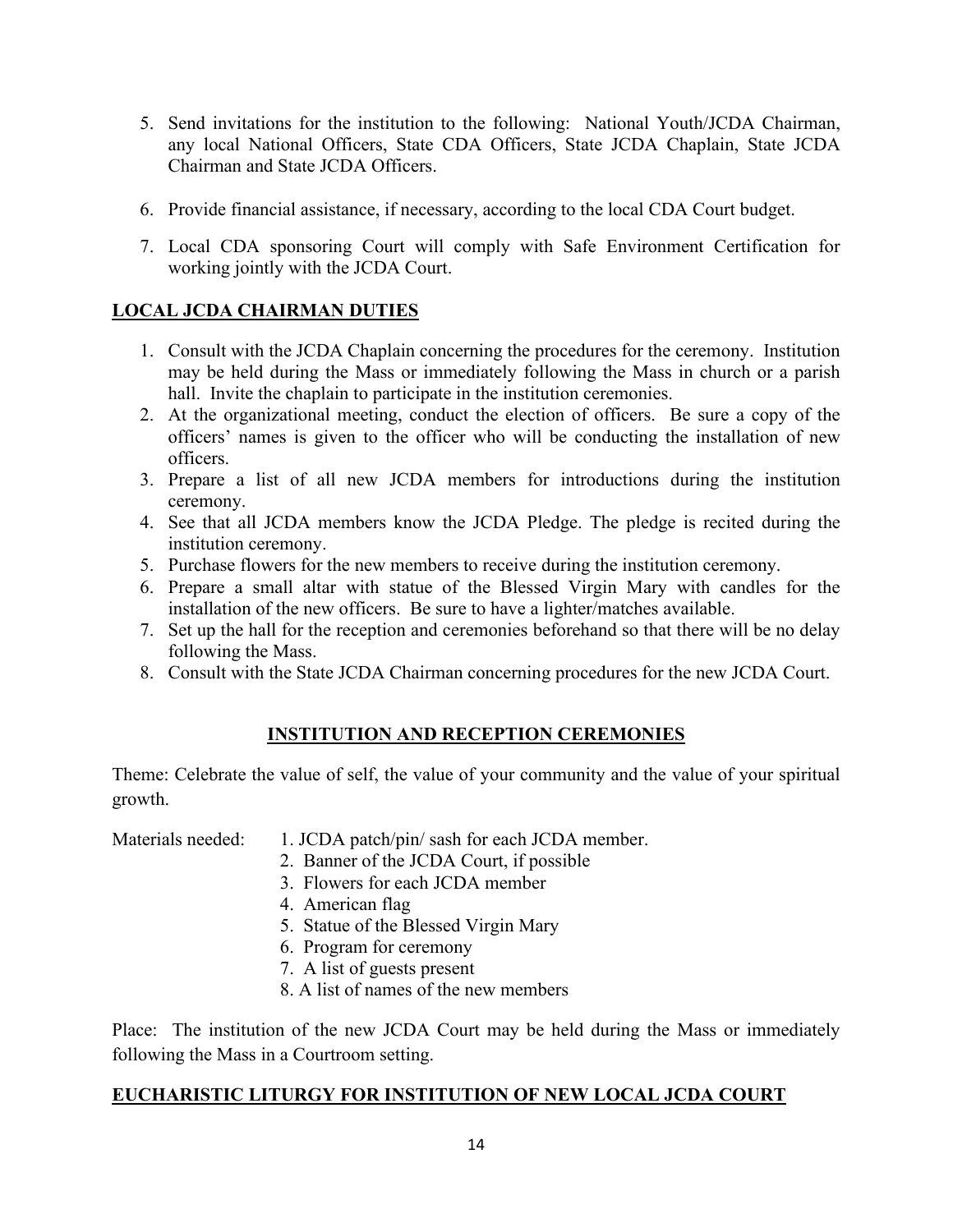# **CELEBRANT INTRODUCTION**

#### **LOCAL COURT REPRESENTATIVE – REGENT OR CHAIRMAN:** Welcome to the

Institution of the new JCDA Court in our parish, Court  $\qquad$  #

On behalf of the parish and the Catholic Daughters of the Americas and the Junior Catholic Daughters throughout the United States, we greet you. The entrance song is: (your choice). Please stand.

PROCESSION:New JCDA Members New JCDA Court Officers Local Court Chairmen Local sponsoring Court Officers JCDA State Officers JCDA State Co-Chairman JCDA State Chairman CDA State Officers CDA National Officers JCDA Chaplain

Use the readings for the day.

Immediately following the homily, the institution takes place.

#### **(See Institution Ceremony of New JCDA Court – Courtroom procedures)**

The installation of local JCDA officers may follow here **OR** following Mass.

#### **(See Installation of local JCDA officers – Courtroom procedures)**

#### SUGGESTED PRAYERS OF THE FAITHFUL:

Response: Hear us, O Lord.

- For all the JCDA members throughout the nation,
- That all the JCDA members may become good Christians through their work in the Threefold Program of Involvement,
- For all our Christian homes and our parents,
- For all the members of CDA and JCDA Court hame and  $No.$

#### OFFERTORY PROCESSION – (New JCDA local officers)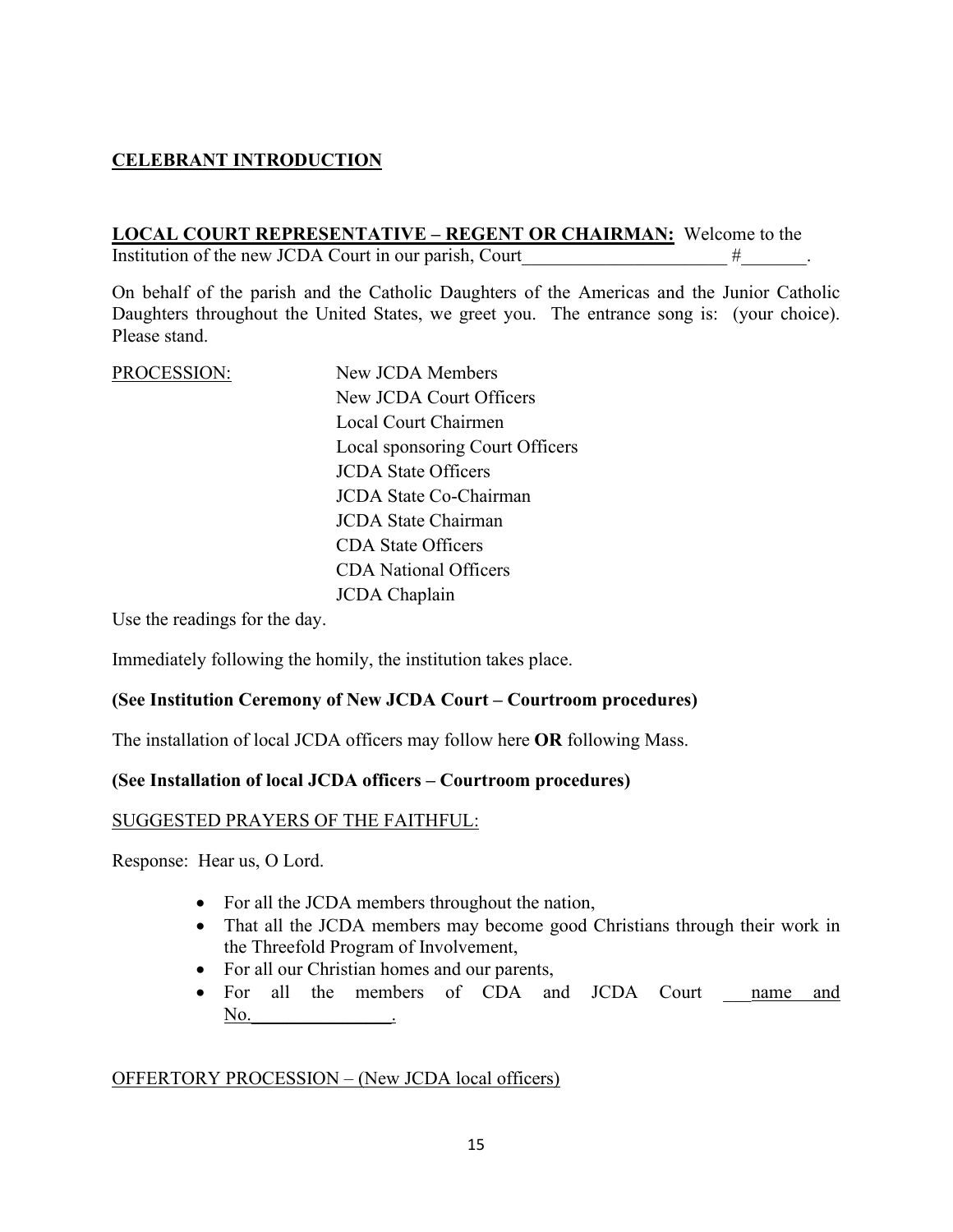The gifts to be brought up:

- 1. Banner
- 2. Bread and Wine
- 3. Symbols of JCDA (place in front of the altar)
	- Rose symbolizing love;
	- Shield symbolizing honor;
	- Sword symbolizing obedience;
	- Plant symbolizing development;
	- Globe symbolizing progress.

BEFORE THE FINAL BLESSING – Introduction of guests and any closing remarks. Invite everyone to the reception following Mass to congratulate the new JCDA officers, members and family.

#### CLOSING PRAYER:

Father, thank you for our country. Thank you for our JCDA. Thank you for our Church. Thank you especially for the Eucharist. All of us need to join our JCDA members in love for each other and service to our community.

CLOSING SONG – (your choice)

Suggested song – JCDA song – "Let There Be Peace on Earth"

# **INSTITUTION OF NEW LOCAL JCDA COURT**

#### **COURTROOM PROCEDURES**

**MESSAGE –** To be read by State JCDA President or State Representative

#### **THE JCDA THREEFOLD PROGRAM OF INVOLVEMENT**

#### **MESSAGE**

The teaching church calls upon each of us to have an active faith in God. We must not only accept the message of God, but we must act on it. We must believe and profess to all the community, that which Jesus said and did. "For I have not spoken on my own, no, the Father, who sent me has commanded me what to say and how to speak. Since I know that this commandment means eternal life, whatever I say is spoken just as he instructed me." (John 12:45-50)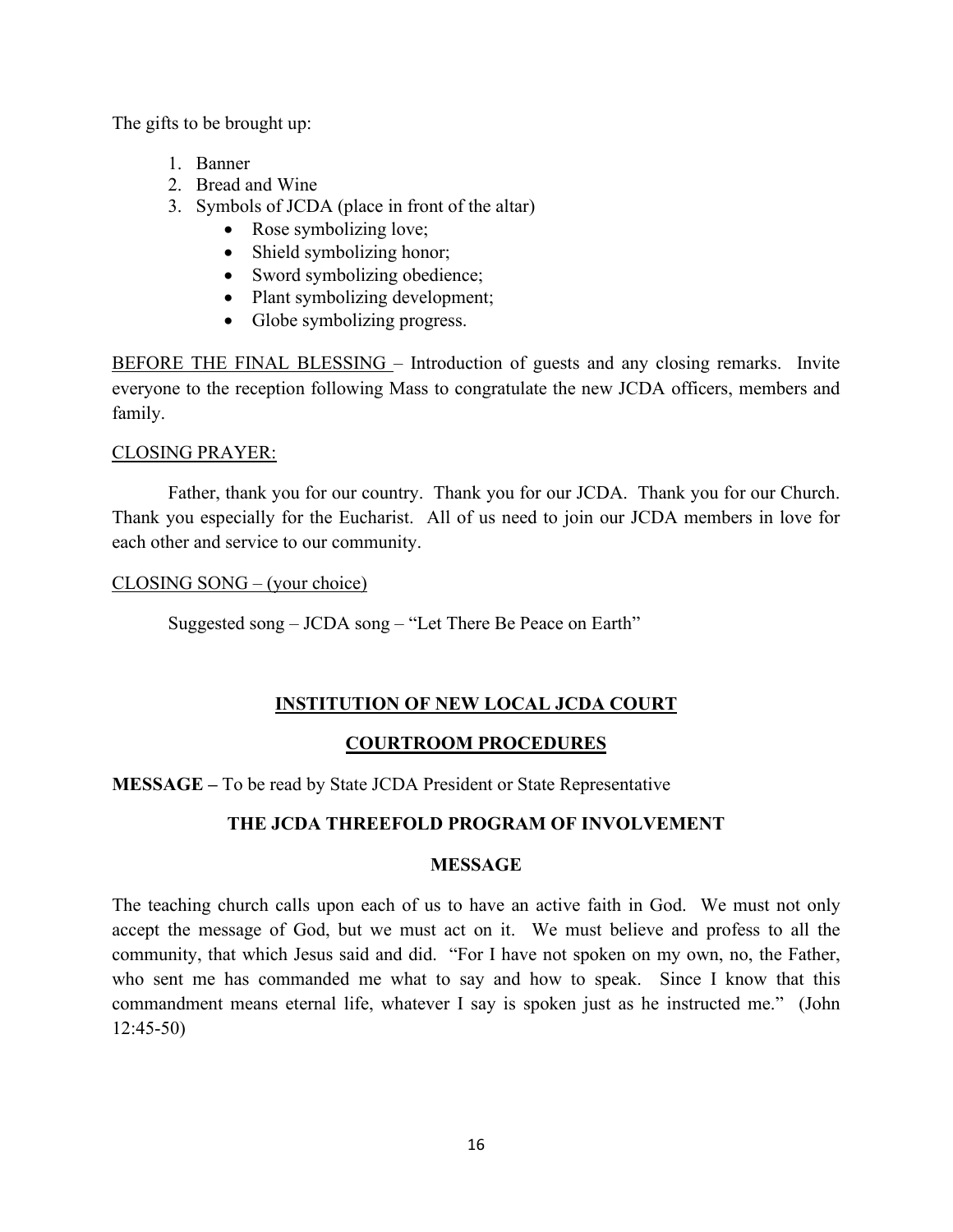#### **SERVICE**

The experience of community can only lead to service. Christ gives his people different gifts not only for themselves, but for others. "You address me as Teacher and Lord and fittingly enough, for that is what I am. But if I washed your feet, I who am Teacher and Lord, then you must wash each other's feet. What I just did was to give an example. What I have done, so you must do." (John 13:13-15)

#### **COMMUNITY**

Community is the heart of the JCDA. We must be moved to help build community in all areas of our lives. By this experience of community, we can better build our families, neighborhoods, and our world. As God said, "I give you a new commandment, Love one another. Such as my love has been for you, so must your love be for each other. This is how all will know you for my disciples, your love for one another." (John 13:34-35)

#### **INSTITUTION OF THE NEW JCDA COURT** –

(State JCDA Officer or State Representative)

We welcome you to the Institution of a new JCDA Court into our Order. We are proud to have another Court which will enable us to continue our work as JCDA members. At this time, I would like to give you a little better idea of what JCDA is all about. The JCDA program is based on four goals:

- 1. Develop yourself as a Christian.
- 2. Learn to work for the good of others.
- 3. Grow spiritually.
- 4. Be creative and flexible.

Through your work in the JCDA, we hope you will achieve these four goals. Because of the four goals, we are divided into a Threefold Program, which means we work in three special areas just described: Message, Service and Community. Message is Jesus. Service is living the gospel. Community is developing the JCDA Court and its members and reaching out to others.

I invite the new members to please come forward as your name is called out and remain standing in a row here in front. (As names are called out, each new member receives her patch/pin/sash and flower. (Optional, in the essence of time, the new members may already have their patches/pins/sashes on, in which case, they just receive their flower.)

Please repeat the JCDA Pledge after me:

**I promise to be a faithful member/ of the Junior Catholic Daughters of the Americas, / to promote development of myself as a whole person, / to promote service to others, / and to encourage spiritual growth in our members.**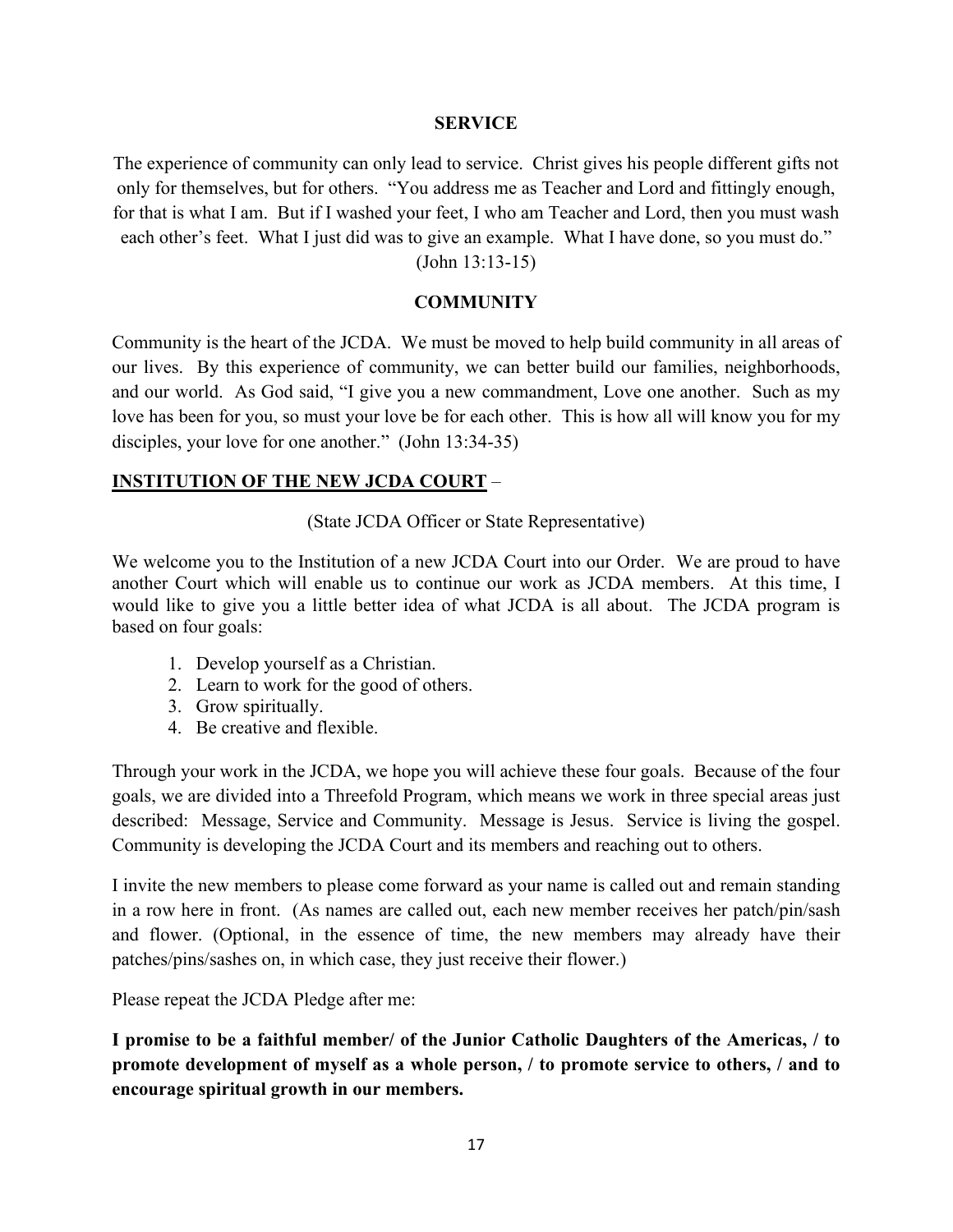Welcome to the Junior Catholic Daughters of the Americas, Court No.

Presiding officer: You may now return to your places. (Applause)

#### **INSTALLATION OF LOCAL JCDA OFFICERS**

#### **COURTROOM PROCEDURE**

- Materials needed: 1. Banner of the JCDA court
	- 2. American flag
	- 3. Statue of the Blessed Virgin Mary
	- 4. Table with five candles
	- 5. A list of names of new officers

Installing Officer – **"IO**" - (For new JCDA Courts, the State Representative installs the officers. For existing JCDA Courts, a State Representative (if present), the District Deputy (if present), local CDA Regent or local JCDA Court Chairman installs the officers.

**IO: Welcome to the installation of officers for JCDA Court \_\_\_\_\_\_\_\_\_\_\_\_\_\_\_\_\_\_\_\_\_No.\_\_\_\_\_\_, in \_\_\_\_\_\_\_\_\_\_\_\_\_\_\_\_, (city & state). It is my privilege to install your elected officers for the year 20** to 20  $\ldots$ Newly elected officers of **JCDA Court NO.\_\_\_\_\_\_\_, will you please step forward as your name is called.** 

(The installing officer will call each one by name in order of rank, beginning with the President.)

| Newly elected President             |
|-------------------------------------|
| Newly elected First Vice President  |
| Newly elected Second Vice President |
| Newly elected Secretary             |
| Newly elected Reporter              |

**IO: Before installing the new officers of the Court, it is fitting to pause for a moment to consider what it means to be elected an officer of the JCDA Court. It means that the members have selected and chosen you as their leaders and representatives of their JCDA**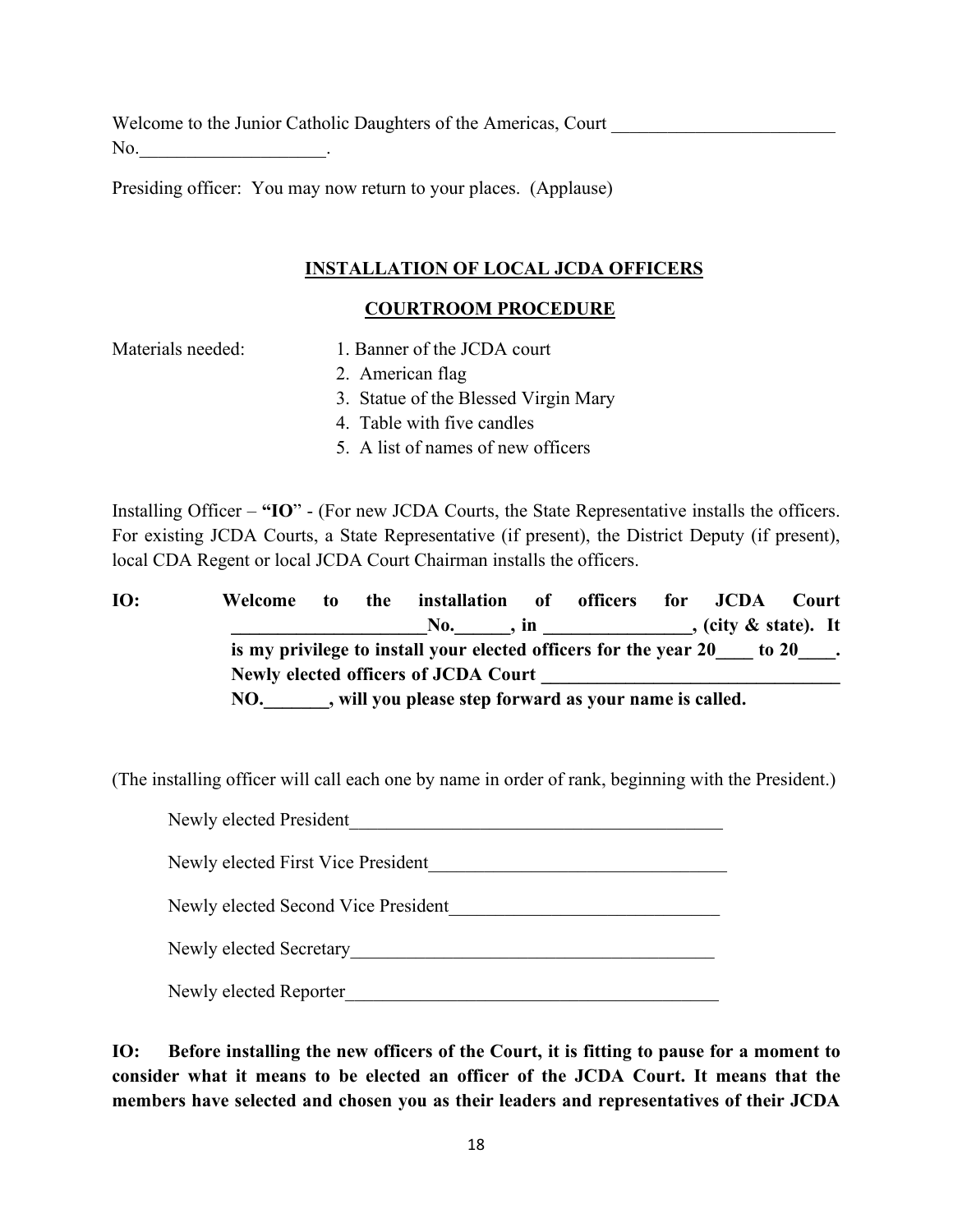**Court. As an officer, you are to pledge your love, your work and your thoughts to God, promising to do good for your Court. As true JCDA members, you will strive to be good Christians and citizens. Good Christians and citizens are willing to cooperate and do her part in the community, accepting her responsibility to serve others generously and making sacrifices to preserve Christian ideals.**

**Newly elected Officers of JCDA Court \_\_\_\_\_\_\_\_\_\_\_\_\_\_\_\_\_\_\_\_\_NO.\_\_\_\_\_\_\_, are you ready and willing to make your pledge to the members of this Court?**

Officers: **Yes, we are willing.**

**IO: I shall now install each officer in her position in this JCDA Court as I read her duties to her. Please come forward when your name is called.**

(The new officer is to stand directly in front of the mini-altar and installing officer.)

**IO: \_\_\_\_\_\_\_\_\_\_\_\_\_\_\_\_\_\_\_\_\_\_\_\_\_\_\_\_\_\_\_\_\_\_\_\_, as JCDA Court Reporter, it is your duty to publicize the activities of your Court. You shall keep a scrapbook of publicity and the activities of the Court, and shall send articles of interest to the State Reporter. You will now take your position in the Court.** 

(Light candle)

**IO: \_\_\_\_\_\_\_\_\_\_\_\_\_\_\_\_\_\_\_\_\_\_\_\_\_\_\_\_\_\_\_\_\_\_\_\_, as JCDA Court Secretary, it is your privilege to record and keep an accurate record of the minutes of the JCDA Court meetings. You shall carry on all correspondence for the Court. You will now take your position in the Court.** 

(Light candle)

**IO: \_\_\_\_\_\_\_\_\_\_\_\_\_\_\_\_\_\_\_\_\_\_\_\_\_\_\_\_\_\_\_\_\_\_\_\_, as JCDA Second Vice President, it is your privilege to enlarge our membership. You will be in charge of obtaining new members for our Court. You will now take your position in the Court.** 

(Light candle)

**IO: \_\_\_\_\_\_\_\_\_\_\_\_\_\_\_\_\_\_\_\_\_\_\_\_\_\_\_\_\_\_\_\_\_\_\_\_, as JCDA First Vice President, in the absence or inability of the President, you shall perform her duties. You are responsible to see that all activities are carried through. You will now take your position in the Court.** 

(Light candle)

**IO: \_\_\_\_\_\_\_\_\_\_\_\_\_\_\_\_\_\_\_\_\_\_\_\_\_\_\_\_\_\_\_\_\_\_\_\_, as JCDA President, you have been chosen the highest officer in the Court. The members have bestowed on you great honor as well as a special opportunity. You are to be the leader and the inspiration of the membership.**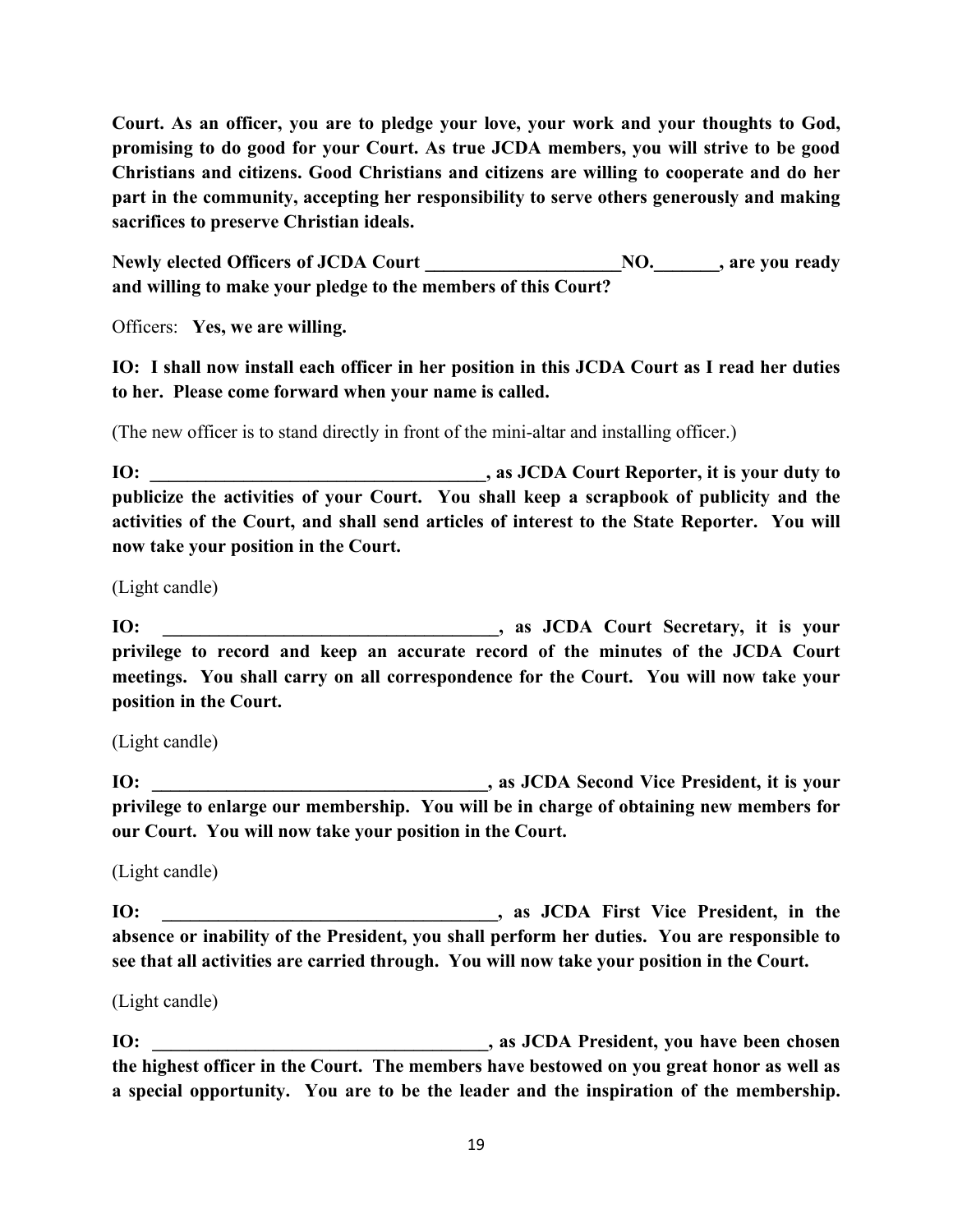**You shall preside at all JCDA Court meetings and receptions. At all times, you must be a worthy representative of the JCDA members of the Court, at senior Court functions and parish and civic activities. May you enjoy your office and justify the faith placed in you by the members of the Court. You will now take your position in the Court.** 

(Light candle)

**IO: Will the newly installed officers please turn and face their members?**

I hereby declare the officers of JCDA Court **NO. \_\_\_\_\_\_\_\_\_, in \_\_\_\_\_\_\_\_\_\_\_\_\_\_\_\_, (city and state), duly installed. Together, let us stand and join in the Lord's Prayer, and pray for an active and successful Court. "Our Father, who art in heaven………."** (Applause)

 **Officers, you may be seated.** 

# **RECEPTION OF NEW JCDA MEMBERS**

# **COURTROOM PROCEDURES**

Theme: Celebrate the value of self, the value of your community, and the value of your spiritual growth.

- MATERIALS needed: 1. JCDA patch/pin/sash for each member
	- 2. Banner of the JCDA Court
	- 3. American flag
	- 4. Statue of the Blessed Virgin Mary
	- 5. Program of ceremony (optional)
	- 6. Flowers for new members
	- 7. A list of names of the new members

INTRODUCTION – (State Representative, District Deputy, CDA Regent or local JCDA Chairman)

Welcome to the reception of new members into JCDA Court

**NO. \_\_\_\_\_\_\_, in \_\_\_\_\_\_\_\_\_\_\_\_\_\_\_\_\_, (city and state). On behalf of all JCDA members throughout our country or state of \_\_\_\_\_\_\_\_\_\_\_, we greet you.**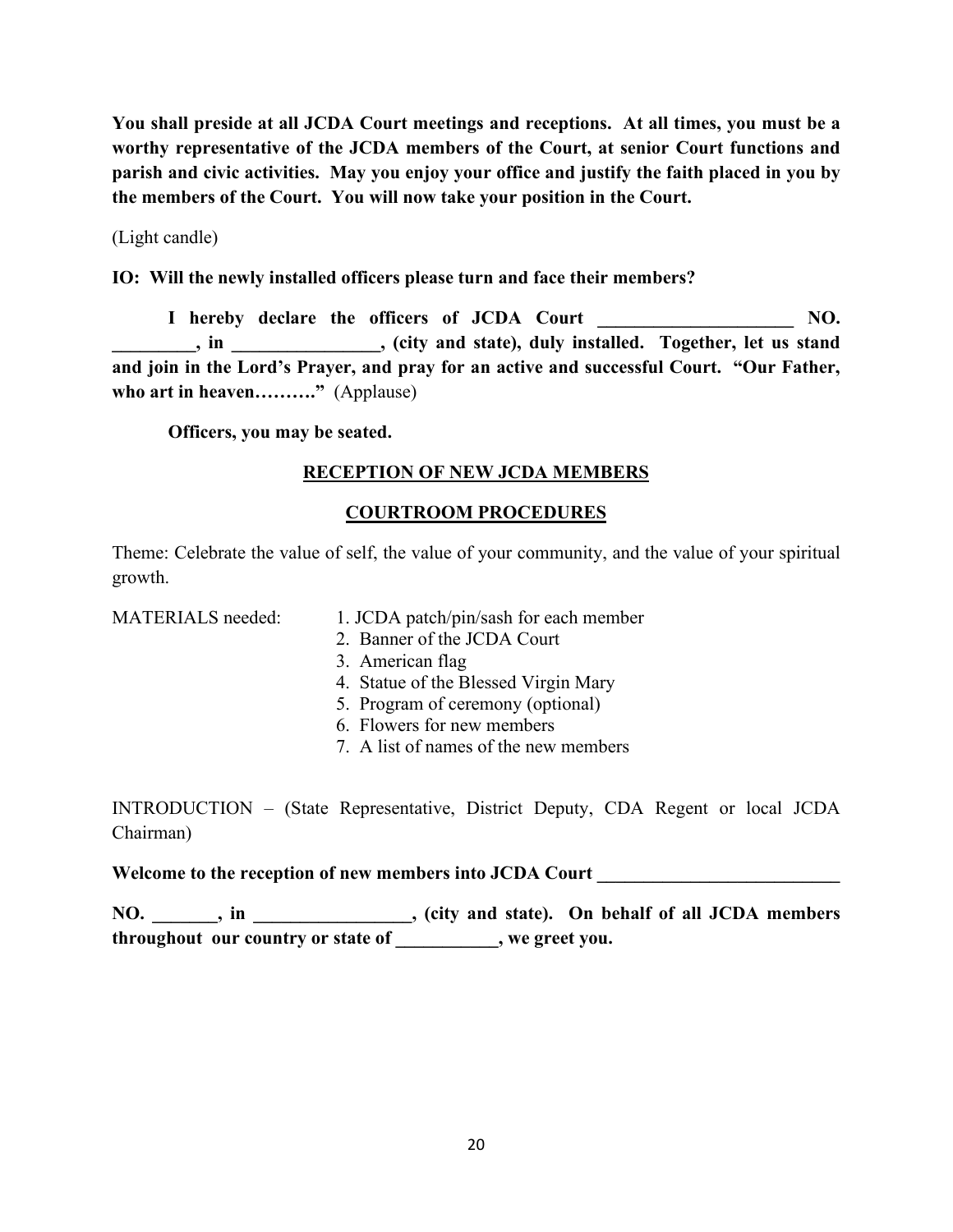#### **THE JCDA THREEFOLD PROGRAM OF INVOLVEMENT**

#### **MESSAGE**

The teaching church calls upon each of us to have an active faith in God. We must not only accept the message of God, but we must act on it. We must believe and profess to all the community, that which Jesus said and did. "For I have not spoken on my own, no, the Father, who sent me has commanded me what to say and how to speak. Since I know that this commandment means eternal life, whatever I say is spoken just as he instructed me." (John 12:45-50)

#### **SERVICE**

The experience of community can only lead to service. Christ gives his people different gifts not only for themselves, but for others. "You address me as Teacher and Lord and fittingly enough, for that is what I am. But if I washed your feet, I who am Teacher and Lord, then you must wash each other's feet. What I just did was to give an example. What I have done, so you must do." (John 13:13-15)

#### **COMMUNITY**

Community is the heart of the JCDA. We must be moved to help build community in all areas of our lives. By this experience of community, we can better build our families, neighborhoods and our worlds. As God said, "I give you a new commandment, Love one another. Such as my love has been for you, so must your love be for each other. This is how all will know you for my disciples, your love for one another." (John 13:34-35)

We welcome you to the reception of new JCDA members into our order. We are proud to have more members which will enable us to continue our work in JCDA. At this time, I would like to give you a little better idea of what JCDA is all about. The JCDA is based on four goals:

- 1. Develop yourself as a Christian.
- 2. Learn to work for the good of others.
- 3. Grow spiritually.
- 4. Be creative and flexible.

Through your work in the JCDA, we hope you will achieve these four goals. Because of the four goals, we are divided into a Threefold Program; this means we work in three special areas just described: Message, Service and Community. Message is Jesus. Service is living the gospel. Community is developing the JCDA court and its members and reaching out to others.

I invite all of the new members to please come forward.

(They should stand in front of the installing officer.)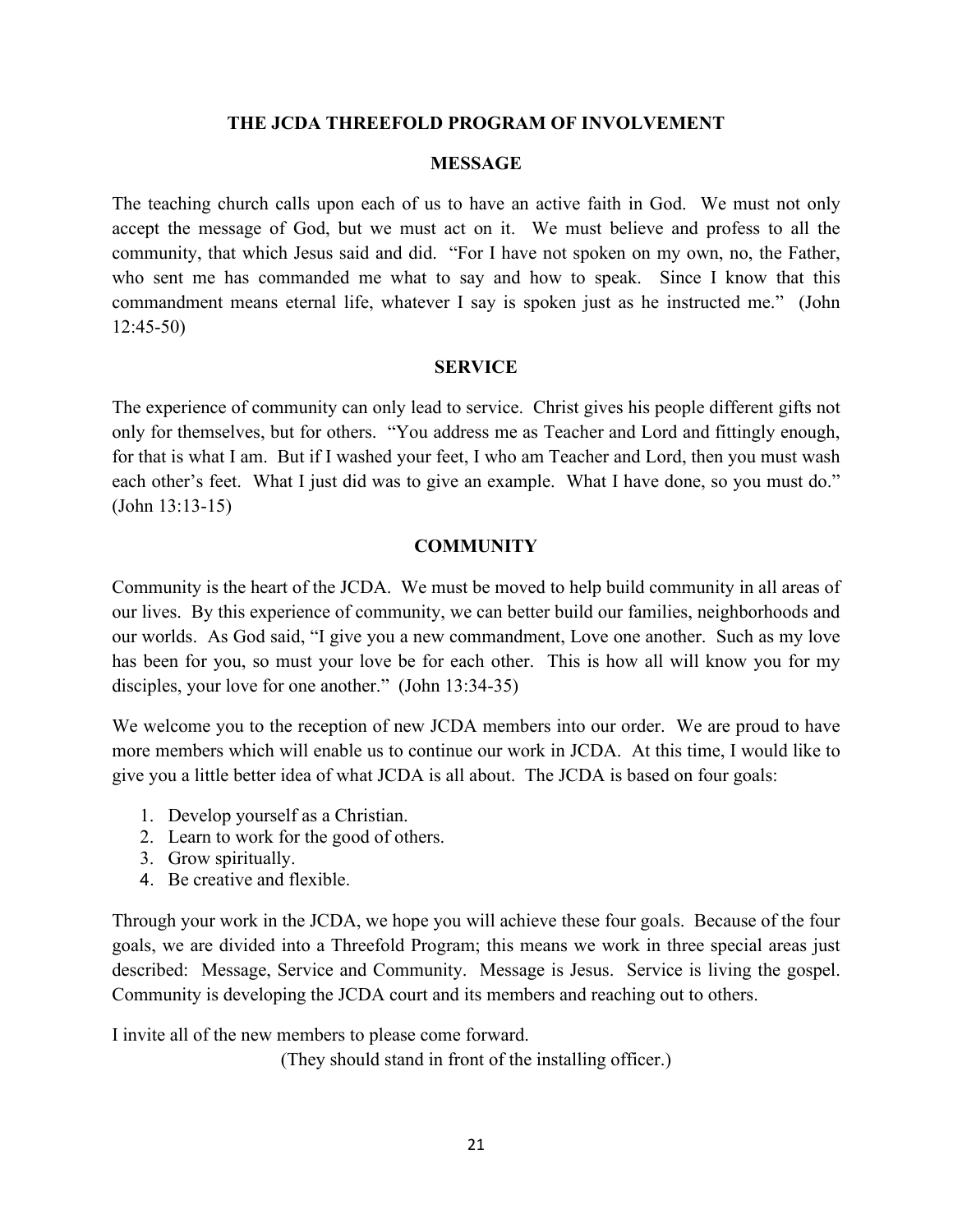**When your name is called, please step forward to receive your JCDA patch/pin/sash and flower.**

(Names are read one at a time.)

After all have received a JCDA patch/pin/ sash and flowers,

**Please repeat the JCDA Pledge with me:**

**I promise to be a faithful member/ of the Junior Catholic Daughters of the Americas/ to promote development of myself as a whole person, / to promote service to others, / and to encourage spiritual growth in our members.** 

**Welcome to the Junior Catholic Daughters of the Americas** 

**Court \_\_\_\_\_\_\_\_\_\_\_\_\_\_\_\_\_\_\_\_\_\_No.\_\_\_\_\_\_\_\_\_\_, in \_\_\_\_\_\_\_\_\_\_\_\_, (city and state)**

(Applause and return to places.)

# **LOCAL COURT OFFICER ELECTION PROCEDURE**

At the April or May regular JCDA Court meeting, local Court officers should be elected.

As the first order of business under "New Business,"

The presiding President says

''Nominations are now open from the floor for the office of President." Pause and wait for nominations. Then say, "Are there any further nominations for President?"

Hearing none, say "The nominations for President are now closed."

Then call for a vote for the office of President. All in favor – All opposed.

Afterwards, say the same thing above but with the next office of First Vice President, Second Vice President, Secretary, and Reporter. Follow same procedure for each office.

If any office does not have any opposition, the officer is elected by acclamation. No Vote is necessary.

For those offices that have opposition, the members vote by secret ballot.

#### **NOTE TO CHAIRMAN: Within seven days after the election, the "Report of the Election of Officers" form should be mailed to the State Regent and JCDA State Chairman.**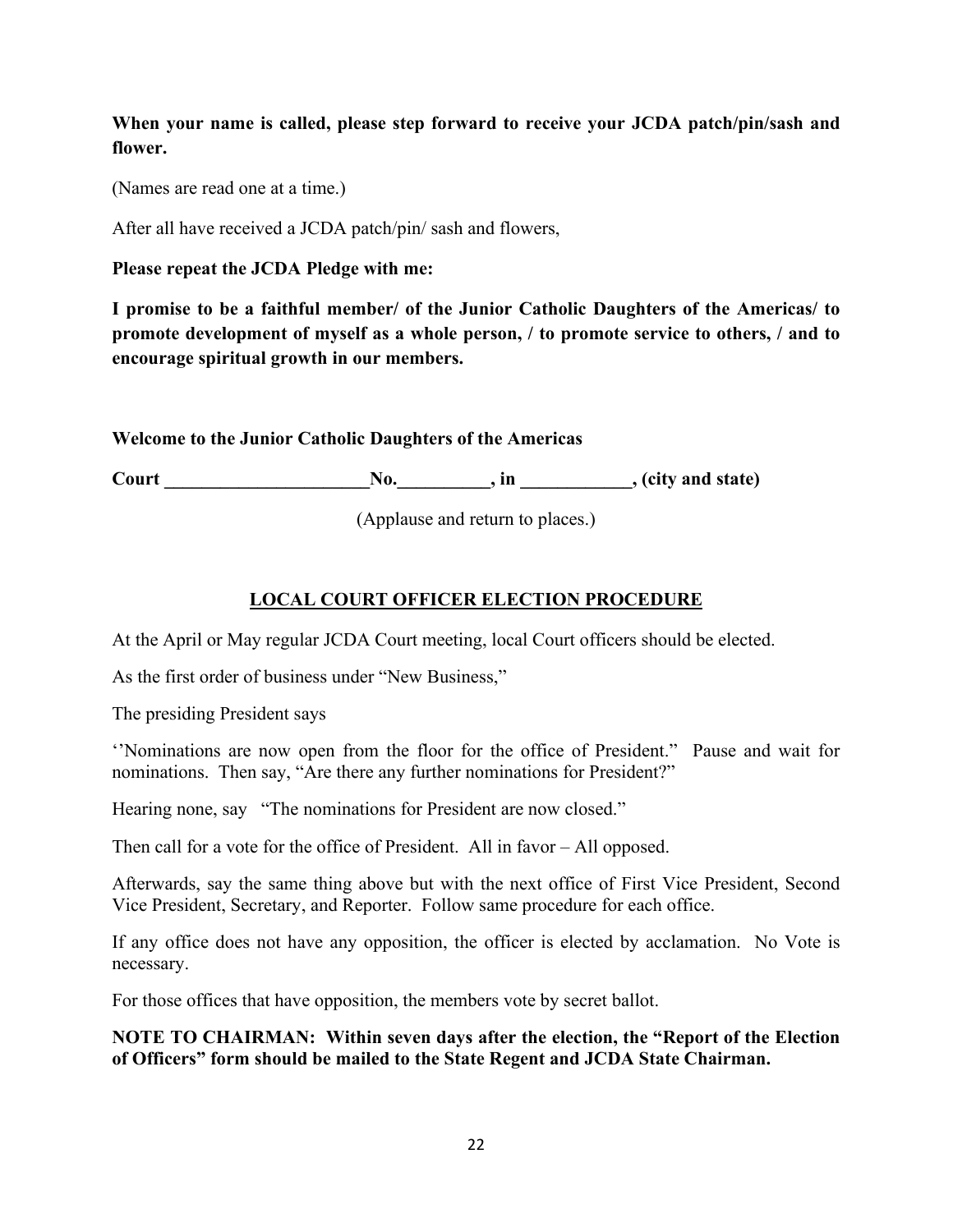# **USE YOUR GAVEL**

**ONE RAP ----------------------COME TO ORDER**

**TWO RAPS ---------------------------OFFICERS STAND**

**ONE RAP --------------------------TO CLOSE MEETING**

# **INSTITUTION OF A NEW STATE JCDA COURT**

# **ORGANIZATIONAL GUIDELINES**

- 1. National Regent must approve the formation of a State JCDA Court.
- 2. Following Institution of the State JCDA Court and Election of State JCDA Officers, set a meeting with the State Regent, State JCDA Chairmen, State Chaplain and State JCDA Board to plan for the upcoming term. Ex. Review and be familiar with the suggested JCDA Bylaws, establish Standing Rules, set a budget etc.
- 3. Keep the State JCDA Courts informed.
- 4. Keep the State Regent informed of any pertinent JCDA information for her state newsletter.

#### **SPONSORING STATE COURT DUTIES**

- 1. **Ensure that all JCDA Chairmen and volunteers who work with minors and vulnerable adults have been Safe Environment Certified per individual diocese mandates. A copy of these certificates must be received by the State Regent prior to the initial meeting and filed.**
- 2. The State Regent will appoint a State JCDA Chairman and State JCDA Chaplain.
- 3. State Regent will contact the JCDA Chairmen of the interested local Courts.
- 4. Schedule an organizational meeting with the sponsoring State Board, State JCDA Chairman, local JCDA Chairmen and Juniors interested in a State Court.
- 5. Set a date and time for the Institution of the new State JCDA Court and the Installation of State JCDA Officers.
- 6. Send invitations for the institution to the following: National Board, National Youth/JCDA Chairman, State CDA Officers, State JCDA Chairman, and local JCDA Officers.
- 7. Support the new State JCDA Court financially by providing funds for the State banner, materials for state sashes, and installation flowers for the new officers.
- 8. Sponsor a reception following the installation of the State JCDA Officers.

The National Regent, State Regent, along with the State Officers and the National Youth/JCDA Chairman, should be involved with this institution. The National Regent or her representative will institute the new State JCDA Court.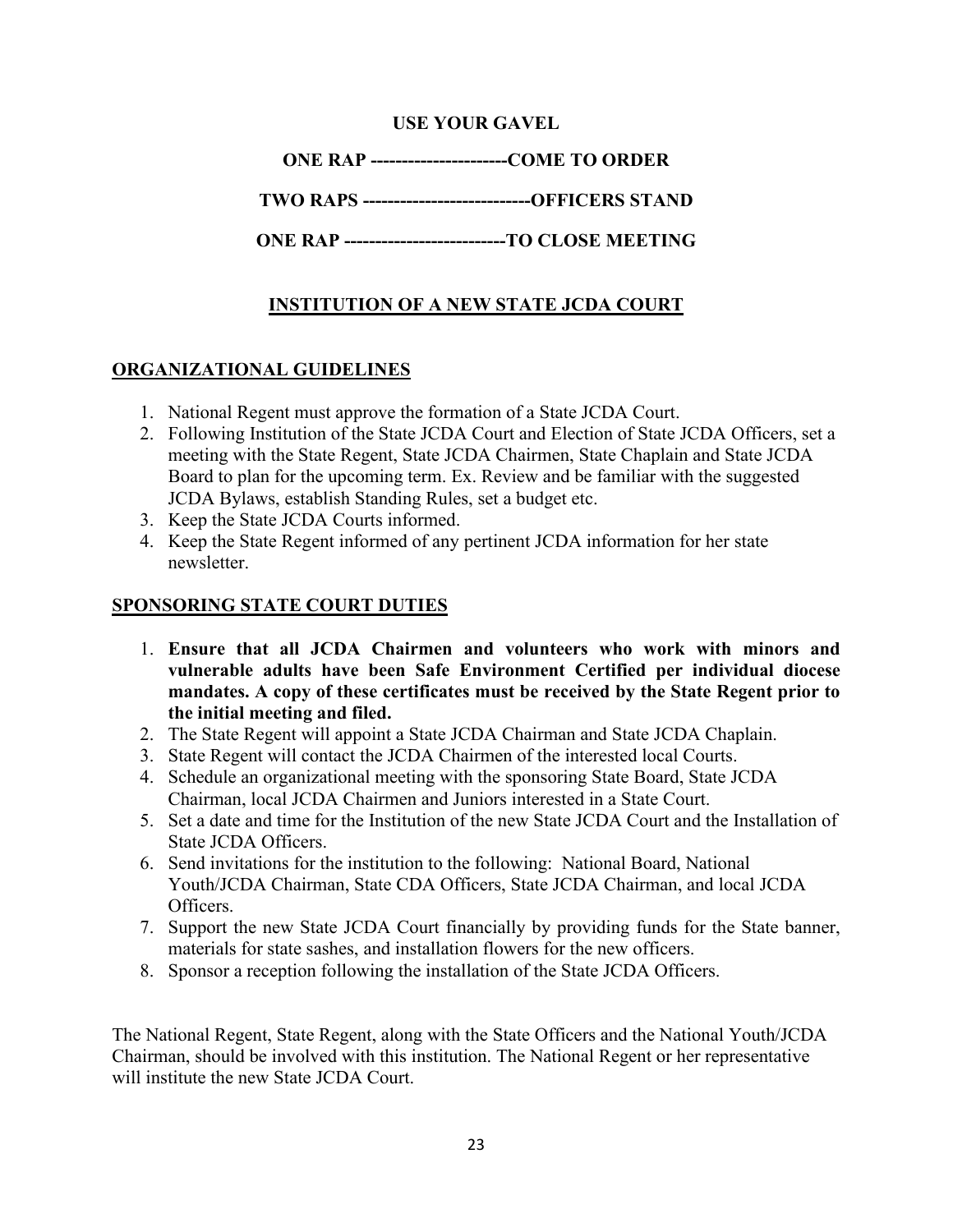# **STATE JCDA COURT INSTITUTION MEETING AND INSTALLATION OF OFFICERS**

Presiding Officer:

| our Order.                              | On behalf of all Catholic Daughters of the Americas and JCDA members we welcome you. We<br>dedicate this ceremony to our Blessed Mother; for she is our spiritual mother and patroness of |  |
|-----------------------------------------|-------------------------------------------------------------------------------------------------------------------------------------------------------------------------------------------|--|
|                                         | We will proceed with the election and installation of State Officers. I will ask                                                                                                          |  |
| come to order.                          | I have the privilege of introducing the visiting guests.                                                                                                                                  |  |
|                                         | National, State, DD, local CDA Court Officers present.                                                                                                                                    |  |
| Daughters of the Americas members.      | We welcome you to the institution of a new State JCDA Court into our Order. We are proud to<br>welcome this new State JCDA Court which will enable us to continue our work as Catholic    |  |
|                                         | Presiding Officer: We will now proceed to the election of the officers for this State JCDA Court.                                                                                         |  |
|                                         | Nominations for the office of State JCDA President is now open.                                                                                                                           |  |
| for the office of State JCDA President. |                                                                                                                                                                                           |  |
|                                         | Presiding Officer: Are there any other nominations?                                                                                                                                       |  |
|                                         | Nominations of State JCDA First Vice State President are now open.                                                                                                                        |  |
|                                         |                                                                                                                                                                                           |  |
|                                         | Presiding Officer: Are there any other nominations?                                                                                                                                       |  |
|                                         | Nominations for State JCDA Second Vice President are now open.                                                                                                                            |  |
|                                         |                                                                                                                                                                                           |  |

Presiding Officer: Are there any other nominations?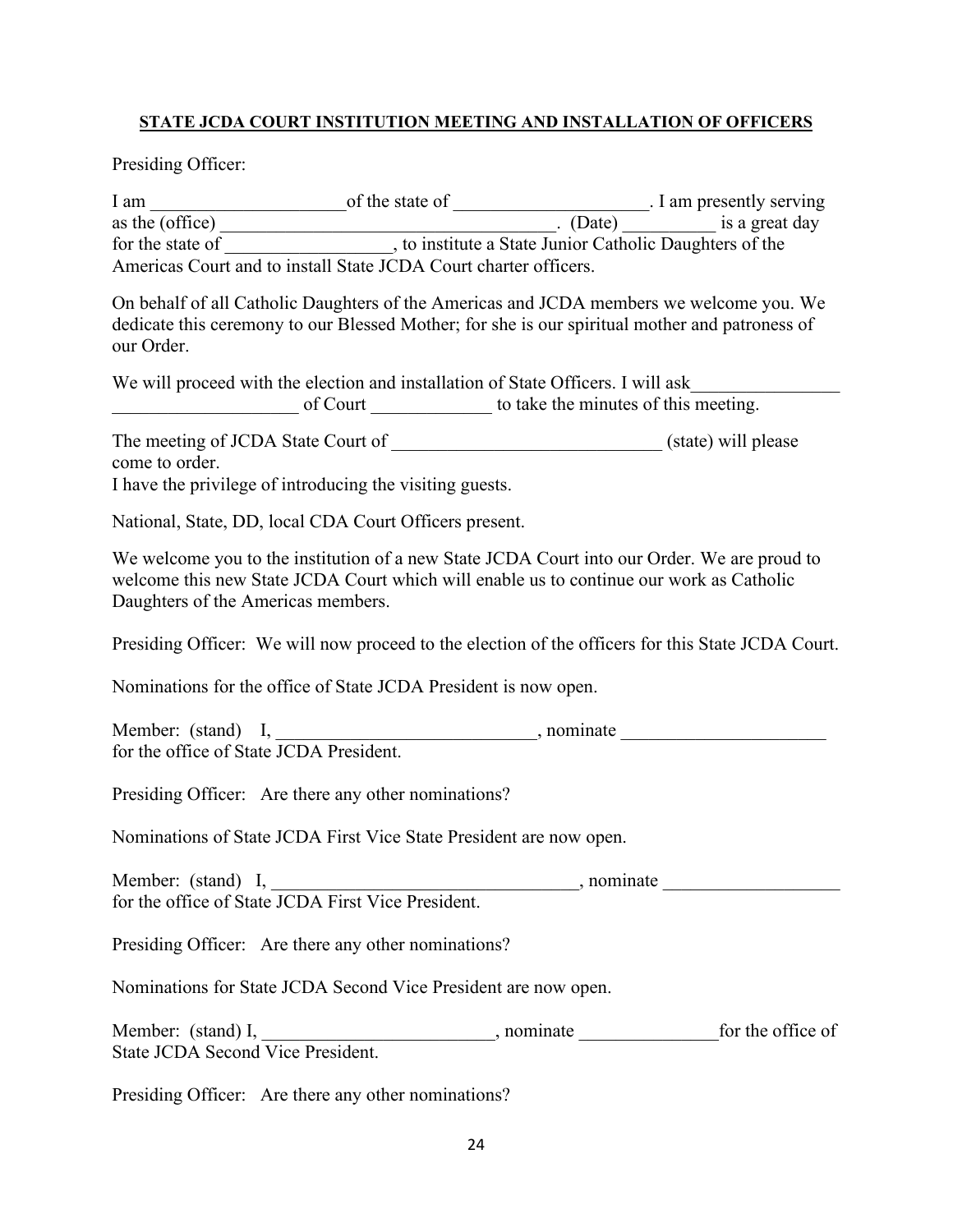Nominations for State JCDA Secretary are now open.

| Member: (stand) I,    | nominate | for the office of |
|-----------------------|----------|-------------------|
| State JCDA Secretary. |          |                   |

Nominations for State JCDA Reporter are now open.

| Member: (stand) I,   | nominate | for the office of |
|----------------------|----------|-------------------|
| State JCDA Reporter. |          |                   |

Presiding Officer: Are there any other nominations? Hearing none, the Chair declares all nominations closed. We will now proceed to the election of your officers. All those in favor of

| for State JCDA President        |  |
|---------------------------------|--|
| for State First Vice President  |  |
| for State Second Vice President |  |
| for State Secretary             |  |
| for State Reporter              |  |

Please say "Aye" Those opposed say "No"

The Ayes have it and you have elected your officers to serve State JCDA Court of \_\_\_\_\_\_\_\_\_\_\_\_\_\_\_\_\_\_\_\_\_\_\_\_\_\_\_\_\_\_\_\_\_\_\_\_\_\_\_\_\_\_\_\_ (state) as the first officers of this State

Court.

We will now proceed with the installation of these newly elected officers.

Presiding Officer:

| I call the newly elected State JCDA Court Officers for the year 20 |                                  | $\frac{1}{2}$ to 20 | 1n |
|--------------------------------------------------------------------|----------------------------------|---------------------|----|
|                                                                    | (state), to please come forward. |                     |    |

 (Newly elected will walk and make a semi-circle in front of the table and officiating officers. The newly elected President stands in the middle of the semi-circle. The First Vice President to her left. The Second Vice President to her right. The Secretary to the left of the First Vice President. The Reporter to the right of the Second Vice President.)

(The installing officer will call each one by name in order of rank, beginning with the President.)

Newly Elected President

Newly Elected First Vice President League and Alexander Metal and Alexander Alexander Alexander Alexander Alex

Newly Elected Second Vice President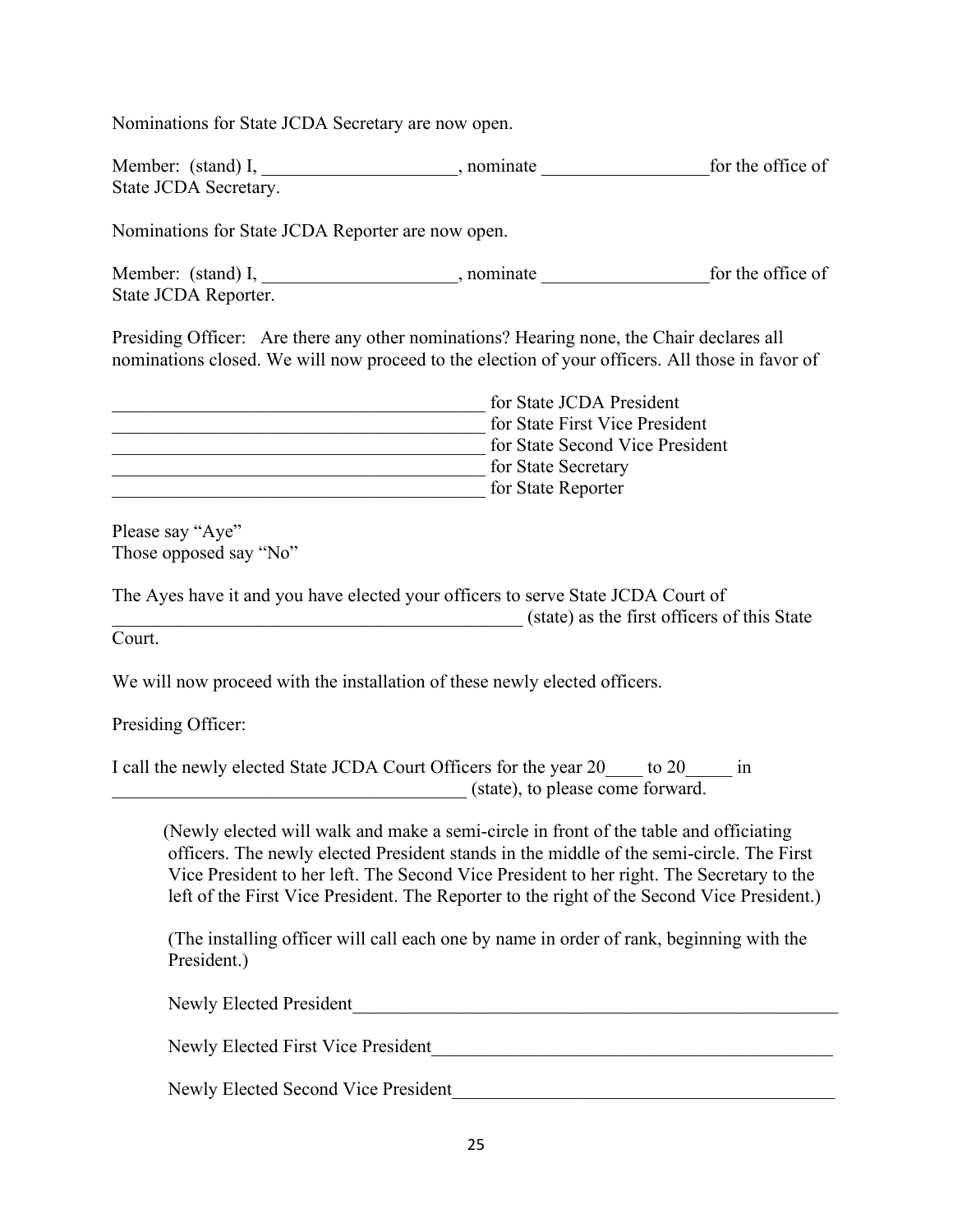Newly Elected Secretary

Newly Elected Reporter

 Before installing the new officers of the State Court, let's consider what it means to be elected an officer of a State JCDA Court. It means that the members have selected and chosen you as their leaders and representatives of their JCDA Courts. As an officer you are to pledge your love, your work, and your thoughts to God, promising to do good for your State Court. As true JCDA members, you will strive to be good Christians and citizens. A good Christian and citizen is willing to cooperate and do her part in the community, accepting her responsibility to serve others generously, and making sacrifices to preserve Christian ideals.

Newly elected Officers of the State JCDA Court  $(state)$  are you ready and willing to make your pledge to the members of this State Court?

State JCDA Court Officers: Yes, we are willing.

I shall now install each officer in her position in this State JCDA Court as I read her duties to her. Please come forward when your name is called.

and will assist the officers in lighting of candles and signing of the installation document.

Presiding Officer: Let me present the newly elected State JCDA Court Reporter,

\_\_\_\_\_\_\_\_\_\_\_\_\_\_\_\_\_\_\_\_\_\_\_\_\_\_ \_\_\_\_. Officer comes forward, lights the candle.

(The new officer is to stand directly in front facing the installing officer.)

Celebrant/Presiding Officer:

 $\mathcal{L}_\text{max}$  and  $\mathcal{L}_\text{max}$  and  $\mathcal{L}_\text{max}$  and  $\mathcal{L}_\text{max}$ 

\_\_\_\_\_\_\_\_\_\_\_\_\_\_\_\_\_\_\_\_\_\_\_\_\_\_\_\_\_\_\_\_\_\_\_, as State JCDA Court Reporter it is your duty to send publicity from the State JCDA Court to the local JCDA Courts; and to keep a scrapbook of publicity and activities of the State JCDA Court. You will now take your position in the Court. Sign document.

Presiding Officer: Let me present the newly elected State JCDA Court Secretary,

Officer comes forward, lights the candle. (The new officer is to stand directly in front facing the installing officer.)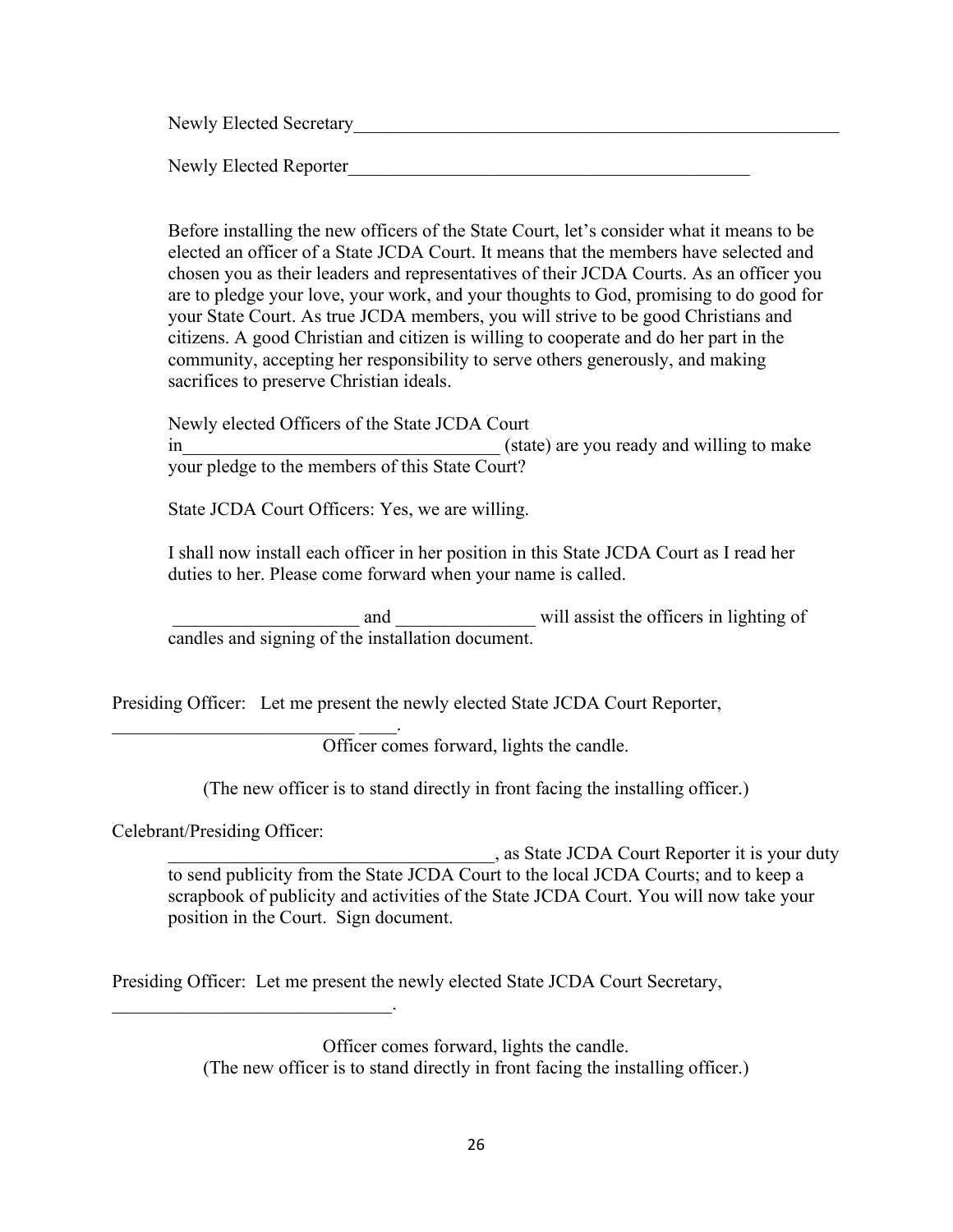Celebrant/Presiding Officer:  $\qquad \qquad$ , as State JCDA Court Secretary, it is your privilege to record and keep an accurate record of the minutes of all State JCDA Court meetings. You shall report and record all correspondence for the State Court. You will now take your position in the Court. Sign document.

Presiding Officers: Let me present the newly elected State JCDA Court Second Vice President,

 $\mathcal{L}_\text{max}$  , and the set of the set of the set of the set of the set of the set of the set of the set of the set of the set of the set of the set of the set of the set of the set of the set of the set of the set of the

\_\_\_\_\_\_\_\_\_\_\_\_\_\_\_\_\_\_\_\_\_\_\_\_\_\_\_\_\_.

\_\_\_\_\_\_\_\_\_\_\_\_\_\_\_\_\_\_\_\_\_\_\_\_\_\_\_\_\_\_.

Officer comes forward, lights the candle. (The new officer is to stand directly in front facing the installing officer.)

Celebrant/Presiding Officer: example and a state JCDA Court Second Vice President, you shall, in the absence or inability of the President and First Vice President, perform her duties. You shall serve as the Membership and Extension Chairperson for the State JCDA Court. You will now take your position in the Court. Sign document.

Presiding Officer: Let me present the newly elected State JCDA Court First Vice President,

Officer comes forward, lights the candle. (The new officer is to stand directly in front facing the installing officer.)

Celebrant/Presiding Officer:  $\qquad \qquad$ , as State JCDA Court First Vice President, you shall, in the absence or inability of the President, perform her duties. You shall serve as the chairman of the JCDA Threefold Program of Involvement. You are responsible to see that all activities are carried through. You will now take your position in the State Court. Sign document.

Presiding Officer: Let me present the newly elected State JCDA Court President

Officer comes forward, lights the candle. (The new officer is to stand directly in front facing the installing officer.)

Celebrant/Presiding Officer:  $\qquad \qquad$ , as State JCDA Court President, you have been chosen to be the highest officer in the State Court. The members have bestowed on you great honor as well as a special opportunity. You are to be the leader and the inspiration of the membership. You shall preside at all State JCDA Court meetings and receptions. At all times you must be a worthy representative of the State JCDA Court, at local CDA and JCDA Court functions and parish and civic activities. May you enjoy your office and justify the faith placed in you by the members of this State Court. You will now take your position in the State Court. Sign Document.

Officers, turn and face the State JCDA Court Membership.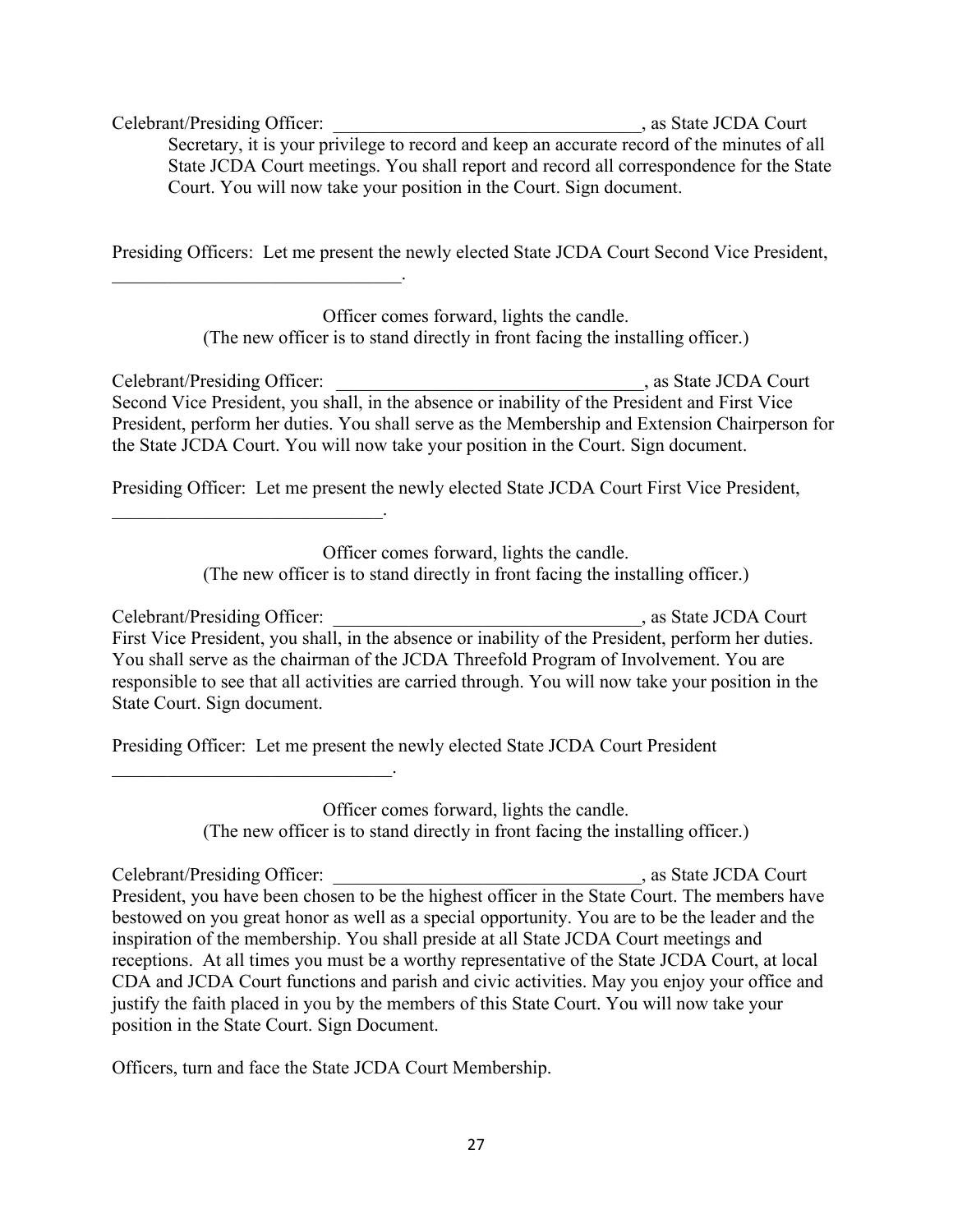I hereby declare the officers of State JCDA Court of  $(state)$ duly installed. Together let us stand and join in the Hail Mary, praying for an active and successful State Court.

Officers, you may be seated.

We invite each of you to a reception following this ceremony to congratulate the new State JCDA Court and officers.

Celebrant: Closing Prayer

#### **JCDA FORMS**

#### **All forms are located on the National CDA website, www.catholic daughters.org**

# **At the bottom of the home page under JCDA**

#### **1. NEW COURT CHARTER APPLICATION (Fee \$10.00)**

A new Court registration form can be found on the National CDA website, [www.catholicdaughter.org.](http://www.catholicdaughter.org/) The local JCDA Chairman is responsible to see that the form is filled out properly. The form is completed and mailed to the State Regent along with a \$10.00 check made payable to **Catholic Daughters of the Americas.** The State Regent will forward the charter application and check to the National CDA office. A copy of the charter application should also be sent to the State JCDA Chairman. (The only time this form is used is when a new Court in instituted.)

#### **2. CHARTER COURT INFORMATIONAL FORM**

This form is to be completed and submitted with the Charter Application.

#### **3. MEMBERSHIP APPLICATION**

The updated official member application form should be completed by each new member and signed by all as indicated. Upon completion, the membership applications should be kept with the local JCDA Chairman. The State Regent and State JCDA Chairman should be sent an up to date membership count and a copy of the membership applications as requested.

**4. MEDICAL RELEASE FORM**This form is to be completed for each JCDA Court member and filed with the local JCDA Chairman.

#### **5. REPORT OF THE ELECTION OF OFFICERS**

This form is used each time a JCDA local Court elects new officers. Please complete and mail to the State Regent and JCDA State Chairman within seven days following the election of local officers.

#### **6. FINANCIAL REVIEW FORM**

This form is used for the semi-annual financial review of the local JCDA Courts having their own bank accounts. This is done on the same schedule as the adult CDA Courts.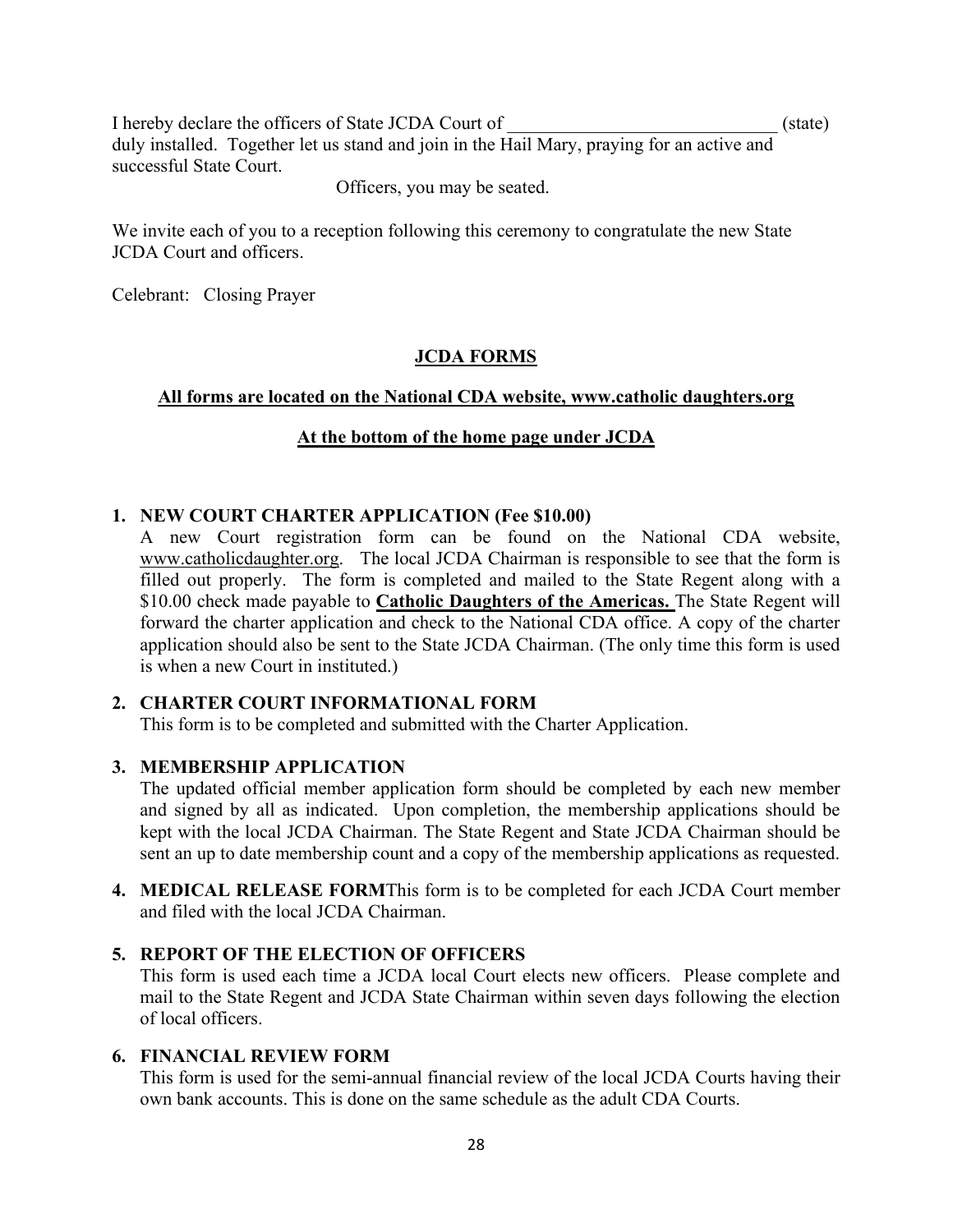#### **7. STATE OR LOCAL COURT CONSENT FORM AND LIABILITY WAIVER**

This form provides permission for your daughter to be transported to JCDA functions and activities. It also is a liability release and waiver and provides medical information and a photo release. A new form must be completed with each offsite activity and accompany the JCDA Chairmen offsite.

#### **8. STATE JCDA COURT INSTALLATION DOCUMENT**

This form is used only for the Installation of the charter members of a new State JCDA Court.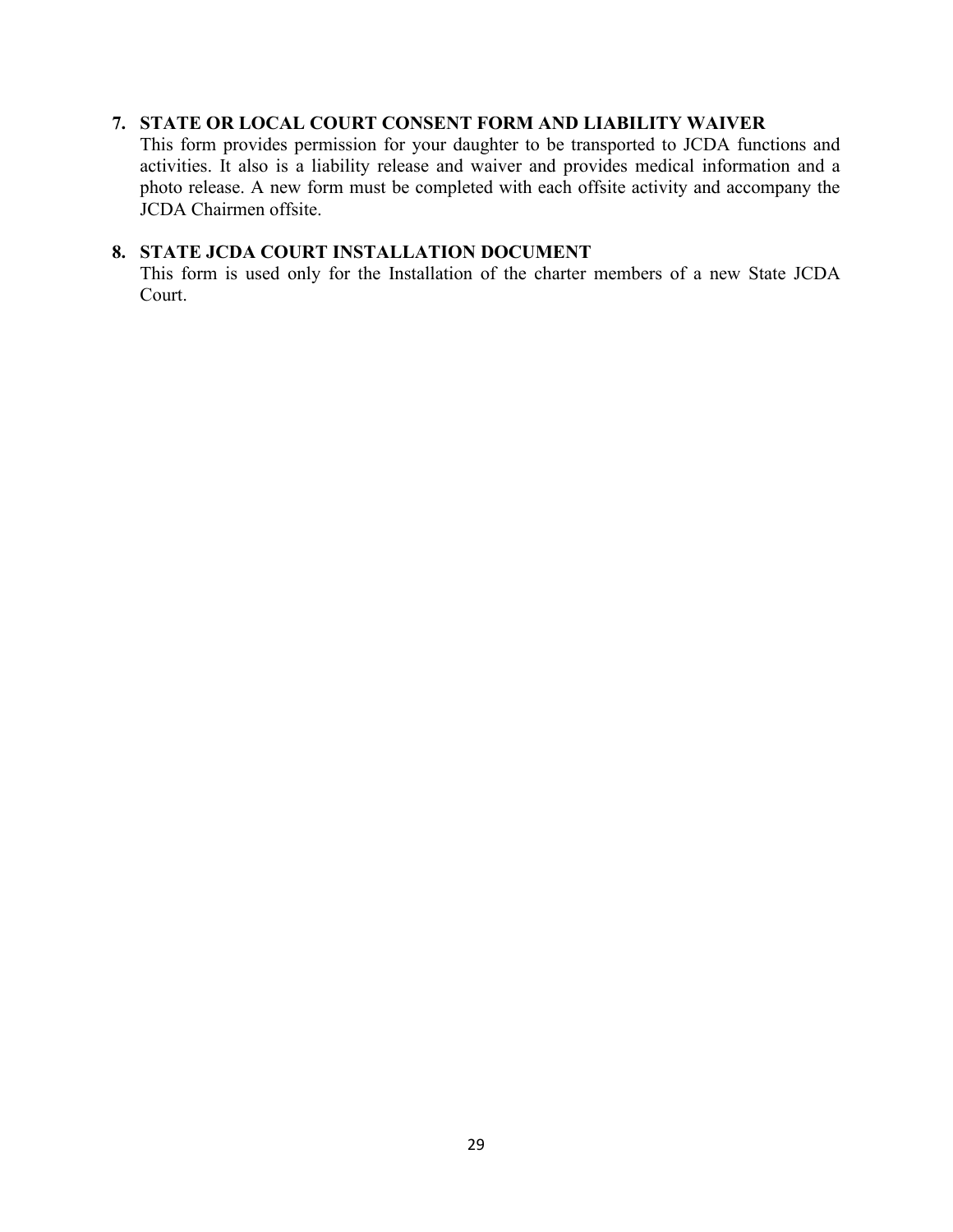| Informational Form to be submitted with the Charter Application                  | <b>Junior Catholic Daughters of the Americas</b><br>Message $\sim$ Service $\sim$ Community |     |  |
|----------------------------------------------------------------------------------|---------------------------------------------------------------------------------------------|-----|--|
|                                                                                  |                                                                                             | NO. |  |
|                                                                                  |                                                                                             |     |  |
| SPONSORED BY<br>Name of Senior CDA Court                                         |                                                                                             |     |  |
| <u> 1989 - Johann Barbara, martxa alemaniar arg</u><br>JUNIOR CHAIRMAN           | <b>Location of Senior Court</b>                                                             |     |  |
|                                                                                  |                                                                                             |     |  |
| CITY, STATE, & ZIP CODE                                                          |                                                                                             |     |  |
|                                                                                  |                                                                                             |     |  |
|                                                                                  |                                                                                             |     |  |
|                                                                                  |                                                                                             |     |  |
|                                                                                  |                                                                                             |     |  |
|                                                                                  |                                                                                             |     |  |
|                                                                                  |                                                                                             |     |  |
|                                                                                  |                                                                                             |     |  |
|                                                                                  |                                                                                             |     |  |
| NUMBER OF JUNIORS______________________NUMBER OF JUNIORETTES____________________ |                                                                                             |     |  |
| DATE OF INSTITUTIONNALLY AND THE SERVICE OF INSTITUTION                          |                                                                                             |     |  |

#### **SUBMIT THIS FORM WITHIN SEVEN (7) DAYS OF INSTITUTION OF THE NEW COURT TO THE STATE YOUTH/JCDA CHAIRMAN**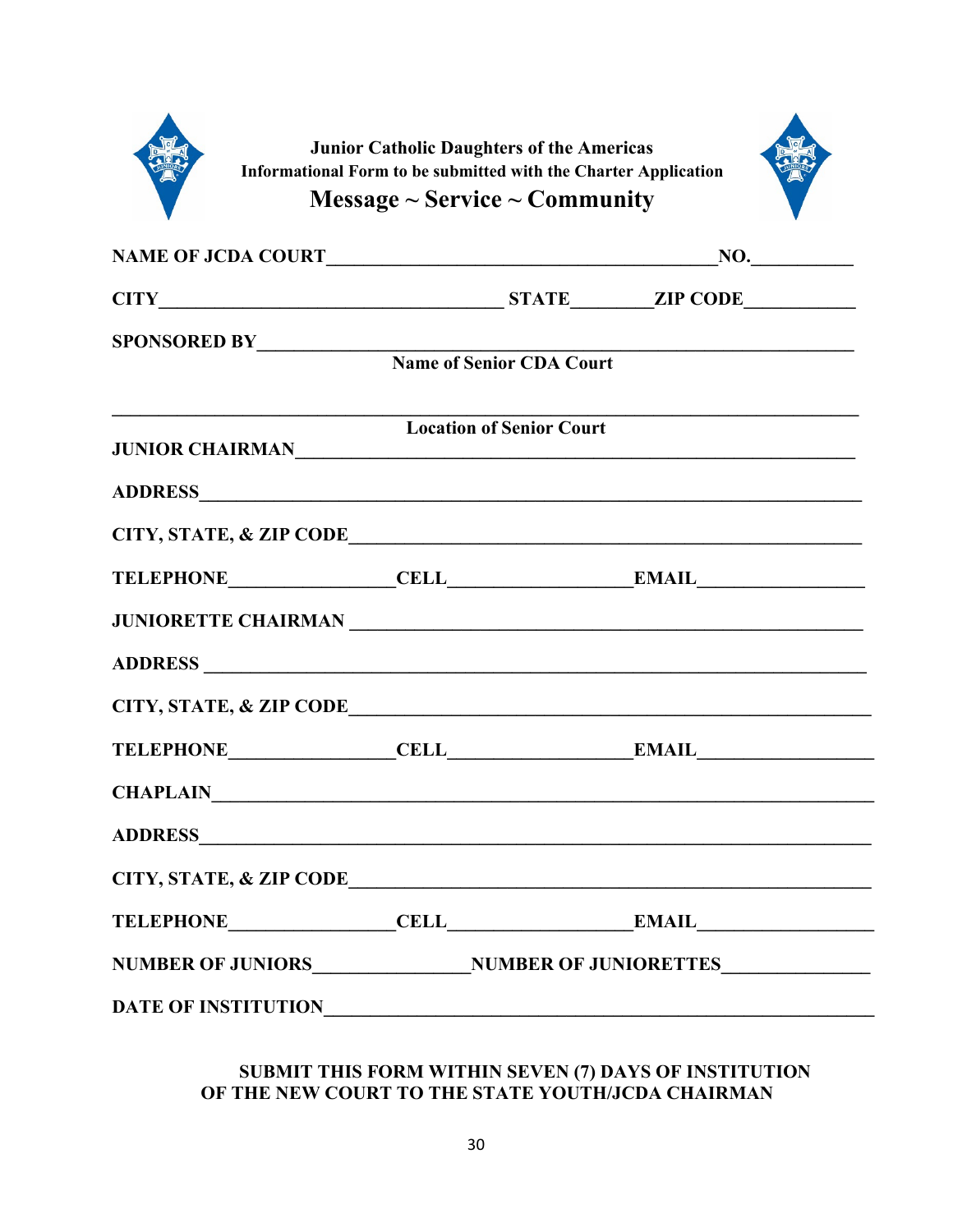|                      | <b>Junior Catholic Daughters of the Americas</b><br><b>Report of the Election of Officers</b><br>Message $\sim$ Service $\sim$ Community |  |                       |
|----------------------|------------------------------------------------------------------------------------------------------------------------------------------|--|-----------------------|
|                      | JCDA COURT NAME                                                                                                                          |  | NO.                   |
| <b>YEAR 20</b>       | <b>Court Officers for Junior or Juniorette Division (Circle One)</b>                                                                     |  |                       |
| President            | Name                                                                                                                                     |  |                       |
|                      |                                                                                                                                          |  | Address City City Zip |
|                      |                                                                                                                                          |  |                       |
| 1 <sup>st</sup> Vice | Name                                                                                                                                     |  |                       |
|                      |                                                                                                                                          |  |                       |
|                      |                                                                                                                                          |  |                       |
| 2 <sup>nd</sup> Vice |                                                                                                                                          |  | Name                  |
|                      |                                                                                                                                          |  |                       |
|                      |                                                                                                                                          |  |                       |
| <b>Secretary</b>     |                                                                                                                                          |  |                       |
|                      |                                                                                                                                          |  |                       |
|                      |                                                                                                                                          |  |                       |
| Reporter             | Name                                                                                                                                     |  |                       |
|                      |                                                                                                                                          |  | Address City City Zip |
|                      |                                                                                                                                          |  |                       |
| Chairman             |                                                                                                                                          |  |                       |
|                      |                                                                                                                                          |  |                       |
|                      |                                                                                                                                          |  |                       |
| Chaplain             | Name                                                                                                                                     |  |                       |
|                      |                                                                                                                                          |  |                       |
|                      |                                                                                                                                          |  |                       |

Completed Form is to be submitted to the State Regent following the election of officers.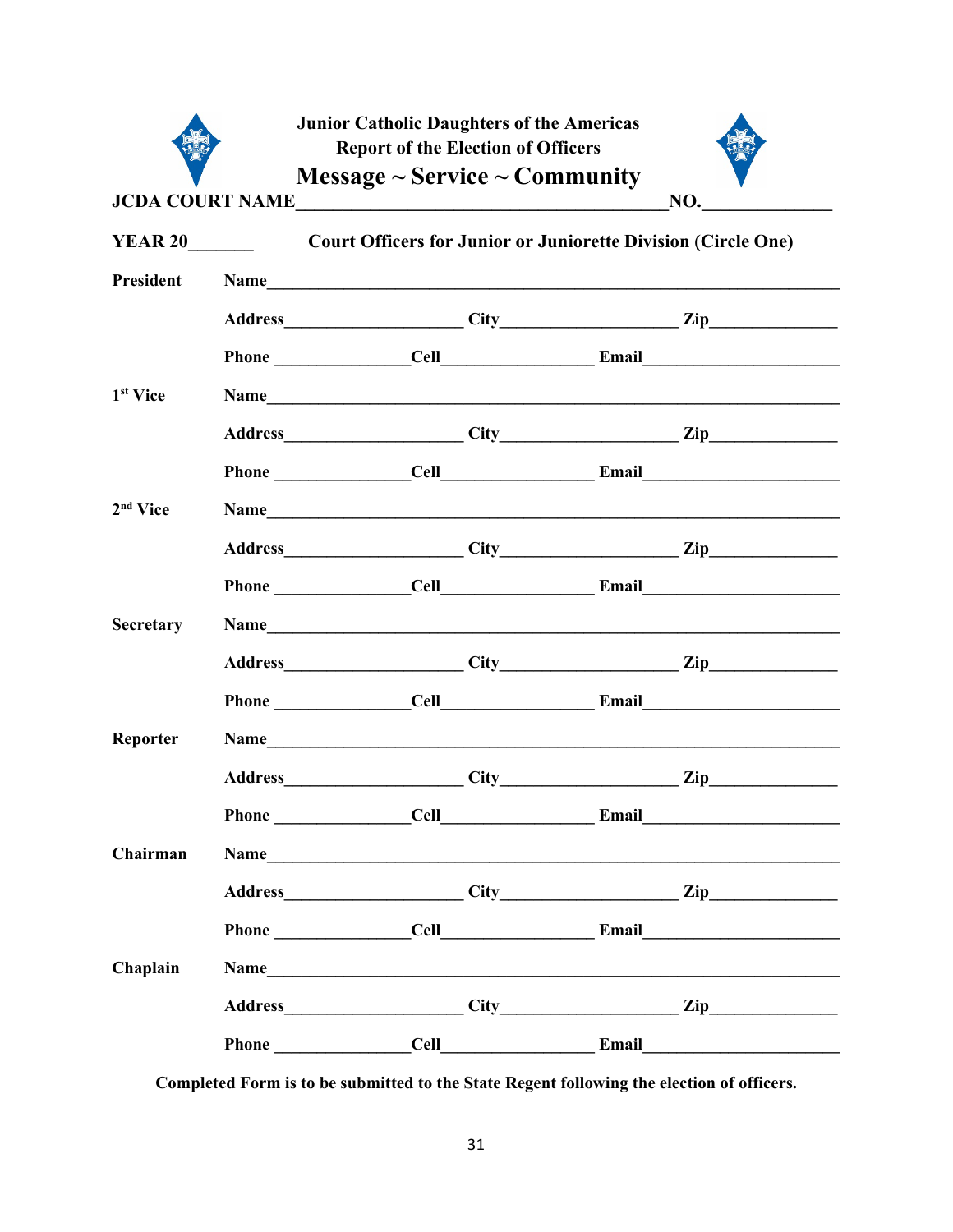

**Junior Catholic Daughters of the Americas Semi-Annual Financial Review Form for JCDA Courts having individual bank accounts. Message ~ Service ~ Community** 



**JCDA COURT NAME\_\_\_\_\_\_\_\_\_\_\_\_\_\_\_\_\_\_\_\_\_\_\_\_\_\_\_\_\_\_\_\_\_\_\_\_\_\_\_\_\_\_\_\_\_NO.\_\_\_\_\_\_\_\_\_** 

| <b>Check One</b>                                                                                                                                   |                                                                                                                       |                                                                   |
|----------------------------------------------------------------------------------------------------------------------------------------------------|-----------------------------------------------------------------------------------------------------------------------|-------------------------------------------------------------------|
| For the period April 1, 20 Through September 30, 20 (Completed by 10/31)<br>For the period October 1, 20 Through March 31, 20 (Completed by 04/30) |                                                                                                                       |                                                                   |
| Membership Count at Time of Financial Review Juniors Juniors Juniorettes                                                                           |                                                                                                                       |                                                                   |
| Beginning Balance on hand (April 1 or October 1)                                                                                                   |                                                                                                                       | $\sim$                                                            |
| Receipts for the past six (6) months                                                                                                               |                                                                                                                       |                                                                   |
| <b>Dues</b>                                                                                                                                        |                                                                                                                       | $\sim$                                                            |
| <b>Fundraisers</b>                                                                                                                                 |                                                                                                                       | s                                                                 |
| <b>Miscellaneous/Donations</b>                                                                                                                     |                                                                                                                       | $\sim$                                                            |
|                                                                                                                                                    |                                                                                                                       | Total Receipts \$                                                 |
| <b>Total Disbursements for the past six (6) months</b>                                                                                             |                                                                                                                       |                                                                   |
| <b>Activities</b>                                                                                                                                  |                                                                                                                       | $\frac{\sim}{}$                                                   |
| Charity                                                                                                                                            |                                                                                                                       | s                                                                 |
| <b>Convention</b>                                                                                                                                  |                                                                                                                       | $\sim$                                                            |
| <b>Pins/Patches</b>                                                                                                                                |                                                                                                                       | $\sim$                                                            |
| <b>Newsletter costs</b>                                                                                                                            |                                                                                                                       | $\sim$                                                            |
| <b>Miscellaneous</b>                                                                                                                               |                                                                                                                       | $\frac{\text{S}}{\text{S}}$                                       |
|                                                                                                                                                    |                                                                                                                       | $\frac{\int f(x) dx}{\int f(x) dx}$<br><b>Total Disbursements</b> |
| Ending balance on hand (April 1 or October 1)                                                                                                      |                                                                                                                       | $\sim$                                                            |
|                                                                                                                                                    |                                                                                                                       |                                                                   |
| We, the undersigned Financial Review Committee, of Court                                                                                           |                                                                                                                       | NO.<br>hereby                                                     |
| certify we have reviewed the Court books, examined the bank accounts and that the forgoing review is true                                          |                                                                                                                       |                                                                   |
| and a correct statement of the funds of this Court.                                                                                                |                                                                                                                       |                                                                   |
|                                                                                                                                                    |                                                                                                                       | <b>Financial Review Committee</b>                                 |
| <b>District Deputy/State Representative</b>                                                                                                        | <u> 1989 - Johann Harry Barn, mars ar breist ar yn y breist y breist yn y breist ar y breist ar y breist ar y br</u>  | <b>Financial Review Committee</b>                                 |
| <b>Date of Financial Review</b>                                                                                                                    | <u> 1989 - Johann Harry Harry Harry Harry Harry Harry Harry Harry Harry Harry Harry Harry Harry Harry Harry Harry</u> | <b>Financial review Committee</b>                                 |
| Copy, mail to State Regent, State JCDA Chairman, DD/Representative, sponsoring Court Regent and local JCDA Court                                   |                                                                                                                       |                                                                   |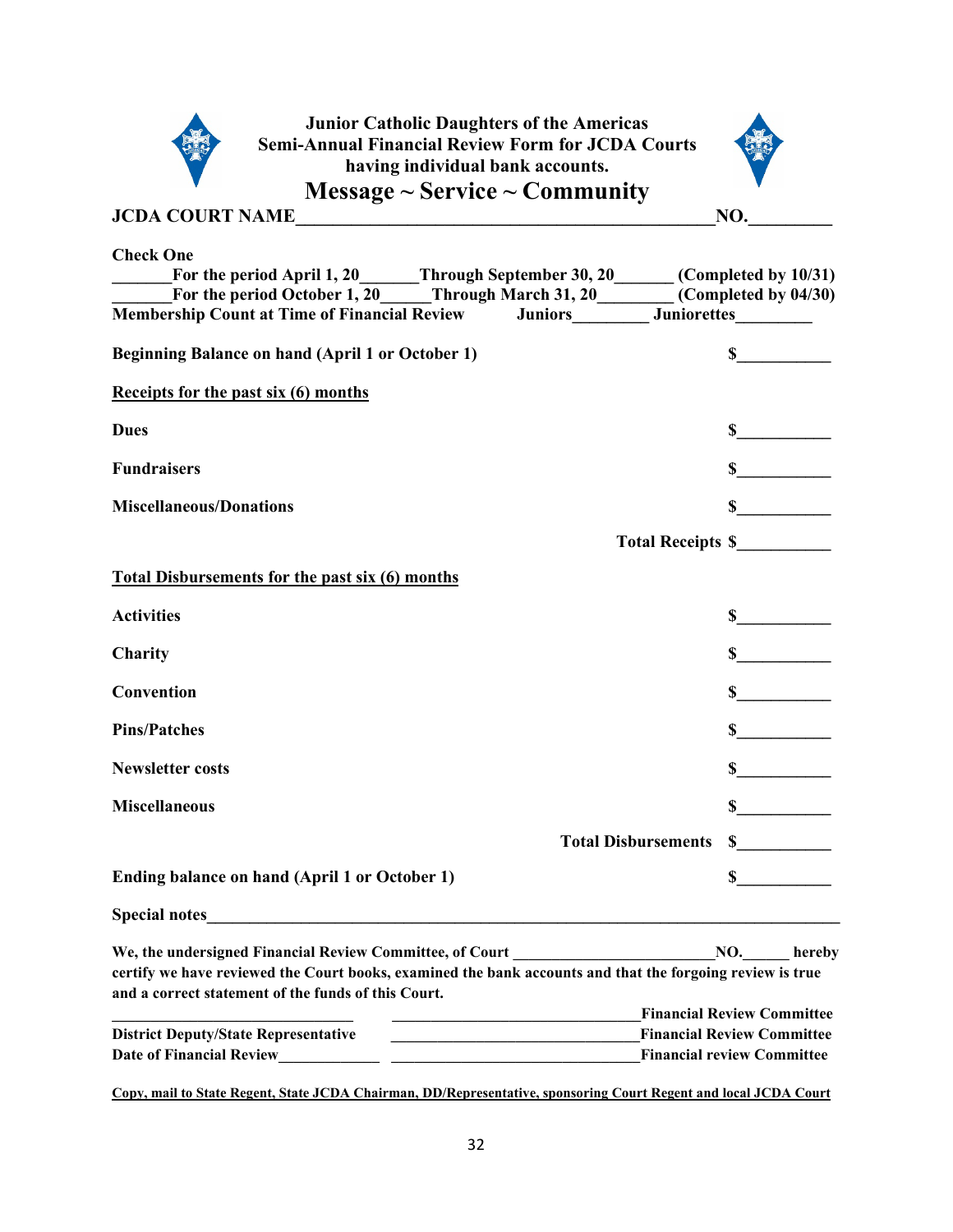

**Junior Catholic Daughters of the Americas State or Local Court Consent Form and Liability Wavier NOTE: A new form must be completed for each offsite event**



**Message ~ Service ~ Community** 

| <b>Name of JCDA Member</b>     |                      | Date of Birth                       |
|--------------------------------|----------------------|-------------------------------------|
| <b>Parent(s)/Guardian Name</b> |                      | Relationship                        |
| <b>Home Address</b>            |                      | City $\&$ Zip                       |
| <b>Home</b> phone              | Email<br><b>Cell</b> |                                     |
|                                |                      | <b>LIABILITY AND RELEASE WAIVER</b> |

**I** (parent/guardian) **the same of the set of the set of the set of the set of the set of the set of the set of the**  $\frac{1}{2}$ **following from any and all liability while my child is in attendance at any JCDA function or activity, State or Local Regent, State or Local JCDA Chairman, State or Local Chaplain, and the local Catholic Diocese(s), hosting parishes, groups and or facilities.** 

#### **TRANSPORTATION (If Applicable)**

| I give my permission for my daughter to ride with | to the |
|---------------------------------------------------|--------|
| planned JCDA function.                            |        |

 **Location of Function Parent/Guardian Signature**

#### **MEDICAL INFORMATION AND RELEASE**

**In the event of an emergency, I hereby give permission for transportation of my child to a hospital for emergency medical treatment. I wish to be advised prior to any treatment by the hospital or physician. In the event of an emergency and you are unable to contact me contact, EMERGENCY CONTACT INFORMATION**

| <b>Name</b>              | Relationship                                                                                | <b>Number</b> |
|--------------------------|---------------------------------------------------------------------------------------------|---------------|
| Name                     | Relationship                                                                                | <b>Number</b> |
| <b>Family Physician</b>  |                                                                                             | <b>Number</b> |
|                          | Does your daughter have any medical problems we should be aware of? YES NO                  |               |
| If yes, please list them |                                                                                             |               |
|                          | Does your daughter have any special dietary needs we should be aware of? YES NO             |               |
| If yes, please list them |                                                                                             |               |
|                          | List any prescription medications your child is taking or may need during the course of the |               |
|                          | day. All medication must be in the original container labeled with your daughter's name,    |               |
|                          | name of the medication, dosage, and frequency to be given.                                  |               |

**\_\_\_\_\_\_\_\_\_\_\_\_\_\_\_\_\_\_\_\_\_\_\_\_\_\_\_\_\_\_\_\_\_\_\_\_\_\_\_\_\_\_\_\_\_\_\_\_\_\_\_\_\_\_\_\_\_\_\_\_\_\_\_\_\_\_\_\_\_\_\_\_\_\_\_\_\_\_**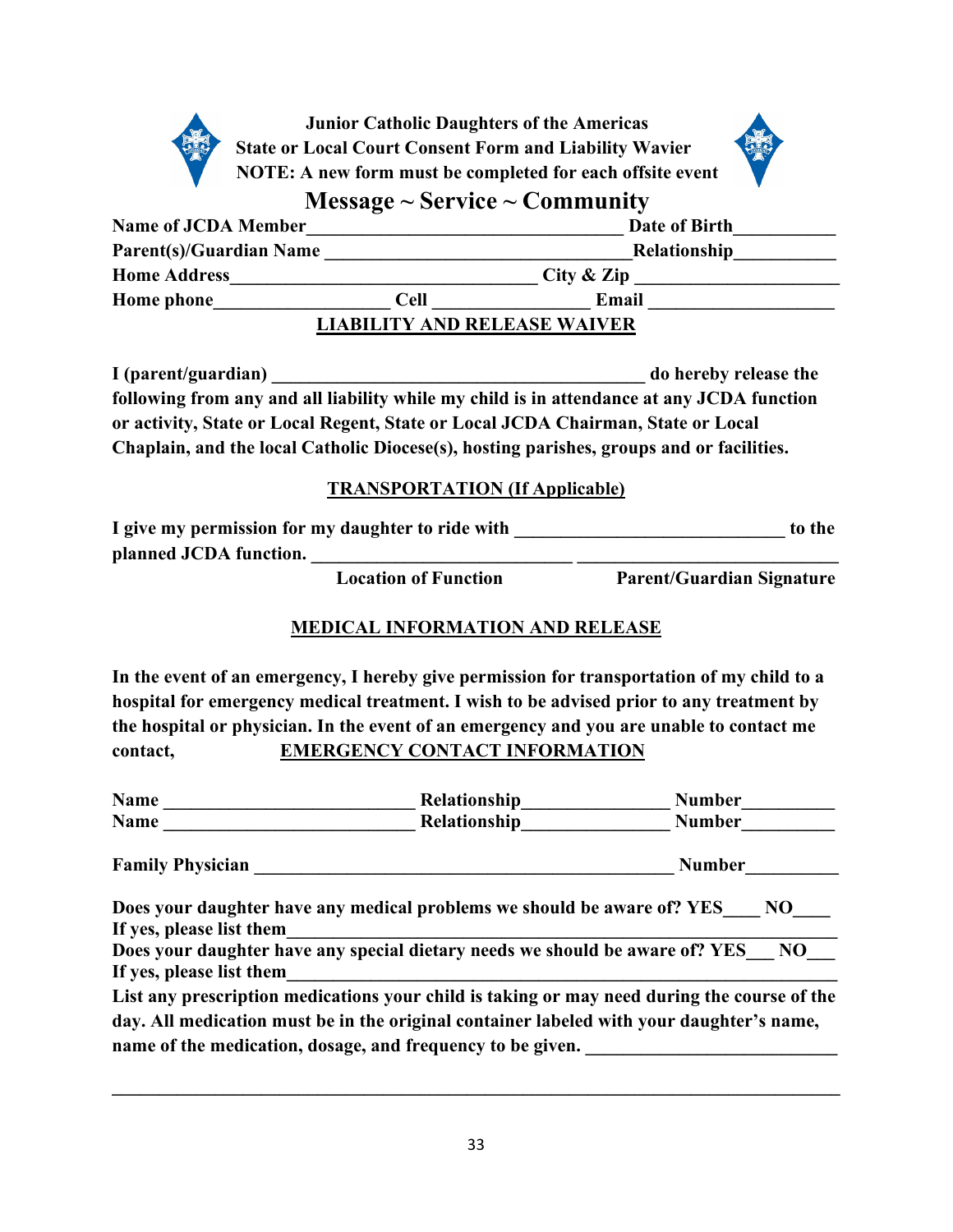|                                                    | <b>Junior Catholic Daughters of the Americas</b><br><b>State or Local Court Consent Form and Liability Wavier</b><br>Page 2                                                                                                                                                                                                                                                  |
|----------------------------------------------------|------------------------------------------------------------------------------------------------------------------------------------------------------------------------------------------------------------------------------------------------------------------------------------------------------------------------------------------------------------------------------|
|                                                    | Message $\sim$ Service $\sim$ Community                                                                                                                                                                                                                                                                                                                                      |
|                                                    |                                                                                                                                                                                                                                                                                                                                                                              |
|                                                    | Date of last tetanus/diphtheria immunization ___________________________________                                                                                                                                                                                                                                                                                             |
|                                                    | Is your daughter allergic to any medication? $\text{YES}$ $\_\text{NO}$ $\_\text{III}$ If YES, please list                                                                                                                                                                                                                                                                   |
|                                                    | I hereby grant permission for non-prescription medications (such as Tylenol, cough drops)                                                                                                                                                                                                                                                                                    |
| Liability Waiver knowingly, freely, and willingly. | I fully understand the foregoing statement and sign this Parent/Guardian Consent and                                                                                                                                                                                                                                                                                         |
|                                                    | <b>INSURANCE INFORMATION</b>                                                                                                                                                                                                                                                                                                                                                 |
|                                                    |                                                                                                                                                                                                                                                                                                                                                                              |
|                                                    |                                                                                                                                                                                                                                                                                                                                                                              |
|                                                    |                                                                                                                                                                                                                                                                                                                                                                              |
|                                                    |                                                                                                                                                                                                                                                                                                                                                                              |
| No, I do not have medical insurance at this time.  |                                                                                                                                                                                                                                                                                                                                                                              |
|                                                    | In the event it comes to the attention of the chaperone(s) associated with the activity that<br>my child becomes ill with repeated symptoms such as headache, vomiting, sore throat,<br>fever, diarrhea, I want to be called immediately. I fully understand the forgoing statements<br>and sign the Parent/Guardian Medical Consent waiver knowingly, freely and willingly. |
| Signature (Parent/Guardian)                        | Date                                                                                                                                                                                                                                                                                                                                                                         |
|                                                    | Parent/Guardian MUST sign for anyone under 18 years of age.                                                                                                                                                                                                                                                                                                                  |

#### **PHOTO RELEASE**

**I agree to permit my daughter to be photographed for publicity purposes for JCDA organization. I understand the photo may be used for display, publication, video, or other media, such as local newspapers/television stations. If there is a JCDA web site, photos may be used on the site.**

**Signature (Parent/Guardian) \_\_\_\_\_\_\_\_\_\_\_\_\_\_\_\_\_\_\_\_\_\_\_\_\_\_\_\_\_\_\_\_\_ Date \_\_\_\_\_\_\_\_\_\_\_\_\_\_**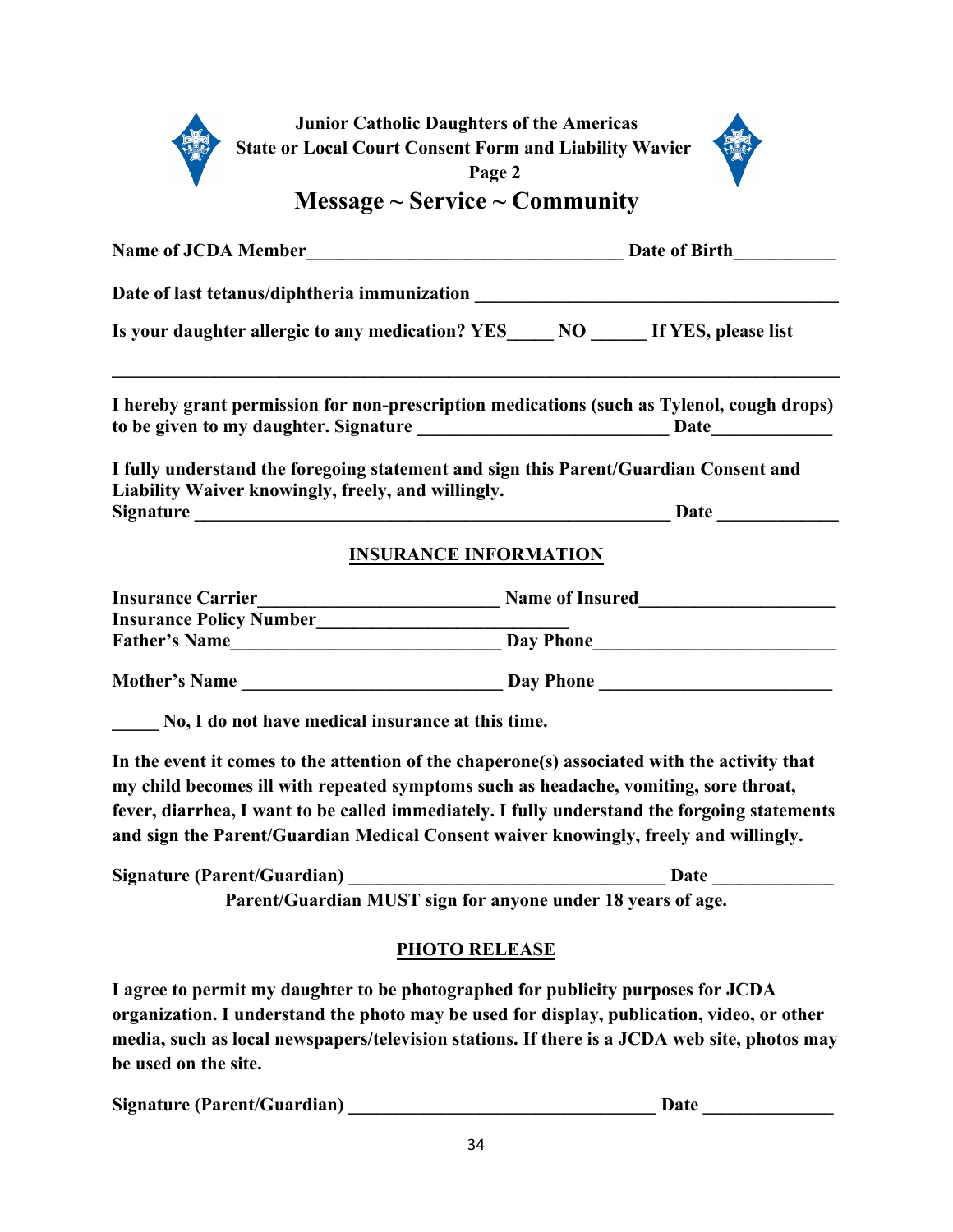#### **Local JCDA Court Financial Review Guidelines**

- In all financial matters, local JCDA Courts should follow the same guidelines as CDA local Courts.
- The financial review team appointed by the local Court Regent will conduct a financial review of the local JCDA books during the same month the CDA Courts are being reviewed.
- Local JCDA financial review form is located on the National CDA website, [www.catholicdaughters.org,](http://www.catholicdaughters.org/) home page under JCDA.
- Local JCDA Chairman must bring a financial review form, the checkbook, bank statements, and vouchers for expenses, receipt books, and secretary's minute's book to the Financial Review.
- JCDA financial review forms must be completed and signed by the members of the CDA Financial Review Team which have been appointed by the sponsoring Court Regent.
- Local JCDA Chairman or the District Deputy will send the completed financial review forms to those individuals listed on the bottom of the form, State Regent, State JCDA Chairman, District Deputy/State Representative, sponsoring Court Regent, and the local JCDA Court.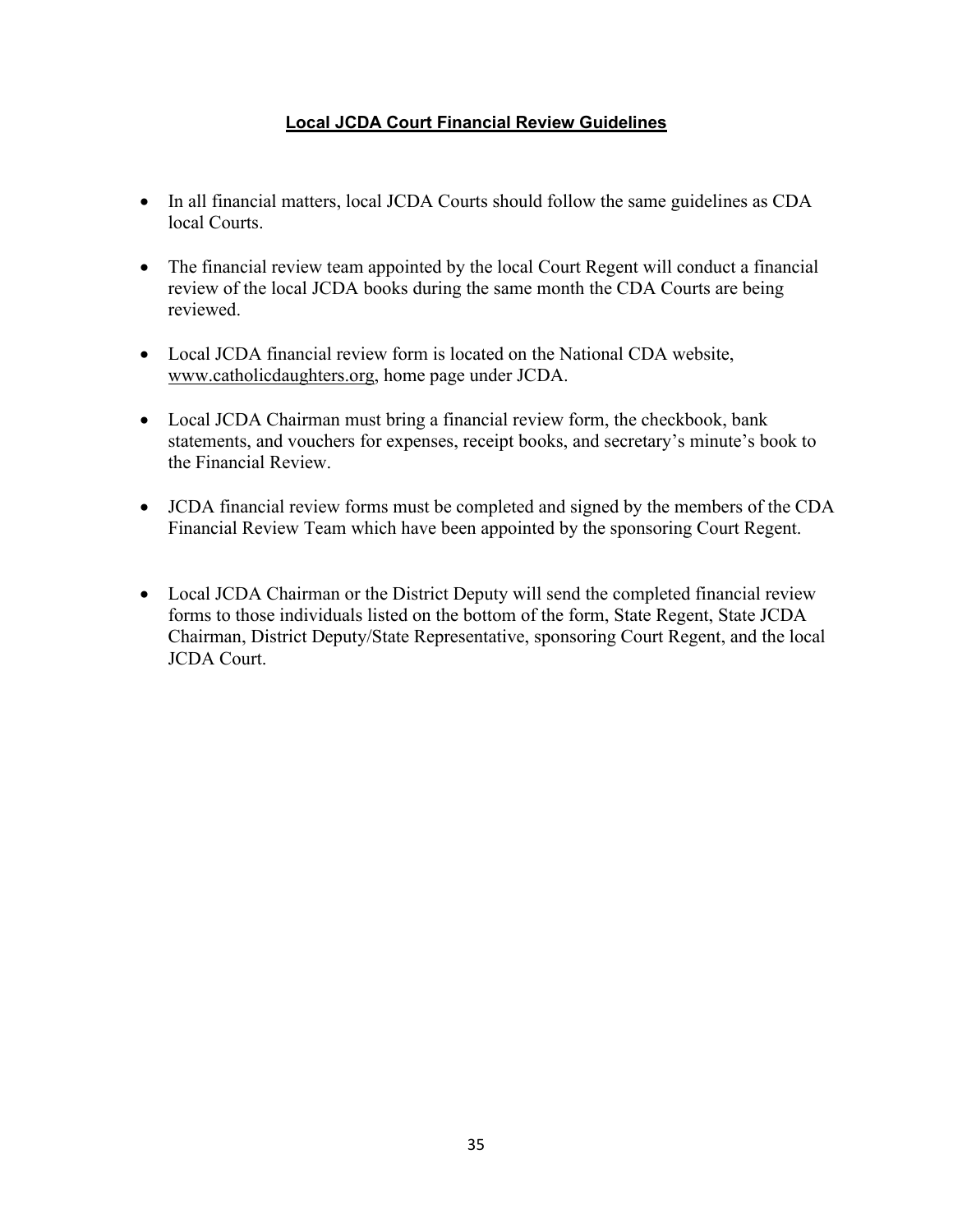#### **JCDA SASH GUIDELINES**

- 1. JCDA patches/pins/sashes are to be worn for all activities of the local JCDA Courts and the State JCDA Court. This includes activities in which a member or officer is officially representing her local or State Court, in CDA senior Court or civic activities.
- 2. If choosing to wear sashes, they are to be worn from the left shoulder to the right hip.
- 3. Sashes are to be made of royal blue broadcloth five inches wide and length to the right hip, secured with a snap or Velcro.
- 4. Three inch (3") squared letters JCDA in white felt or white squared satin iron on letters are to be placed vertically one inch apart in a straight line going from the left shoulder towards the right hip. Letter J begins about 3" from the shoulder.
- 5. Local Court officers' sashes may have the following symbols at the hip, 2" below the last letter: (see designs on the following page)

President – brown felt gavel

First Vice President – two (2) red overlapping hearts

Second Vice President – three (3) people holding hands, one each of white, tan and black felt

Secretary – white felt quill and pen

Reporter – white felt scrapbook

- 6. State Court officers' sashes may have the same symbols or be monogrammed with State written on them. State Court officer sashes are to be made of royal blue satin material. **Only State Court officer sashes are to be made of satin material.**
- 7. Only pins, buttons, medals and emblems pertaining to the Junior Catholic Daughters of the Americas may be worn on the sash.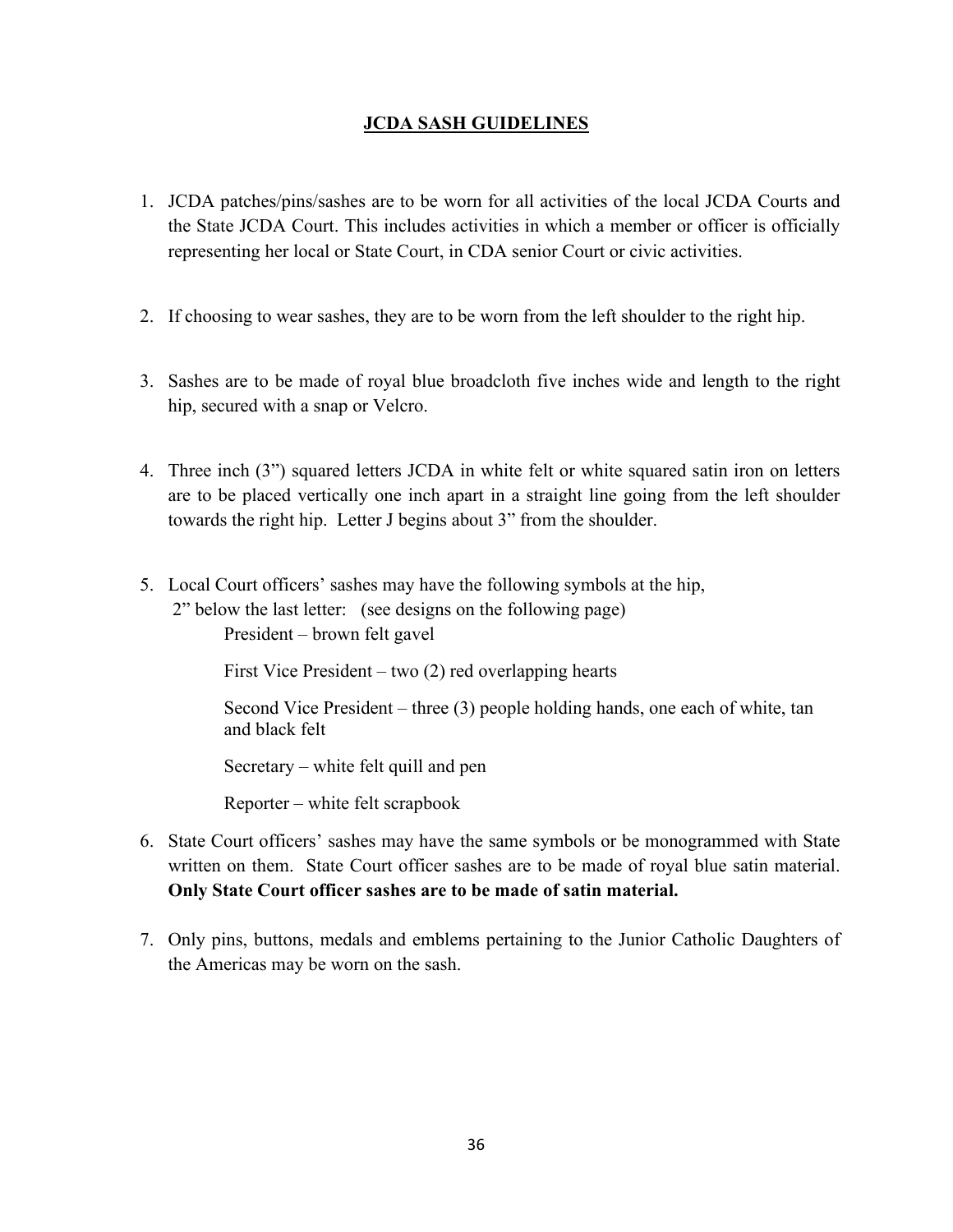#### **JCDA BANNER GUIDELINES**



#### **LOCAL COURT BANNER**

- 1. The local Court banner should be no larger than three feet by five feet, excluding fringe.
- 2. Each local Court banner should be, if possible, self-standing.
- 3. The local Court banner can be made with any type material: for example, burlap, felt, linen, broadcloth, or cheesecloth. The lettering can be glued or stitched. This is left up to the individual Court. It is recommended that invisible thread or fabric glue be used to secure the lettering as this gives the banner a neater look. Do not clutter up your banner.
- 4. Every banner must include the following lettering:

 3' COURT NAME AND NUMBER CITY AND STATE 5'

5. The theme for the banner is left up entirely to the local Court; however, it should pertain to JCDA work or the Threefold Program of Involvement, the goals of JCDA, standards, motto, or activities of JCDA.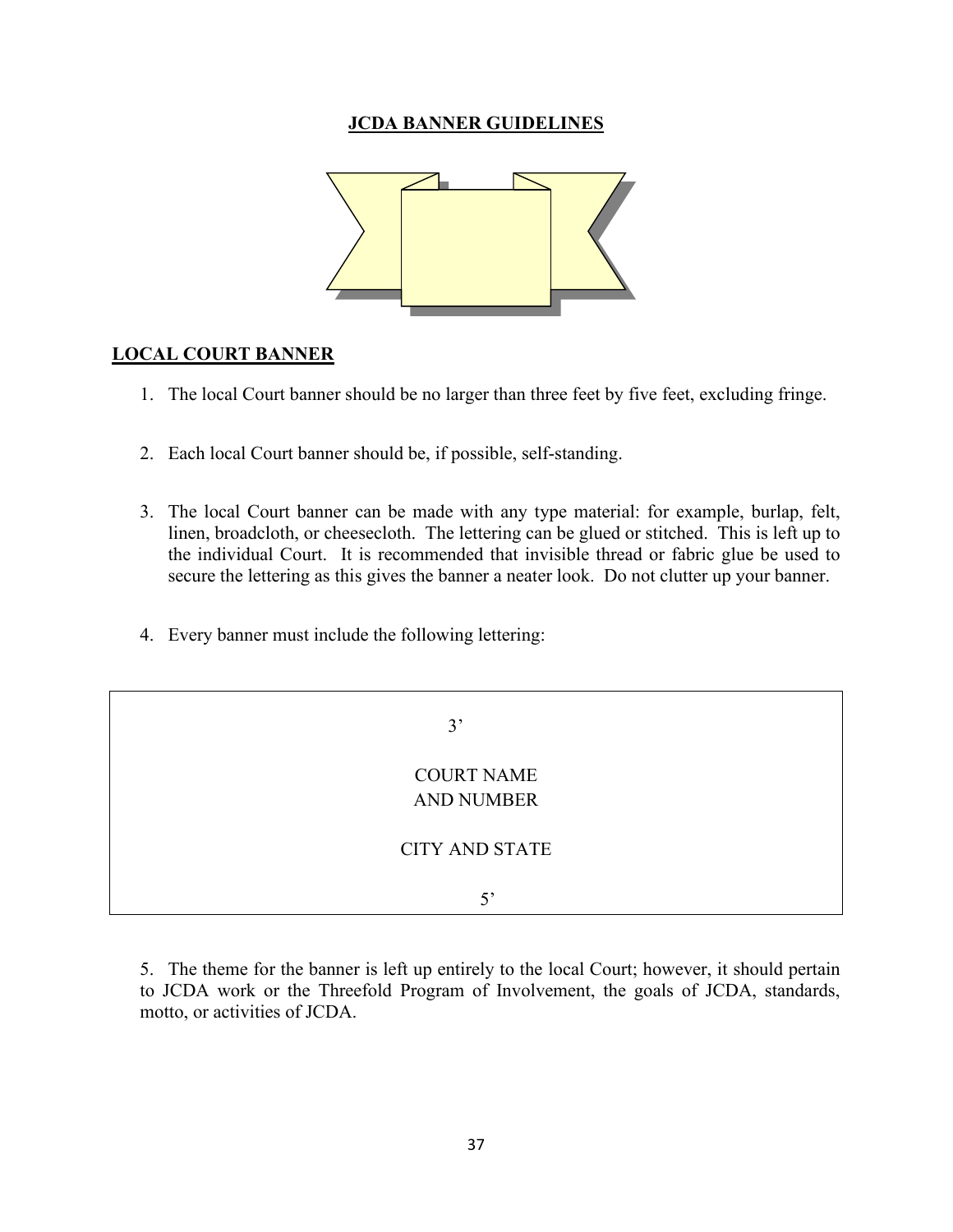#### **STATE COURT BANNER**

1. The state banner should be no larger than three feet by five feet  $(3 \times 5')$ , excluding fringe.

2. Each state banner should be, if possible, self-standing.

3. The state banner can be made with any type material; for example, burlap, felt, linen, broadcloth, or cheesecloth. The lettering can be glued or stitched. This is left up to the individual state Court. It is recommended that invisible thread or fabric glue be used to sew the lettering on the banner. Do not clutter up the banner.

4. The state banner should include only the following information:

| The name of your state court: i.e.      | STATE COURT      |
|-----------------------------------------|------------------|
| And                                     |                  |
| The number of local courts; <i>i.e.</i> | NO. LOCAL COURTS |

#### **CONVENTION BANNER GUIDELINES FOR STATE AND LOCAL COURTS**

- 1. The convention banner should be no larger than two feet by three feet  $(2 \times 3')$ , excluding fringe.
- 2. Each convention banner should be, if possible, self-standing.
- 3. The convention banner can be made with any type material; for example, burlap, felt, linen, broadcloth or cheesecloth. The lettering can be glued or stitched. This is left up to the individual Court. It is recommended that invisible thread or fabric glue be used to sew the lettering as this gives the banner a neater look. Do not clutter up your banner. This takes away from the appearance.
- 4. The theme for the banner should be the theme of the convention.
- 5. The back of the banner should be properly identified with:

# **COURT NAME AND NUMBER**

#### **CITY AND STATE**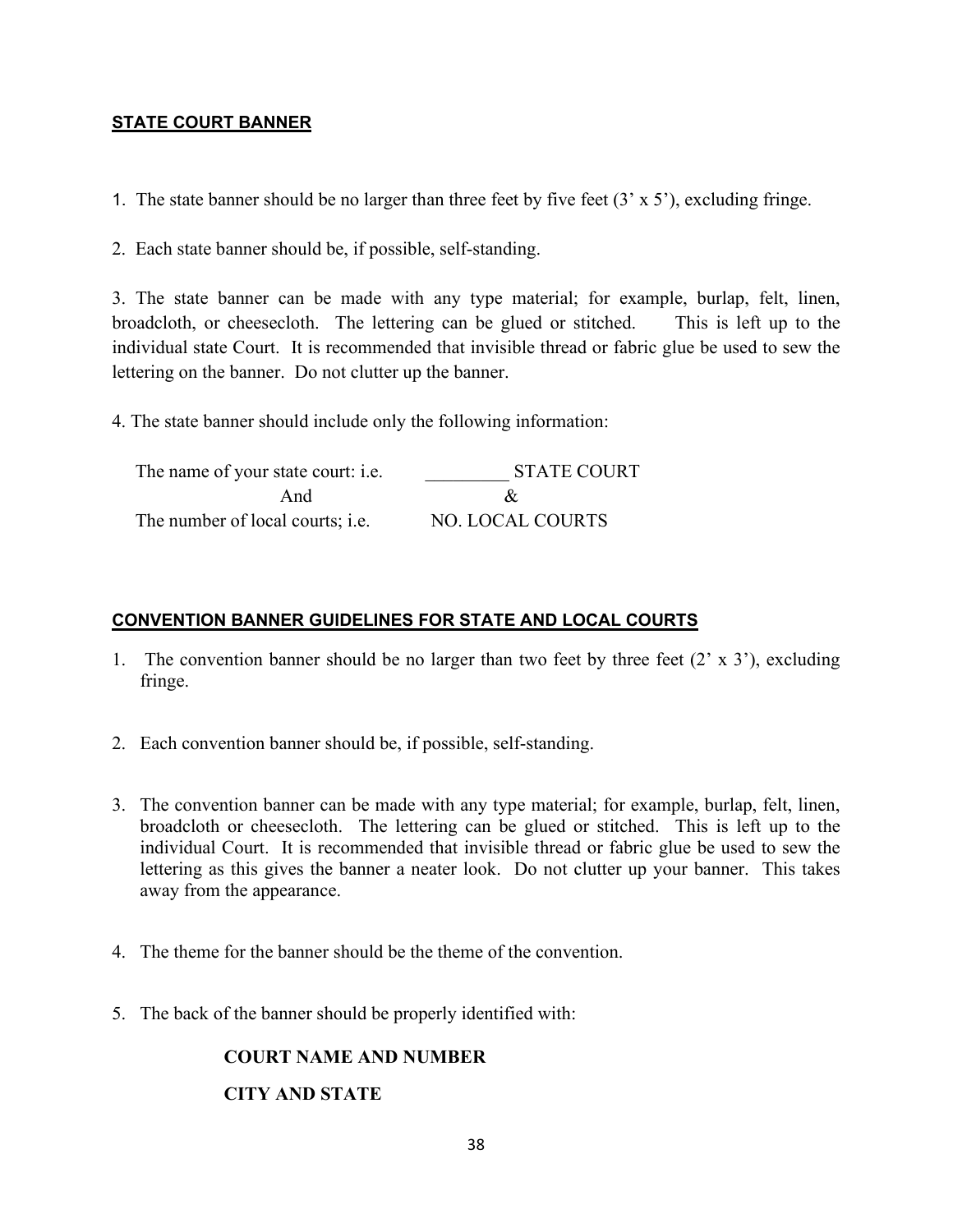# **SCRAPBOOK GUIDELINES FOR LOCAL/STATE COURTS**

#### **Scrapbooks are optional.**

- 1. The items in the scrapbook are to begin as of the opening date of the last State JCDA Biennial Convention and end on the date before the opening of the next State JCDA Biennial Convention.
- 2. The scrapbook shall contain the following:
	- ♦ The Court's press clippings with datelines. (Name of publication and date on each one.)
	- ♦ Copies of news releases issued by the Court
	- ♦ Photographs
	- ♦ Newsletters
	- ♦ Programs
	- ♦ Invitations
	- ♦ Special letters, certificates, or award certificates.
- 3. All items entered in the scrapbook must be in chronological order. Do not divide the scrapbook into sections for various Court functions or activities. Start with the opening date of the last State JCDA Convention and follow month by month and end with the date before the opening of the next State JCDA Convention.
- 4. Photographs should have either a heading at the top of the page describing the activity or a cut line below the picture identifying it.
- 5. No art-work, pictures, etc. are to be affixed to the outside of the front or back of the scrapbook covers.
- 6. Items can be glued or mounted on both sides of the scrapbook pages. **THE ONLY EXCEPTION TO THIS RULE IS THE TITLE PAGE.** The first page is the title page and must contain only the following information:

#### **Name of State JCDA Court Number of Local Courts as of April 1, 20\_\_\_\_\_ (Convention Year)**

- 7. Recommended supplies to use:
	- ♦ Rubber cement glue is easy to work with and can be removed from the edges of articles and the page if seepage occurs.
	- ♦ Use either photo corner mounts or double-stick tape for photographs. Glue will cause the photos to buckle.
	- ♦ Try framing a document or special letter with the type of paper braid used for art and crafts.
	- ♦ Another idea is to mount a letter on a large sheet of construction paper before putting it in the scrapbook.
	- ♦ Experiment with ideas, use your imagination, but keep the scrapbook from getting a cluttered look.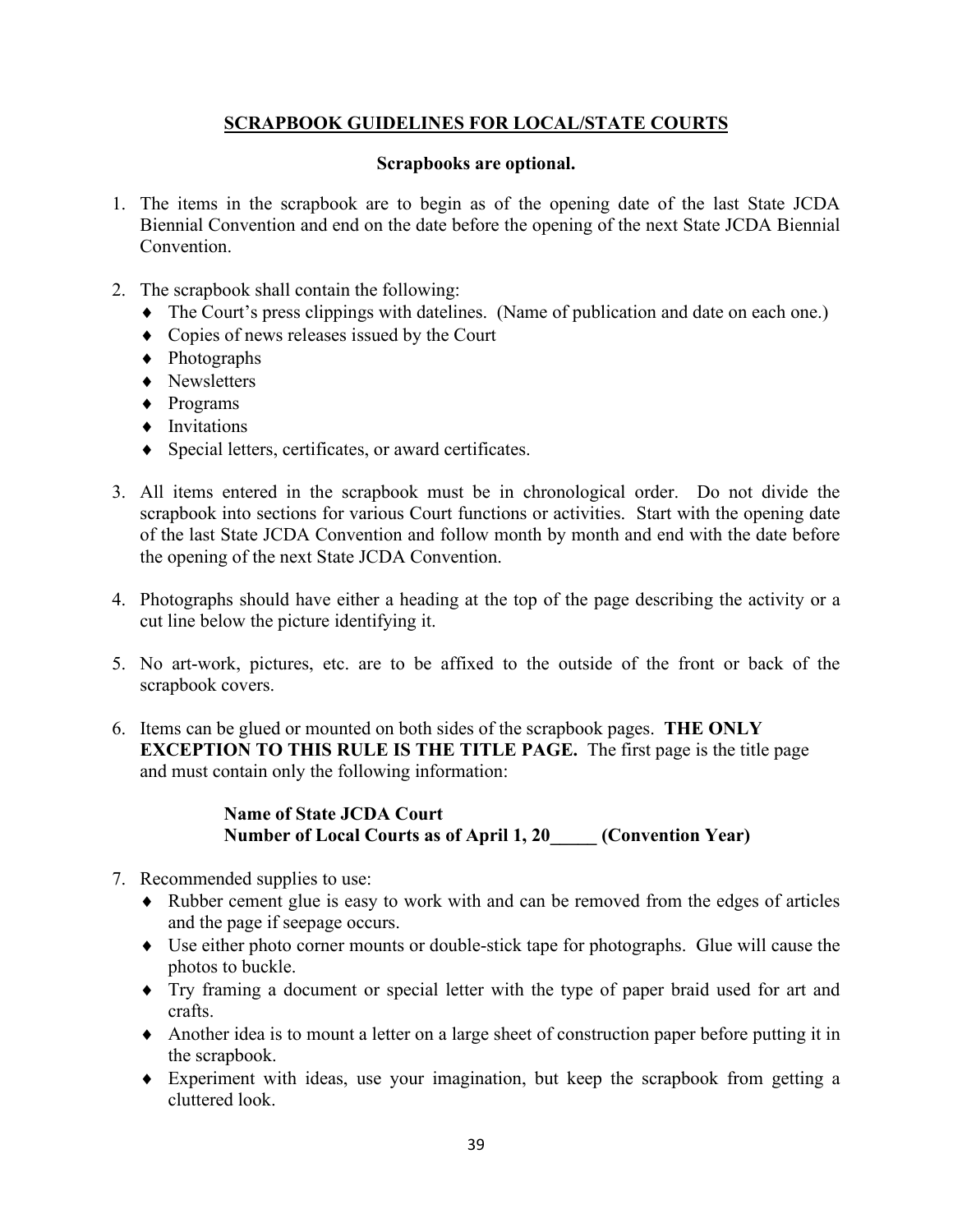#### **RELIGIOUS RECOGNITION MEDAL PROGRAM**

Workbooks are available from your local diocesan Office of Youth Ministry for the following religious recognition medals:

| Family of God            | Grades $1-3$     |
|--------------------------|------------------|
| I Live My Faith          | Grades $4-6$     |
| Mary, the First Disciple | Grades $7-9$     |
| The Spirit Alive         | Grades $10 - 12$ |

This program is an official Religious Recognition Program of the Roman Catholic Church in the U.S.A. also available to the Junior Catholic Daughters of the Americas. Contact your diocesan Office of Youth Ministry for further information and to order workbooks and medals.

Check with your local diocese for adult recognition awards.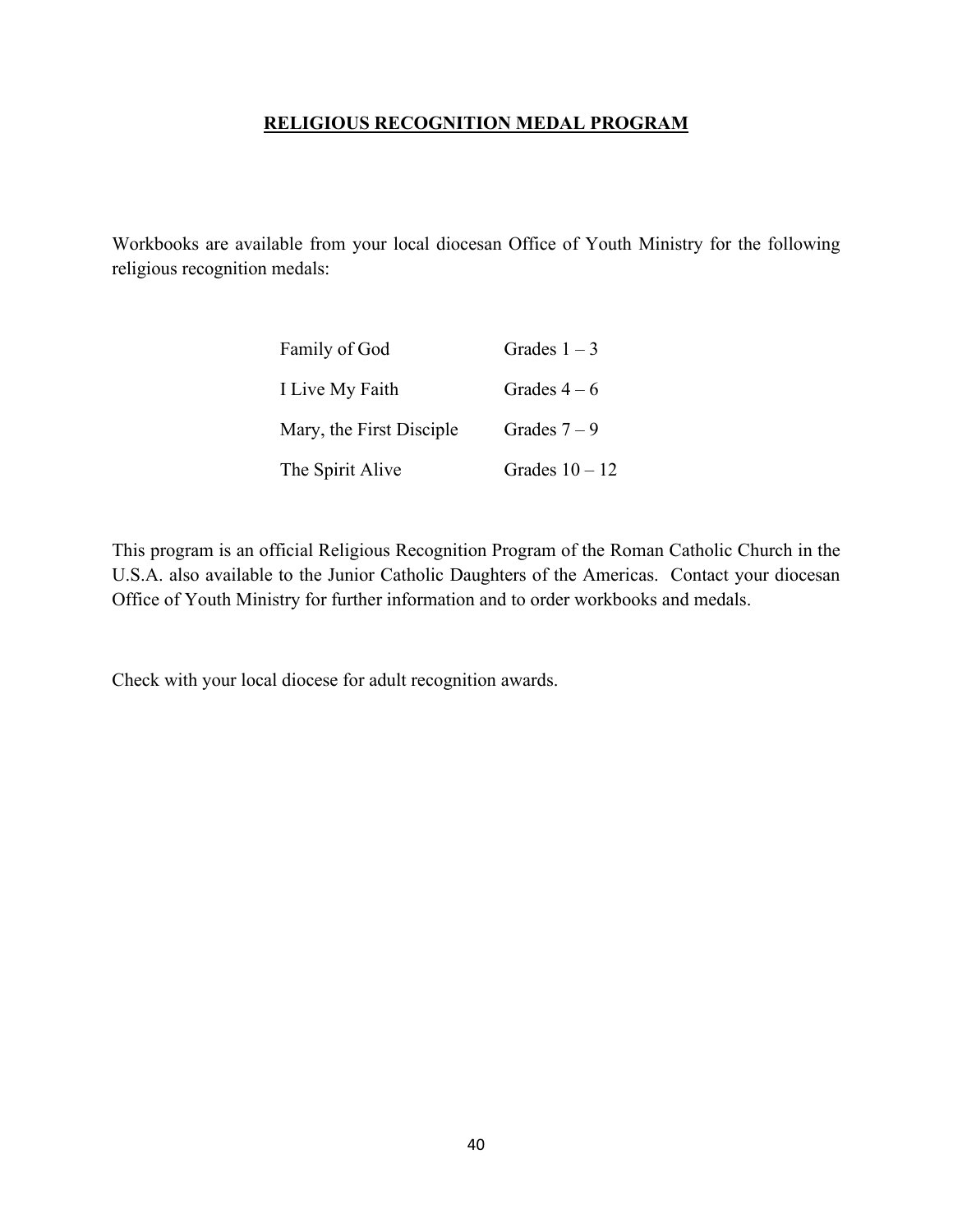# **SAMPLE FORMS**

# **SAMPLE JCDA MEETING AGENDA**

| 1. Call to Order (by President)                                                                          |    |
|----------------------------------------------------------------------------------------------------------|----|
| Prayer (for our priests, servicemen and women etc.) JCDA Act of Consecration<br>2.                       |    |
| Pledge to the United States Flag and JCDA Pledge<br>3.                                                   |    |
| Roll Call of Membership (by Second Vice President) Introduce and welcome any<br>4.<br>new members/guests |    |
| Reading of Minutes (by Secretary, President ask for approval and second)<br>5.                           |    |
| <b>Reading of Correspondence (by Secretary)</b><br>6.                                                    |    |
| <b>Treasurer's Report (by First Vice President)</b><br>7.                                                |    |
| Refreshments for the month (by President) Thank you to<br><u>row compresents</u> for<br>8.               |    |
|                                                                                                          | is |
| scheduled for next month.                                                                                |    |
| 9. Unfinished Business (by President)                                                                    |    |
| Birthdays of the Month - Sing Happy Birthday                                                             |    |
| Any other unfinished business?                                                                           |    |
| 10. New Business (by President) Discussion of any new business for this meeting.                         |    |
| 11. Spiritual Lesson (by JCDA Chairman/Counselor)                                                        |    |
| 12. Closing Prayer                                                                                       |    |
| 13. Adjournment                                                                                          |    |
| 14. Activities (Craft project etc.)                                                                      |    |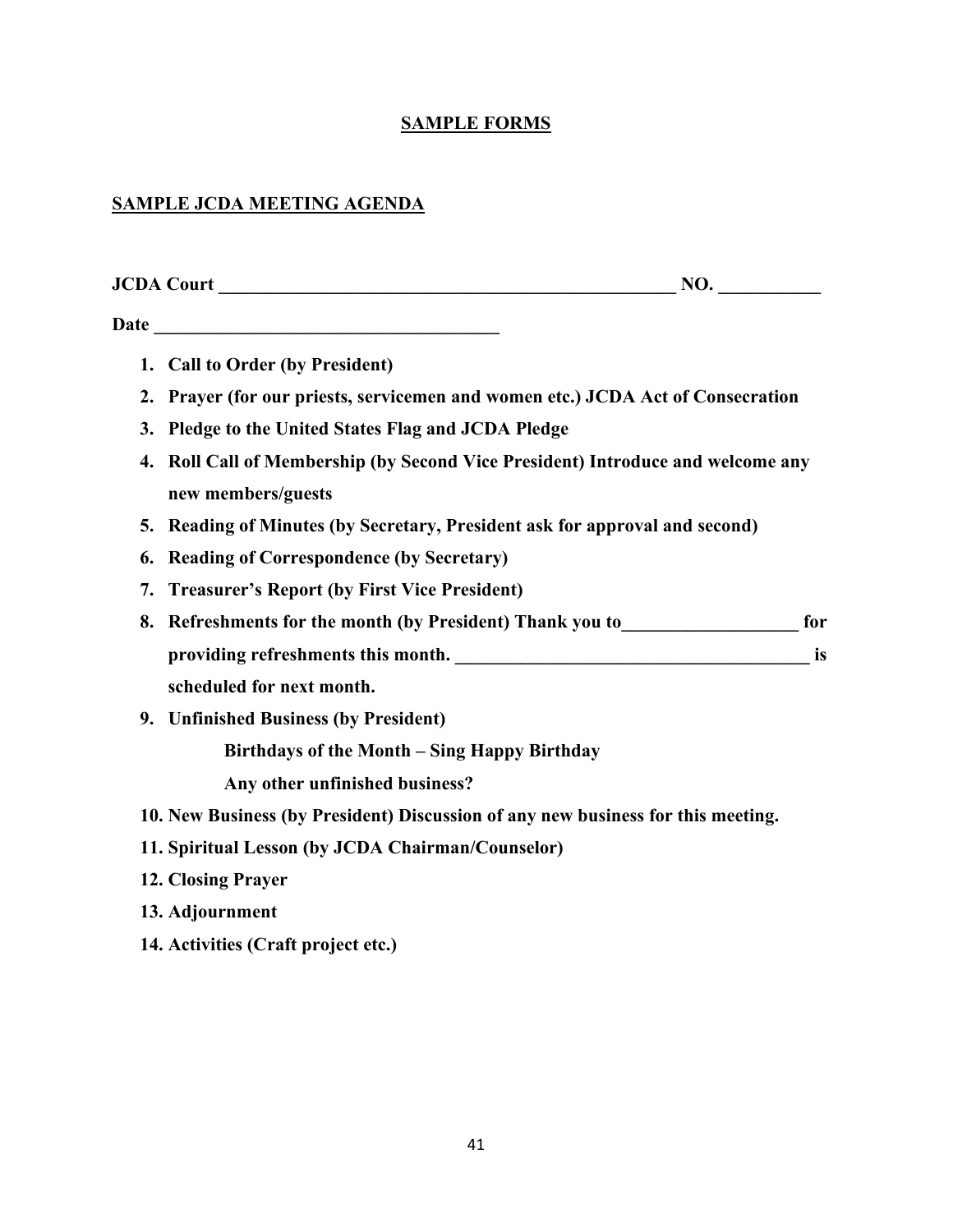# **SAMPLE MINUTE WORKSHEET FOR JCDA SECRETARY**

| The regular monthly meeting of Court<br>of the Junior Catholic Daughters of the Americas was held on (date)<br>NO.                                                                                                             |  |
|--------------------------------------------------------------------------------------------------------------------------------------------------------------------------------------------------------------------------------|--|
| $\sin(\text{place})$ $\text{at}$ $\text{at}$ $(\text{time}).$                                                                                                                                                                  |  |
|                                                                                                                                                                                                                                |  |
| Consecration.                                                                                                                                                                                                                  |  |
| The membership recited the Pledge to the United States Flag and JCDA Pledge.                                                                                                                                                   |  |
| The roll call of membership was taken by Second Vice President,<br>(name) Cuests and new members were introduced and welcomed at this time. (or no guests were present at this meeting).                                       |  |
| Secretary, (name) read the minutes of the previous meeting. They were approved as read (or approved as corrected).                                                                                                             |  |
| Secretary, (name) read the correspondence received (or no<br>correspondence was received).                                                                                                                                     |  |
| The Treasurer's report was given by the First Vice President, (name)<br>and filed.                                                                                                                                             |  |
|                                                                                                                                                                                                                                |  |
|                                                                                                                                                                                                                                |  |
|                                                                                                                                                                                                                                |  |
| Court activities this month were (craft, etc.) __________________________________                                                                                                                                              |  |
|                                                                                                                                                                                                                                |  |
|                                                                                                                                                                                                                                |  |
| Submitted by Secretary Secretary Secretary Secretary Secretary Secretary Secretary Secretary Secretary Secretary Secretary Secretary Secretary Secretary Secretary Secretary Secretary Secretary Secretary Secretary Secretary |  |
| JCDA Court                                                                                                                                                                                                                     |  |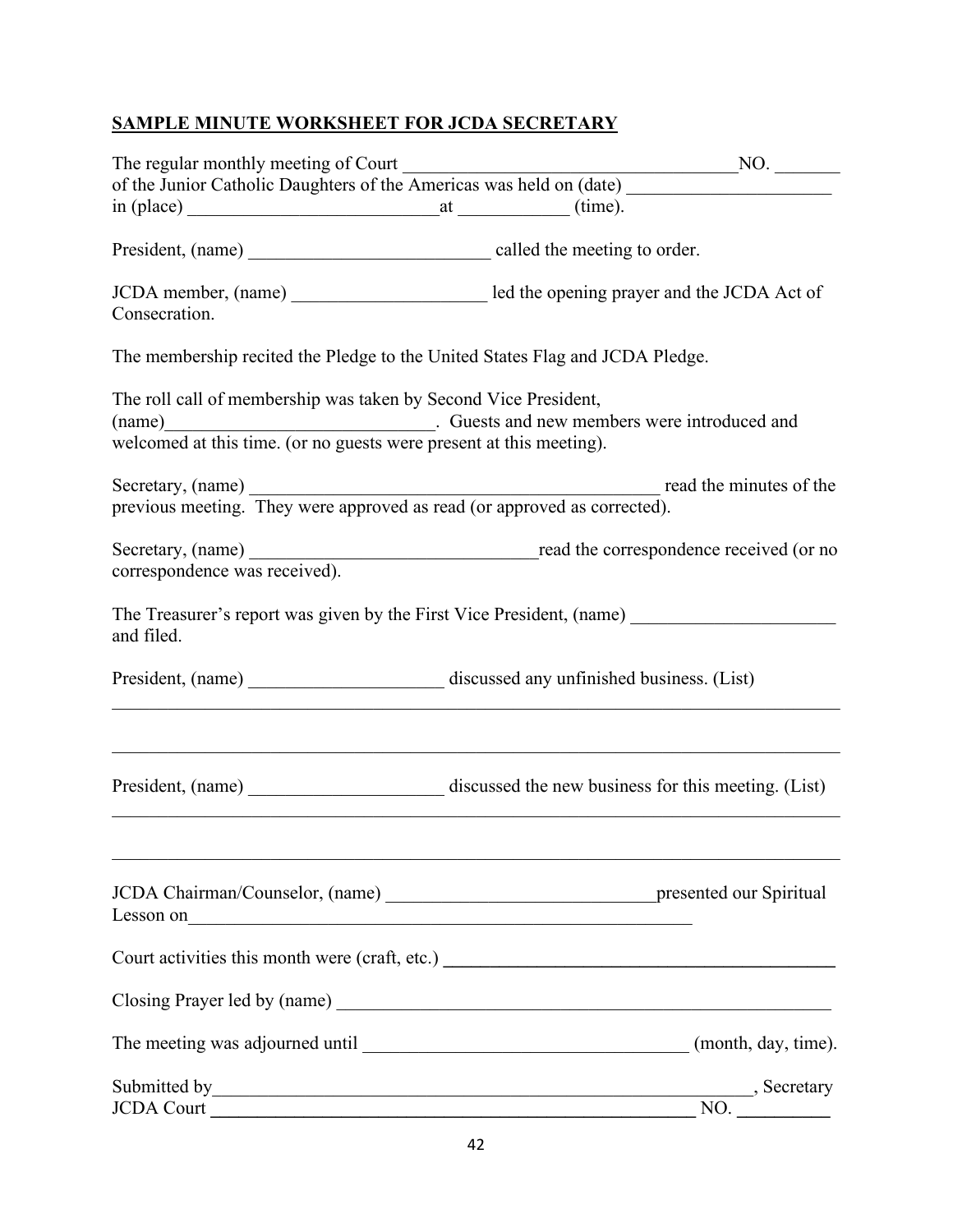#### **SAMPLE STANDING RULES**

The following Standing Rules were instituted by the members of the JCDA Court (name and #).

1. JCDA Court name # & will meet the second Sunday of the month from 2-4 PM in the Education Bldg. We will meet Sept thru June. If the Courts regular meeting date falls on a special day such as Mother's Day or Easter, etc. the Court will meet the Sunday before.

2. JCDA Court membership dues will be \$\_\_\_\_\_\_ per year per member. The dues can be paid in one payment at meeting, or in two installments with the first half due at the meeting and the second half due at the meeting.

3. Our Court will give a gift of \$20.00 to our Court Chaplain for Christmas.

4. Our Court will purchase JCDA pins from the National CDA Store for all our new Court members.

5. Our Court will donate \$25.00 annually to the local Make-A-Wish Foundation.

6.. Our Court will help at the following parish/organization activities: CDA Fish Fry, CDA Pancake Breakfast, K of C Christmas tree lot, Parish Crawfish Boil, Parish Festival, and Parish Halloween Carnival.

7 Our Court will pay for the registration fees, hotel accommodations, and all JCDA Convention expenses for ALL Court delegates and JCDA Chairman providing funds are available.

8. For Priest Appreciation Day, our Court will remember our priest by

9.. Our Court will attend Stations of the Cross together on the First Friday of Lent each year as a group.

10. Our Court will visit at least 2 area nursing homes during the Christmas season to sing carols and deliver Christmas cards to all the residents.

11. Our Court will collect school supplies to be turned in at the Sept. Meeting each year to be donated to those in need.

12. Our Court will assist the CDA Court in handling out White Ribbons during White Ribbon Against Pornography Campaign (WRAP) following the 5:00 p.m. Mass on the first day the ribbons are given out.

14. Our Court will volunteer at the Special Olympics each year.

16. Our Court will attend mass together on National JCDA Day, February 20 at the 11:15 am Mass.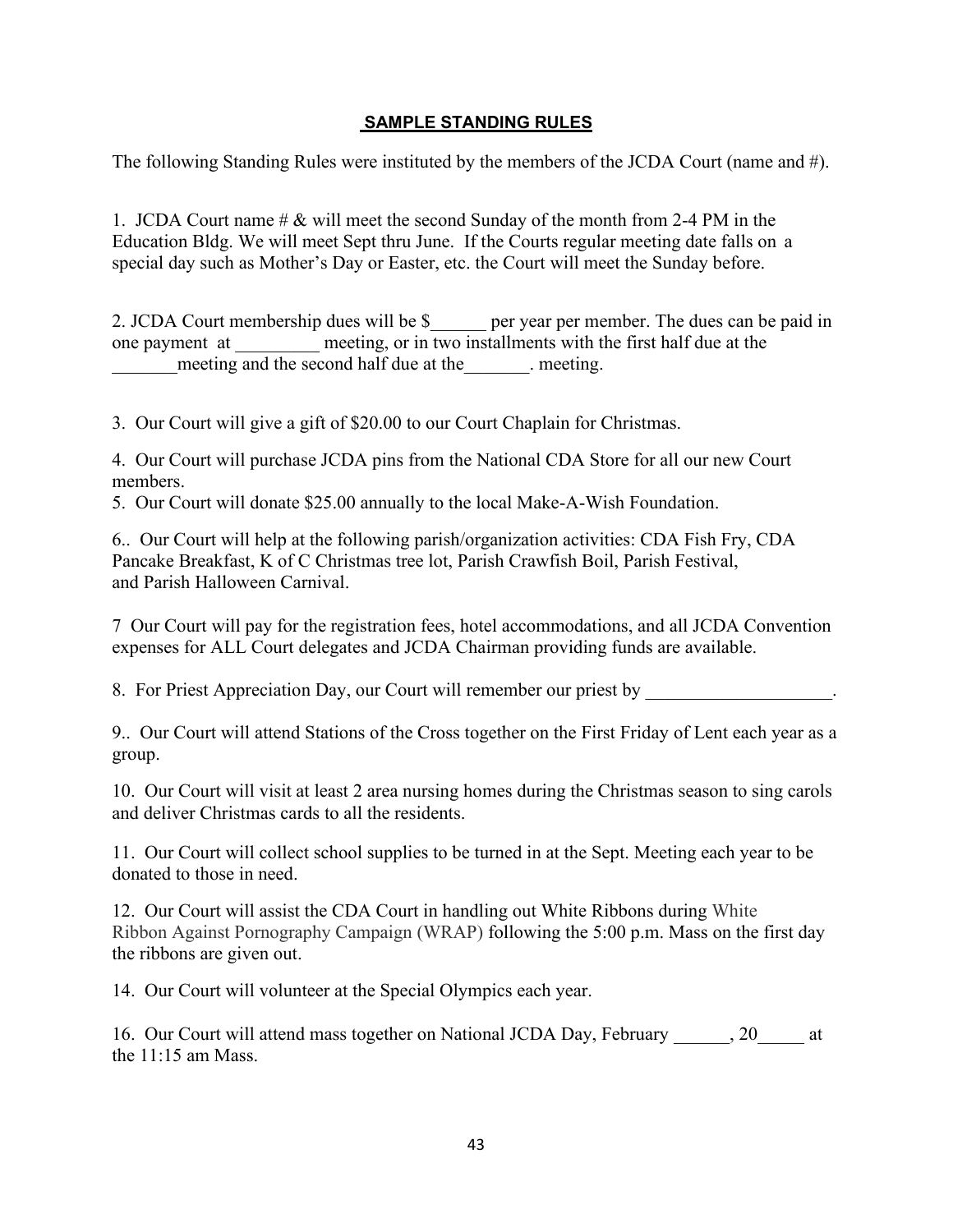17. Our Court will collect food and make food basket to be given to the local for Thanksgiving.

18. Our Court will pay for postage for all Court correspondence including mailing of the Court newsletters.

19. The Court will pay 100% of the costs for Convention/Retreats(s) per member for those members who participate in fundraisers 50-100% of the goal that is set per fundraiser for each member. Those selling less than 50% of the goal set for each fundraiser will have to pay 75% of their Convention/Retreat Costs and the Court will pay the remaining 25 % of the costs. Members, who DO NOT PARTICIPATE in fundraisers, will have to cover the FULL costs of ANY Convention/Retreat(s) they wish to participate in. Unless otherwise voted on by the Court and the Court can pay for the added expense.

| Approved: | on (date) |
|-----------|-----------|
|-----------|-----------|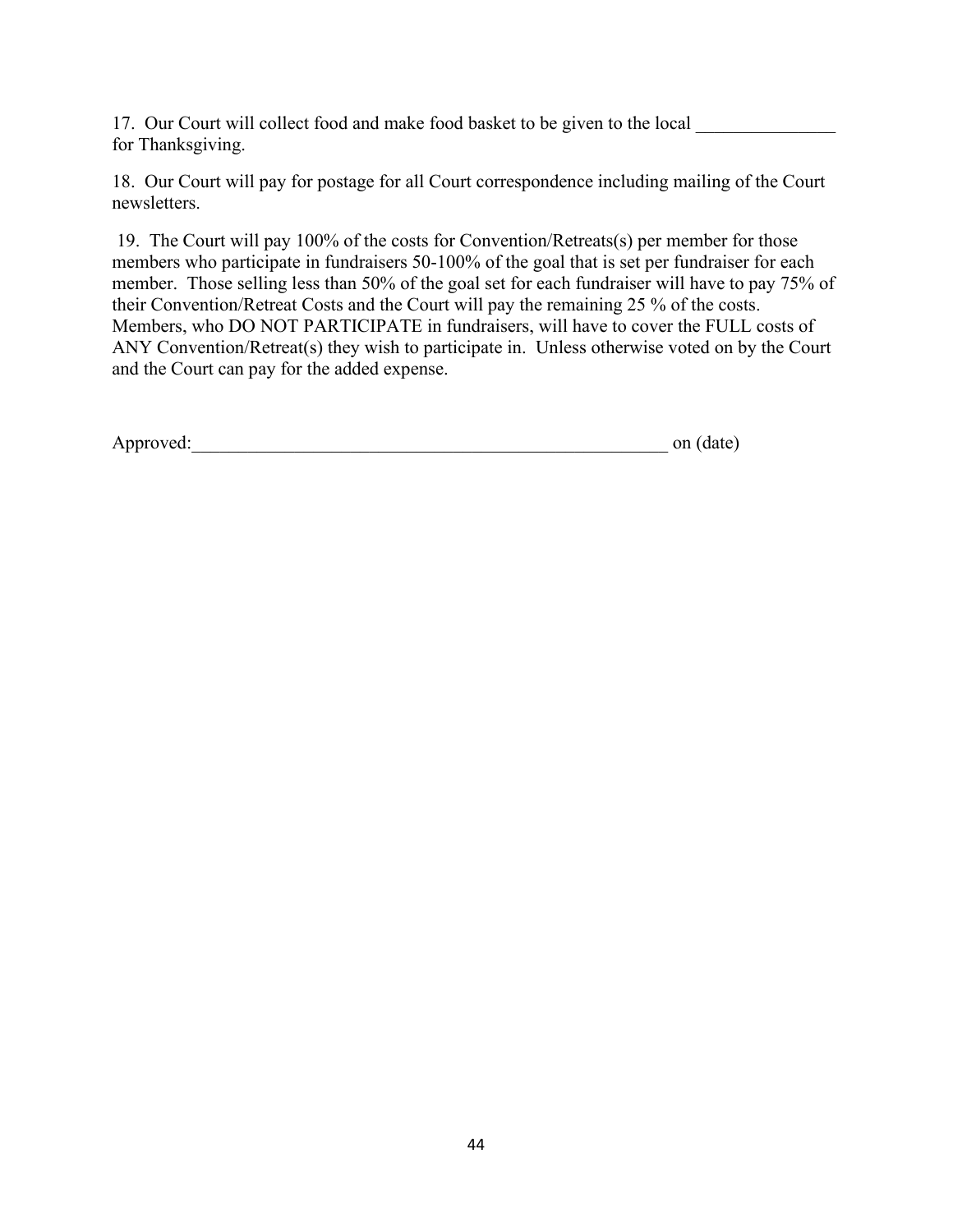#### **SAMPLE LETTER FOR JCDA INTEREST MEETING**

Court NO. No. Catholic Daughters of the Americas, in in the sponsoring a Junior Catholic Daughters of the Americas program. Girls in the first (1) through the twelfth grades (12) are welcome to join the organization.

The Basic Goals of the JCDA program are:

- 1. Develop yourself as a Christian.
- 2. Learn to work for the good of others.
- 3. Grow spiritually.
- 4. Be creative and flexible.

These goals are accomplished through fun activities that include spiritual, educational, and character-training projects held at monthly meetings.

Interest meetings are planned for  $(date)$   $in$   $(name of$ place) \_\_\_\_\_\_\_\_\_\_\_\_\_\_\_\_\_\_\_\_ at \_\_\_\_\_\_\_\_\_ (time) \_\_\_\_\_\_\_\_\_. The purpose of these meetings is to find out how many girls are interested in the program and to answer any questions you may have concerning the program; i.e., when and where the meetings will be held, program details, etc. Membership application forms will be available at the meeting. Dues will be \$\_\_\_\_\_\_\_\_\_\_per year. All prospective members and interested parents are invited to the meeting. Refreshments will be served.

Below is a simple form to fill out and return to your Religious Education or Catholic School Teacher by \_\_\_\_\_\_\_\_\_\_\_\_\_\_\_. If you are interested in the program and cannot attend the meeting, you may contact any of the following for more information: (List chairman and email)

( ) I would like my daughter to join JCDA.

( ) I am not interested in my daughter participating at this time.

| Please return form by   | date         |
|-------------------------|--------------|
| <b>PHONE</b>            | <b>DATE</b>  |
| PARENT'S SIGNATURE      |              |
| AGE<br><b>BIRTHDATE</b> | <b>GRADE</b> |
| <b>ADDRESS</b>          |              |
| <b>GIRL'S NAME</b>      |              |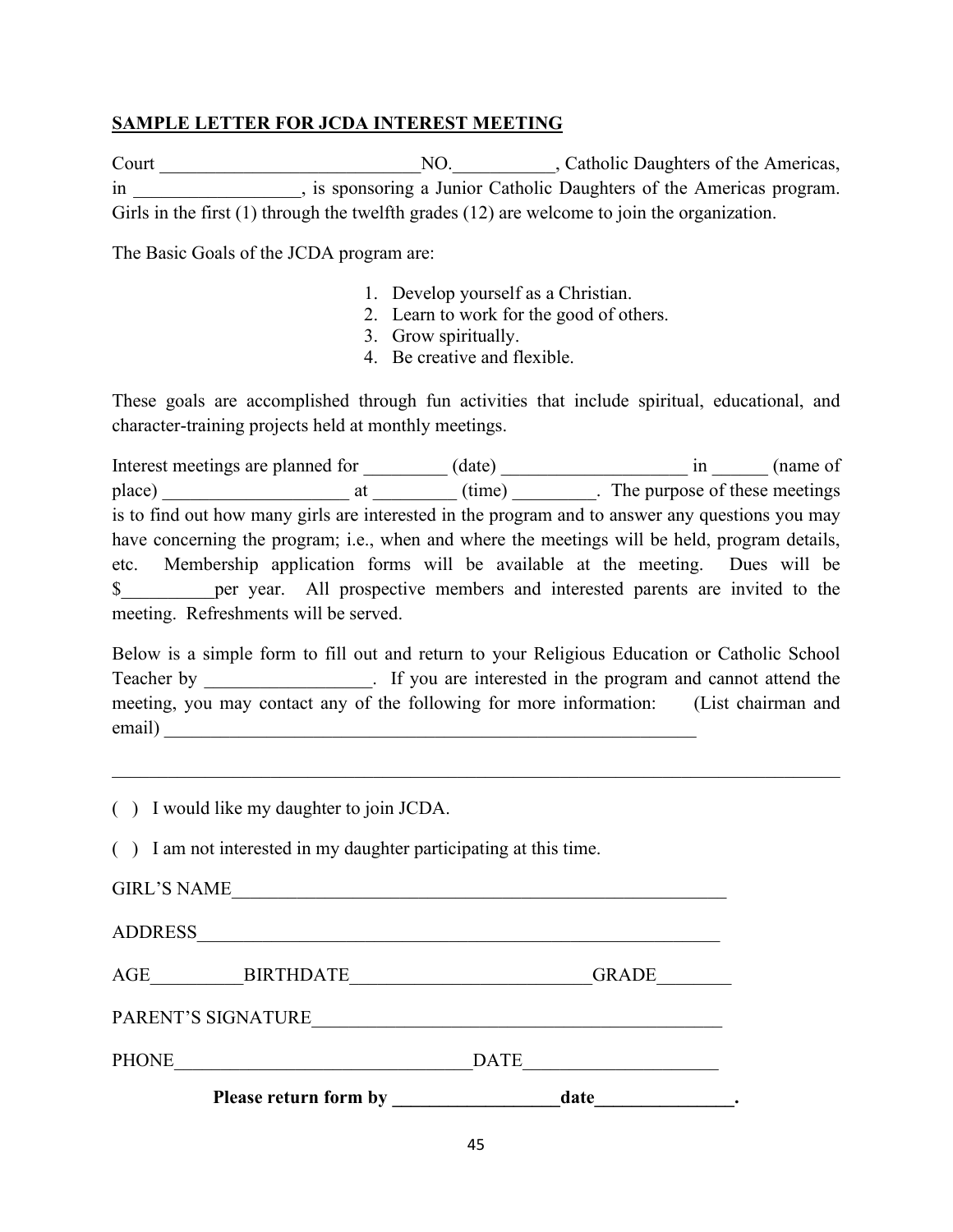# **STATE JCDA CONVENTION**

# **STATE JCDA CONVENTION CHAIRMEN NEEDED**

**HOST** REGISTRATION LITURGY TABLE DECORATIONS HOSPITALITY AND TRANSPORTATION' FIRST AID AND SECURITY PROGRAMS NEWS RELEASES TOTE BAGS DOOR PRIZES RAFFLE PRIZES TEE SHIRTS JUNIORETTE ACTIVITY FOR SATURDAY NIGHT MEALS AND BANQUET JUDGES FOR BANNERS AND SCRAPBOOKS ENTERTAINMENT/SPEAKERS SOUND EQUIPMENT

**(Note: Various committees may be combined)**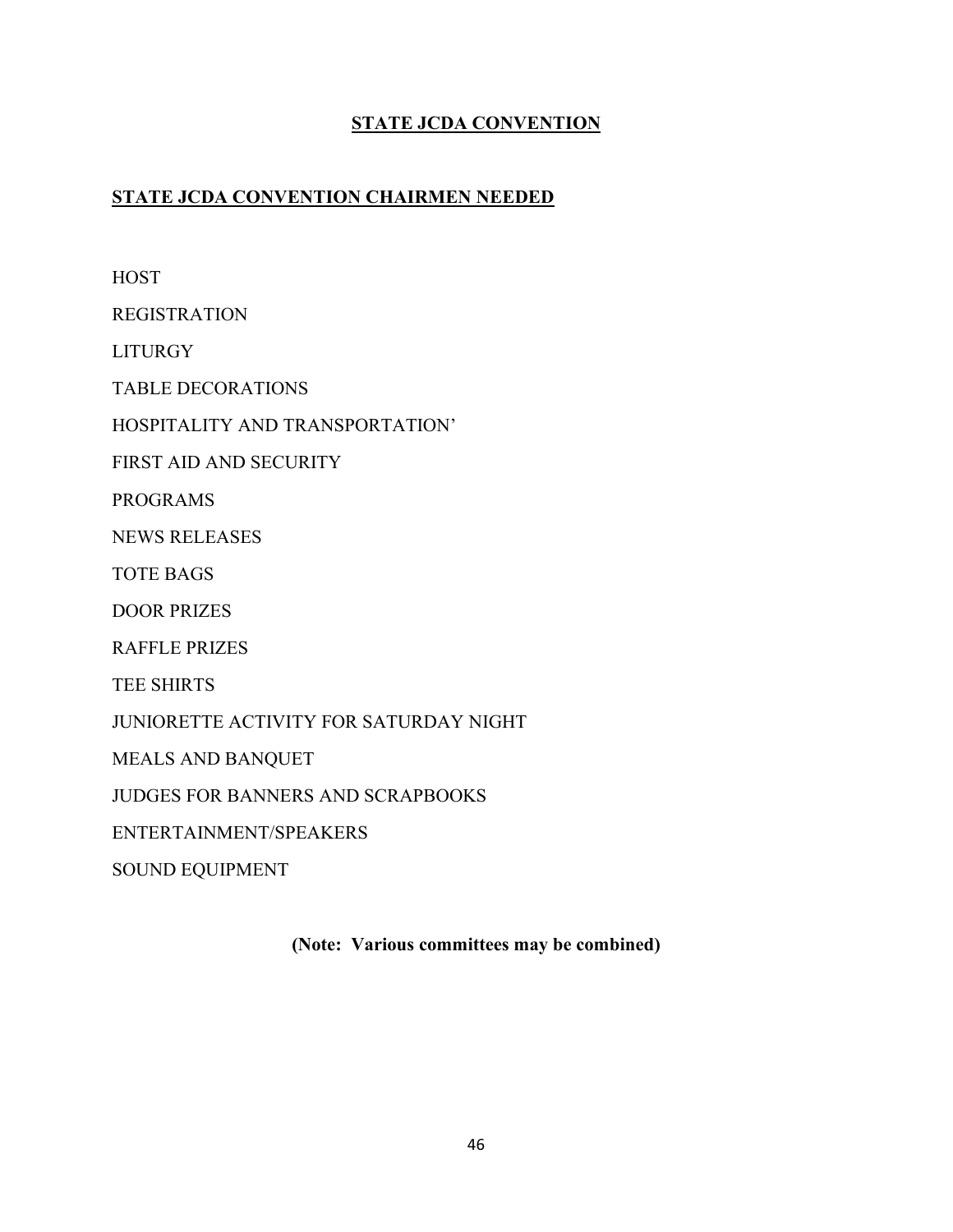# **STATE JCDA CONVENTION CHAIRMEN DUTIES AND RESPONSIBILITIES**

# **HOST –**

- Contact hotel in host city at least 18 months prior to convention to secure rate quotations and dates available the latter part of June of convention year. Submit this information to the State JCDA Chairman for discussion and finalization with the State JCDA Board. State JCDA Chairman sends copy of contract to CDA State Regent for review and approval.
- Appoint various committee chairmen and call an initial convention meeting of all committees in August of the prior year to convention date.
- Collaborate all arrangements for the convention with State JCDA Chairman and the various chairmen.
- Communicate with the hotel on all arrangements and room assignments needed for convention.
- Obtain an area map to hotel from major highways and a hotel brochure to include with the Call to Convention.
- Give the welcome at the opening session of the convention. Make signs for various tables in foyer and other assigned rooms in hotel.

# **REGISTRATION –**

- Prepare registration form with deadline date decided by committee. Form is to be included with the Call to Convention; mailed out by the State JCDA Chairman.
- Collect all monies received from registration. Send monies to State JCDA Chairman or CDA State Regent to be deposited in a separate account set up for convention purposes only. Retain copies of all checks submitted.
- Record all information from registration forms received; i. e. name, address, Court names and number; city; state, delegate, alternate, sponsor, guest. If tee shirts are included in registration fees, record sizes needed.
- Prepare packets for distribution at the convention with name tags and color ribbon attached, programs, meal tickets, and tee shirts, if included with registration fees. Set up and man the registration table at convention.

# **LITURGY –**

- Coordinate and plan all liturgies and worship services with the State JCDA Chaplain Saturday morning worship service, Living Rosary prior to Saturday afternoon Mass, Sunday morning worship services.
- Prepare prayer room; i.e. stature of Blessed Virgin Mary and crucifix with soft background music.
- Make sure all items needed for Mass are available on Saturday.
- Set up mini-altar with a statue of the Blessed Virgin Mary and flowers in the convention hall.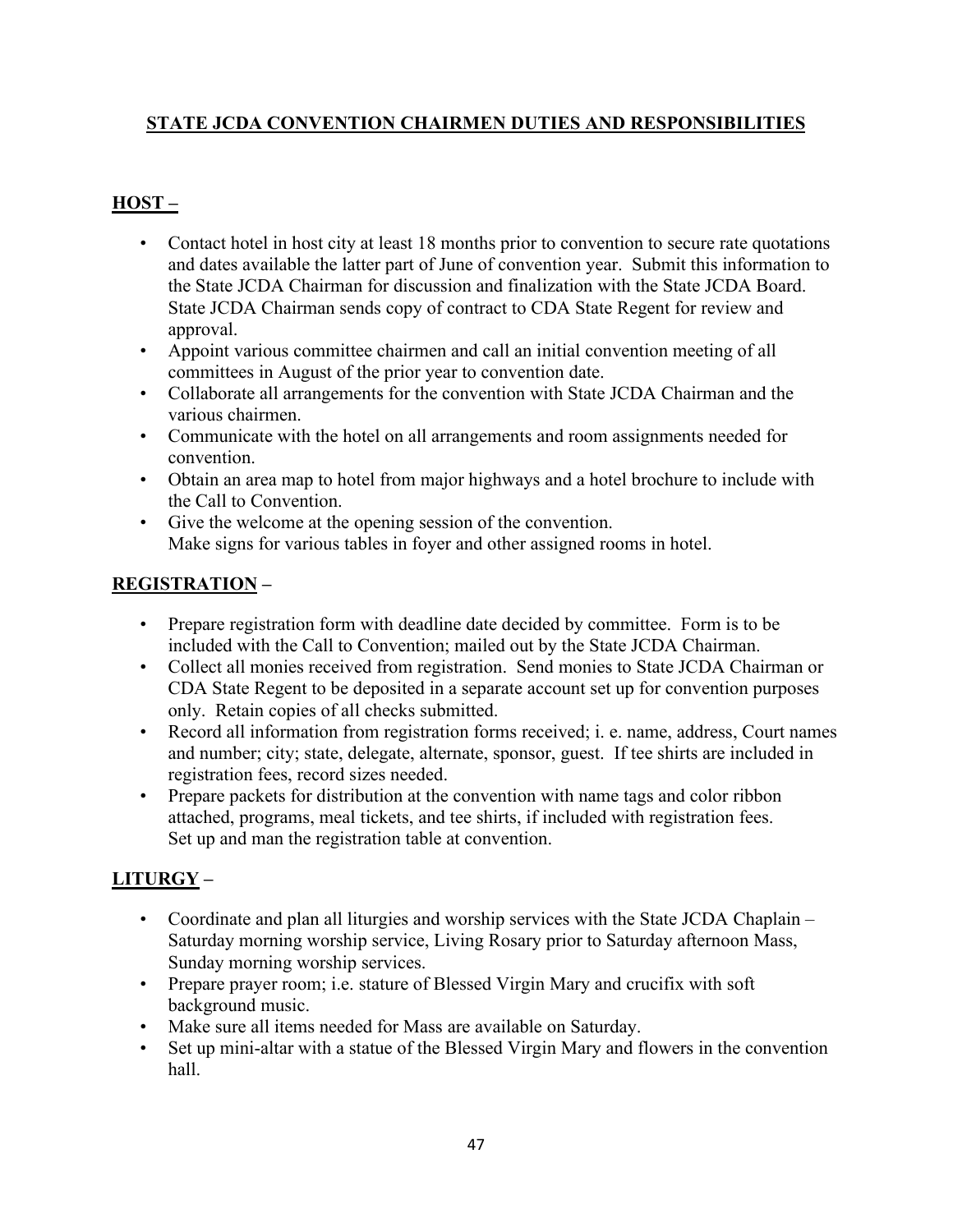# **TABLE DECORATIONS AND FLAGS–**

- Prepare the backdrop for the convention. Use State JCDA banner or prepare a convention banner.
- Decorate tables for Saturday night banquet according to the theme of the convention. Make sure own or use hotel decorations, if available.
- If necessary, ask for donations for table decorations or handouts through the JCDA State Chairman.
- Prepare tickets for Saturday night banquet and give to registration committee for inclusion in the registration packet. (Tickets optional if included in registration fees.).
- Secure, transport, and safe return of State Flag and the U.S. Flag.
- Provide color guard for opening session of convention.
- Set up delegate markers numerically in ascending order.

# **HOSPITALITY AND TRANSPORTATION –**

- Responsible for JCDA Hospitality room and refreshments on opening day of convention.
- Set up and man information table throughout convention.
- Familiarize your committee with hotel lay-out, surrounding restaurants, attractions, travel directions, gas/convenience stores near the hotel. Arrange adequate hostesses to greet and welcome participants at hotel and airport if traveling by air.
- Arrange for ice water; Kleenex, etc. for speakers and head convention table.
- Be available to relieve registration staff for breaks.
- Assign local JCDA members daily to check for comfort of State CDA and State JCDA Officers and attending priests. Follow up immediately with appropriate hotel representative if problems arise.
- Serve as door monitors during convention sessions, Friday night entertainment, and Saturday night banquet.
- Arrange for pickup and delivery of delegates and guests needing same from the airport. If hotel shuttles are available, make necessary arrangements and follow through.

# **FIRST AID AND SECURITY –**

- Set up first aide room at the hotel for the convention.
- Secure qualified medical supervision during peak hours of convention
- Familiarize the committee with hotel emergency procedures, emergency exits, phone numbers, and hotel security procedures
- Obtain list of attending Courts and membership from registration committee.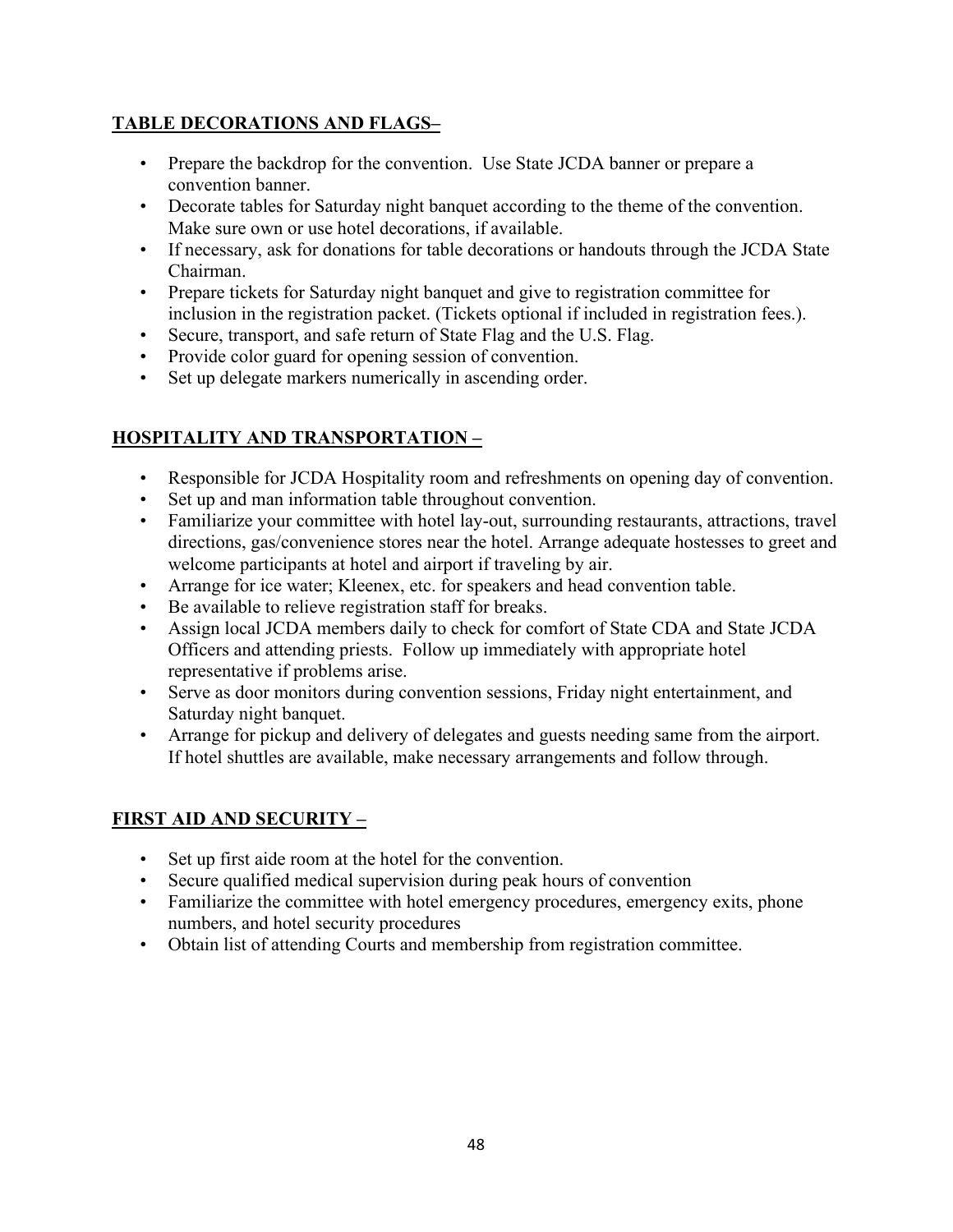### **PROGRAMS –**

- Develop convention program and submit for approval to State JCDA Board at least three (3) months prior to convention.
- Have programs printed and submitted to registration committee for inclusion in registration packets.
- Recognize all donors in printed program.

# **NEWS RELEASES –**

- Prepare pre-convention news releases to be distributed to all local Courts through the State JCDA Chairman mail outs.
- Contact local media for complete coverage.
- Prepare post-convention releases for local newspapers and mail to Share.

# **TOTE BAGS –**

- Obtain samples and pricing for tote bags, in keeping with theme of convention.
- Purchase tote bags and fill with donated items.
- Request donations for tote bags through the State JCDA Chairman mail outs to local JCDA and senior Courts.

#### **DOOR PRIZES –**

- Seek donations for door prizes from local businesses, as well as through the State JCDA Chairman mailings.
- Provide registration booklet on door prize table at convention for a list of donors.
- Put out container for door prize tickets to be dropped in at convention. The State should have a container for this.
- Purchase double tickets for door prizes to include in registration packet.
- Assist with the distribution of door prizes throughout the convention

# **RAFFLE PRIZES-**

- Seek donation for raffle prizes from local and area businesses, as well through the JCDA State Chairman mailings.
- Prepare raffle booklets and have printed at least 3 (3) months prior to convention.
- State JCDA Chairman will mail out with regular mailings to the local Courts.
- Be sure raffle booklets fit flat, without folding, in a  $#10$  envelope.
- Sell raffle chances and accept sold tickets at raffle prize table during the convention.
- Assist with raffle drawing during the convention.
- Prepare a list of all raffle prize winners and submit to the State JCDA Chairman for mail out.
- Submit all monies received to State JCDA Chairman or CDA State Regent.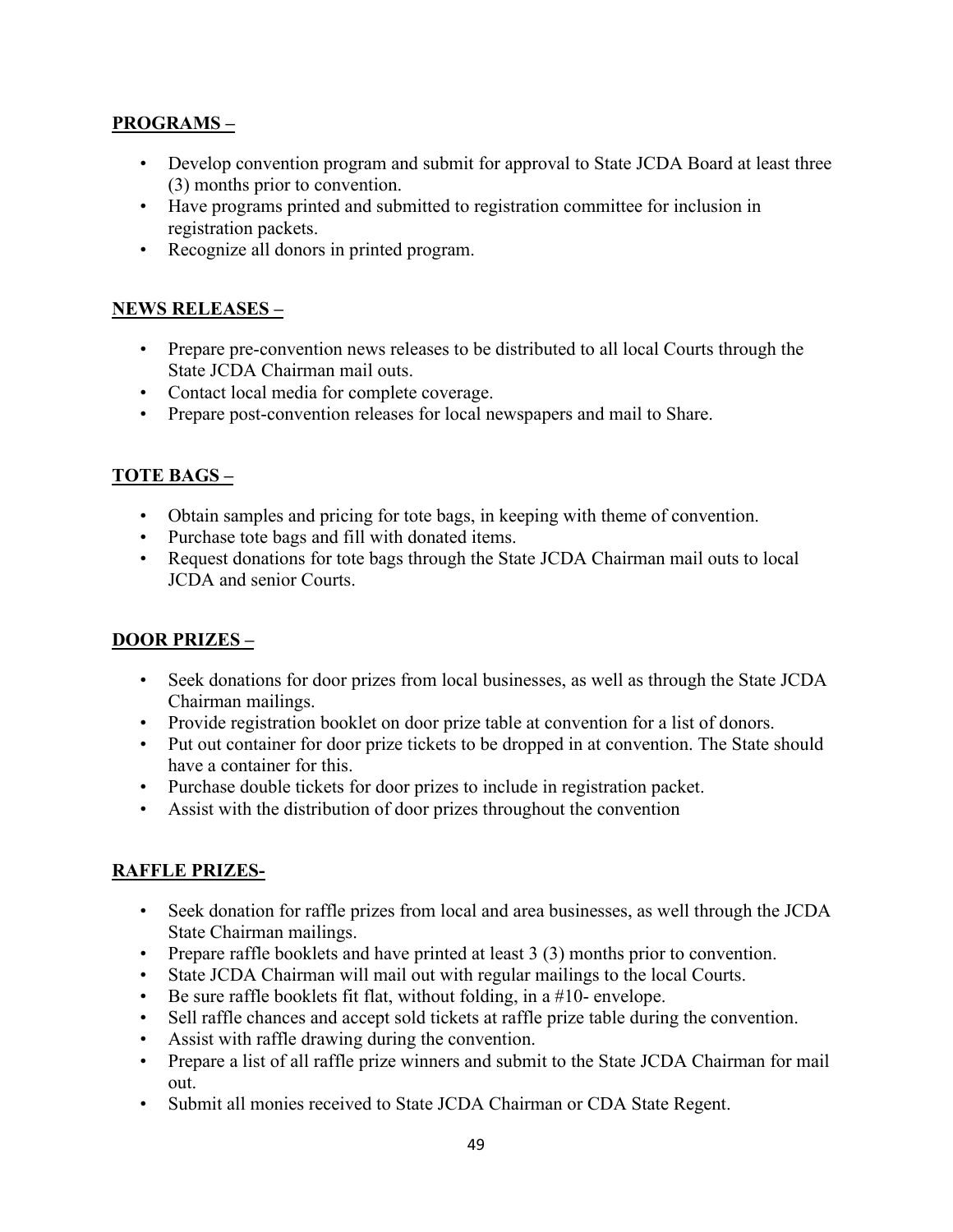# **TEE SHIRTS –**

- Secure pricing on quality tee shirts with convention theme printed.
- Obtain samples for approval by the State JCDA Board.
- Have shirts printed and submit to registration committee at least one month prior to convention for inclusion in registration packet.

# **JUNIORETTE ACTIVITY – SATURDAY NIGHT-**

• Prepare activities for Juniorettes for Saturday night.

# **MEALS AND BANQUET –**

- Coordinate with hotel staff for Saturday night banquet meal, regarding menu and pricing. Submit to committee for final approval.
- Provide a memento for each guest attending banquet (optional)
- Coordinate with hotel staff on other meals available to convention attendees at reduced rates.

# **BANNERS AND SCRAPBOOKS -**

- Set up hotel room for local Court scrapbook and banner displays.
- Secure three (3) judges to critique scrapbooks and banners and pick winners.
- Use people for the local area, preferably educators, not associated with any local JCDA Court. Meet judges upon arrival at convention.
- Purchase ribbons for winners.
- Prepare list of winners and give to State JCDA Chairman as soon as possible.

# •

# **ENTERTAINMENT/SPEAKERS –**

- Invite speakers for convention events:
- Opening session; Saturday afternoon session; Saturday night banquet; and Sunday a.m. (optional)
- Secure entertainment for Friday fun night and Saturday night banquet. Invite representative from diocesan youth office and convention city office to give welcome during Saturday a.m. opening session.
- Invite guests to convention, i.e. National CDA Regent, National Officers, National Youth/JCDA Chairman, and State CDA Officers, neighboring State JCDA Courts – may be collaborated with State JCDA Board.

# **SOUND EQUIPMENT –**

- Secure, transfer, and safe return of all sound equipment.
- Coordinate necessary equipment with all convention committees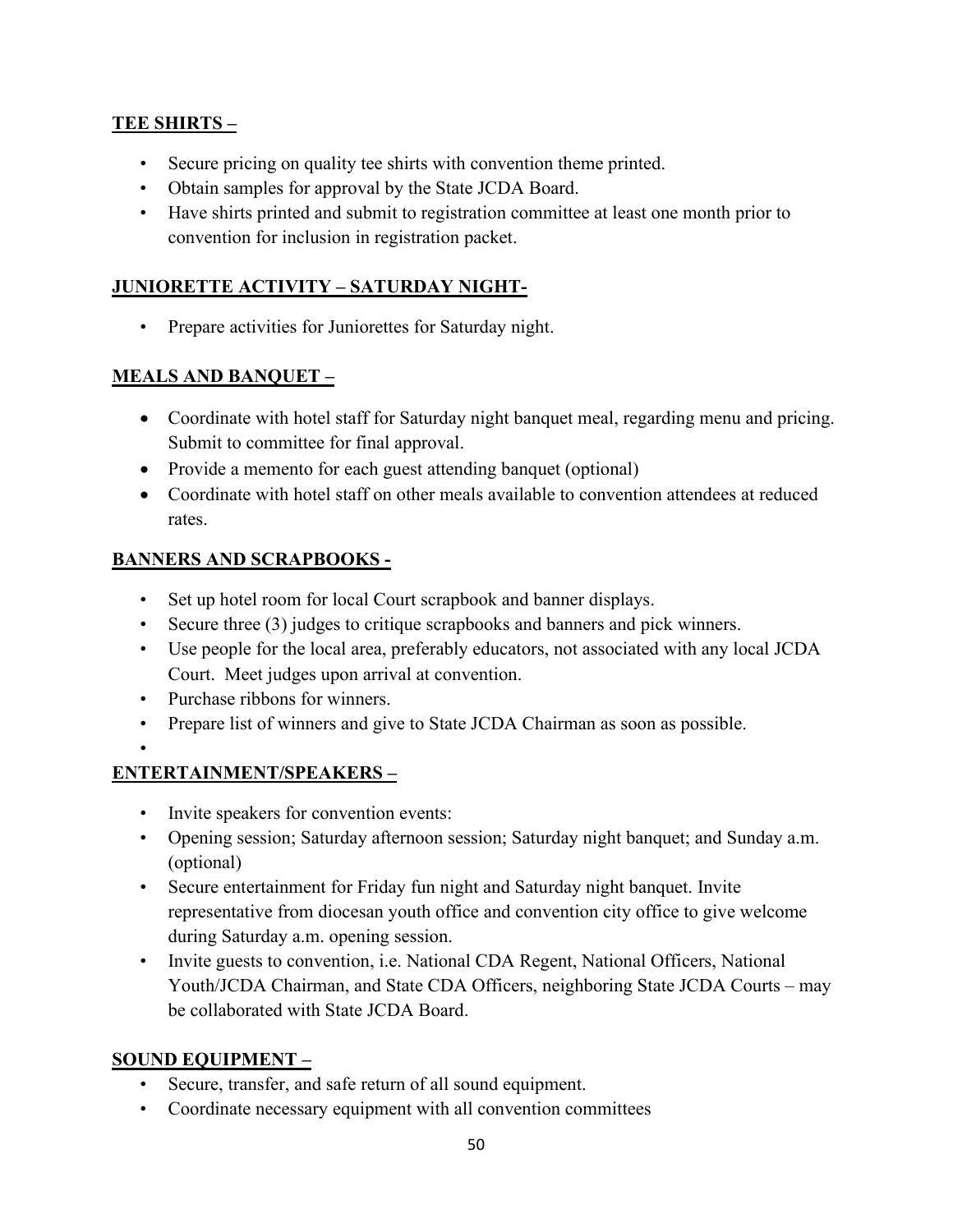# **ELECTIONS –**

- Set up room for elections. The State has a ballot box.
- Preside over elections procedure.
- Prepare list of elections results.
- •

# **JCDA STATE CHAIRMAN –**

- Provide all chairmen with tax exemption certificates for purchases.
- Coordinate with all chairmen and State JCDA Board concerning convention matters.
- Prepare list of all convention chairmen.
- Send out Call to Convention in late January of Convention year.
- Purchase plaques and gifts for outgoing State JCDA Officers to be presented at Saturday night banquet.
- Markers Be sure all Courts are included and have markers made for new Courts.

#### **\*NOTE TO ALL CHAIRMEN-**

**Attend all JCDA State Convention planning meetings and report on activity of committee. Duties may be switched among committees, as long as they are all covered.**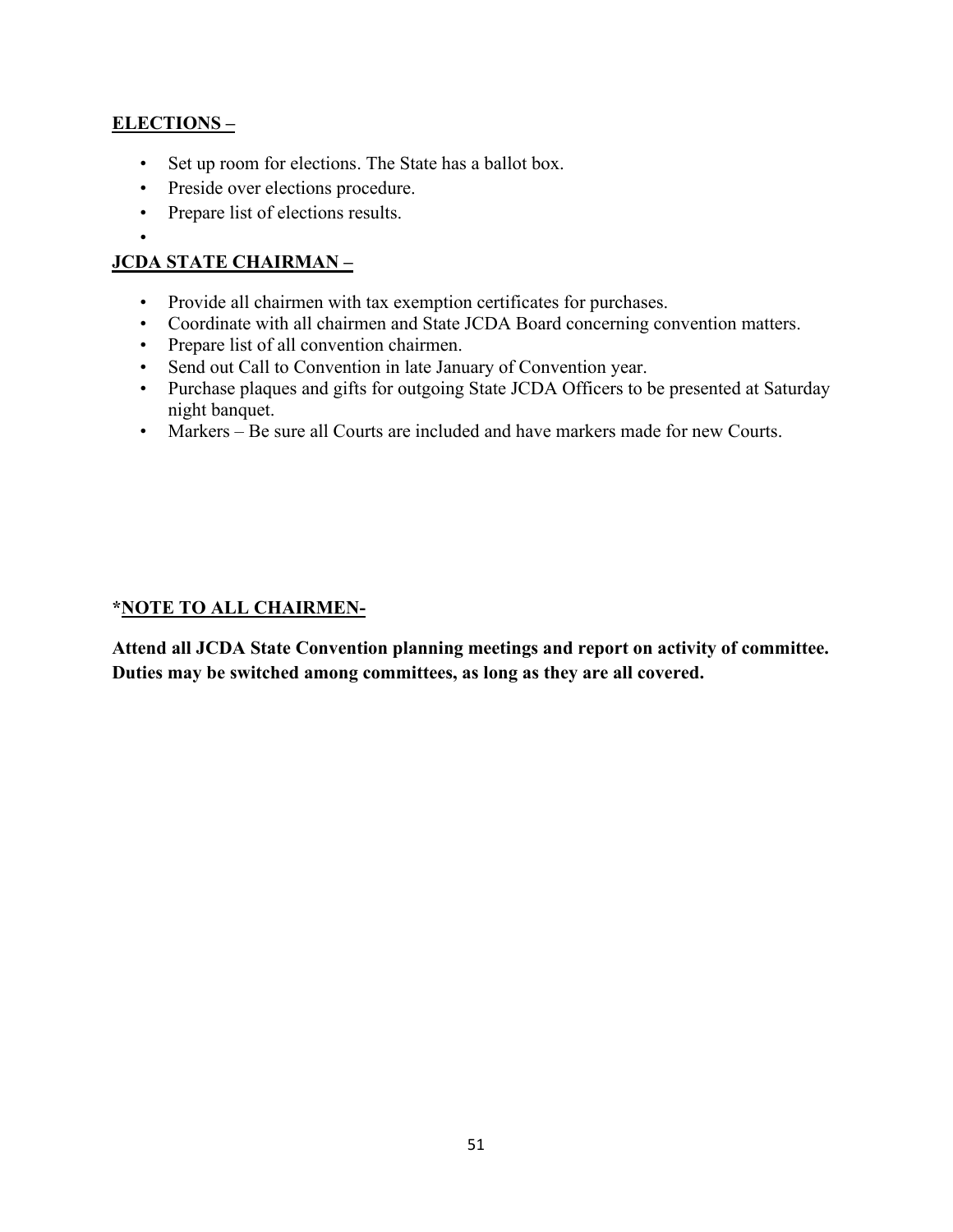# **JCDA STATE CONVENTION SAMPLE AGENDA**

| <b>Friday night</b> |                                                                 |
|---------------------|-----------------------------------------------------------------|
| $4:00 - 7:00$ p.m.  | Early Registration                                              |
| $7:00$ p.m.         | Fun Night                                                       |
| $11:00$ p.m.        | Lights Out                                                      |
| <b>Saturday</b>     |                                                                 |
| 8:00 a.m.           | Registration continues                                          |
| $8:30$ a.m.         | <b>Morning Praise</b>                                           |
|                     | Seating of delegates                                            |
|                     | Roll Call                                                       |
| $9:00$ a.m.         | Delegates Briefing - CDA State Parliamentarian<br>Call to order |
|                     | Presentation of colors                                          |
|                     | Pledge of Allegiance to the USA Flag and State Flag             |
|                     | <b>JCDA</b> Song and Pledge                                     |
|                     | Welcome to the convention                                       |
|                     | Introductions                                                   |
|                     | Communications                                                  |
|                     | Reading of the Minutes from previous convention                 |
|                     | Announcement of various committees                              |
|                     | Speaker                                                         |
| $11:00 - 1:00$ p.m. | Lunch                                                           |
| $1:00$ p.m.         | <b>Convention Reconvenes</b><br><b>Banner Procession</b>        |
|                     | Report of Committees: Credentials, Rules                        |
|                     | <b>Adoption of Printed Program</b>                              |
|                     | Adoption of Minutes from previous convention                    |
|                     | Reports from local JCDA Courts                                  |
|                     | <b>Guest Speaker</b>                                            |
|                     | Report of the Minutes approving committee                       |
|                     | Nominations for State Officers                                  |
|                     | State officer reports                                           |
|                     | Bid for next convention                                         |
| $4:00$ p.m.         | Mass and rosary                                                 |
| 7:00 p.m.           | Banquet                                                         |
| 11:00 p.m.          | Lights out                                                      |
| <b>Sunday</b>       |                                                                 |
| 8:00-8:30 a.m.      | Election of State Officers for next term                        |
| 8:30 a.m.           | <b>Morning Praise</b>                                           |
| 9:00 a.m.           | Convention reconvenes                                           |
|                     | Roll Call of delegates                                          |
|                     | Report of Committees: Resolutions, Courtesy, Elections          |
| 10:00 a.m.          | <b>Installation of New Officers</b>                             |
|                     | <b>Closing Prayer</b>                                           |
|                     | Adjournment                                                     |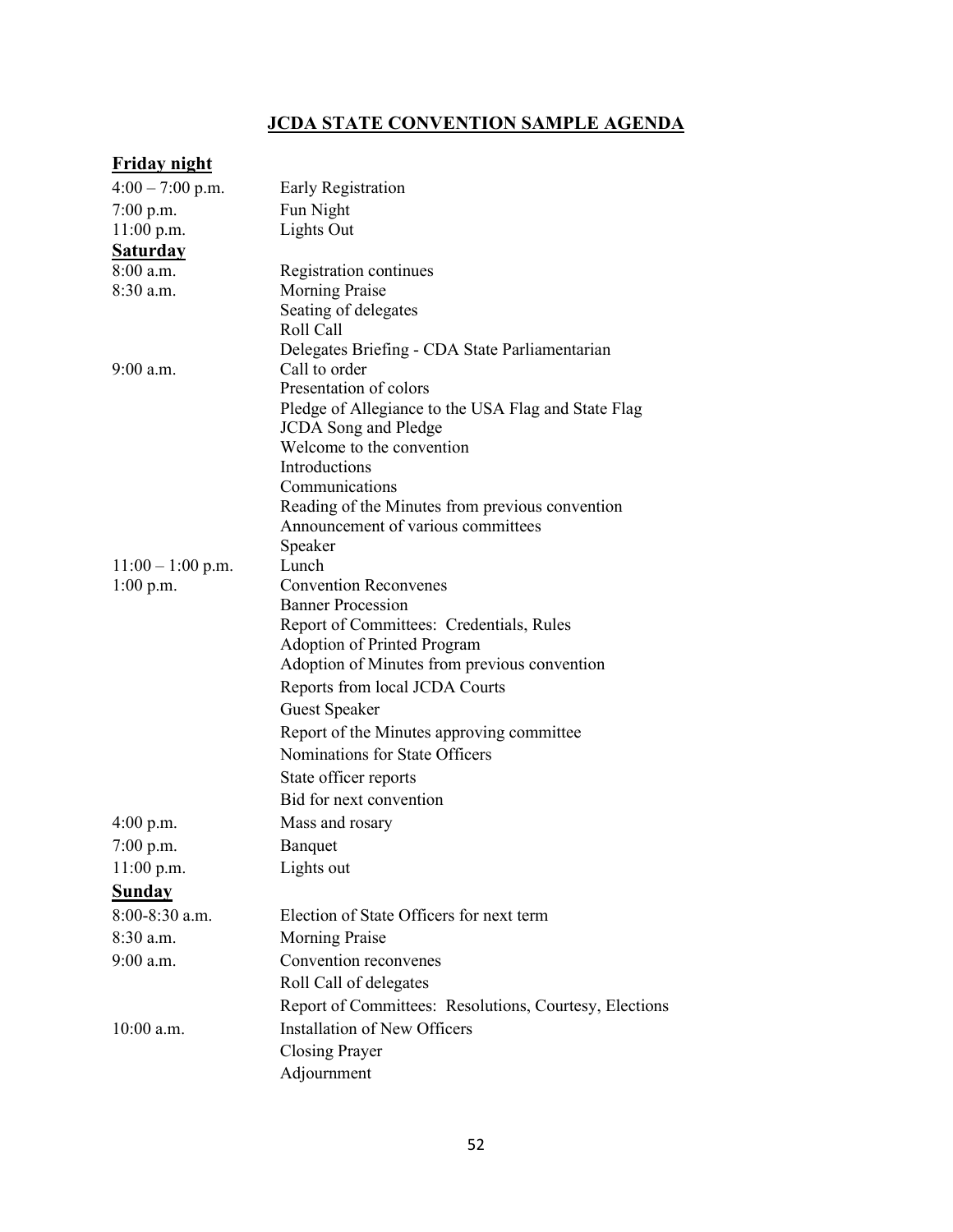# **STATE JCDA CONVENTION STANDING RULES**

1. The Convention shall be called to order at the appointed time.

2. A parliamentarian shall be available during the election.

3. Delegates must wear their official badges to be admitted to the convention hall.

4. The Credential Committee shall report from time to time as directed by the chair.

5. Debate on any subject or motion is limited to two minutes for each speaker.

6. When a delegate wishes to make a motion, she will rise, address the Chair, give her name and Court, and wait until she is recognized by the presiding officer who shall repeat the name and Court before the delegate may proceed.

7. Resolutions that are approved by the Resolutions Committee shall be read at the convention, unless otherwise directed by the delegates. All adopted Resolutions are referred to the State JCDA Commission.

8. Voting, except on the election of officers shall be by voice, except when a roll call shall be taken when demanded by the majority of the delegates present.

9. Voting for officers shall be by ballot.

10. Nominations should be made from the floor only.

11. Nomination speeches shall be restricted to two (2) minutes each.

12. No more than one (1) state officer can be elected from any Court.

13. Any registered Junior, 14 years of age or older, who has been a loyal officer, an experience leader and has the completed candidate form on file may be elected to office.

14. Each office shall be voted upon separately, and in the following order: President, First Vice President, Second Vice President, Secretary, and Reporter.

15. No member may leave the room when a speaker is at the podium.

16. There shall be no campaigning any time other than the caucus.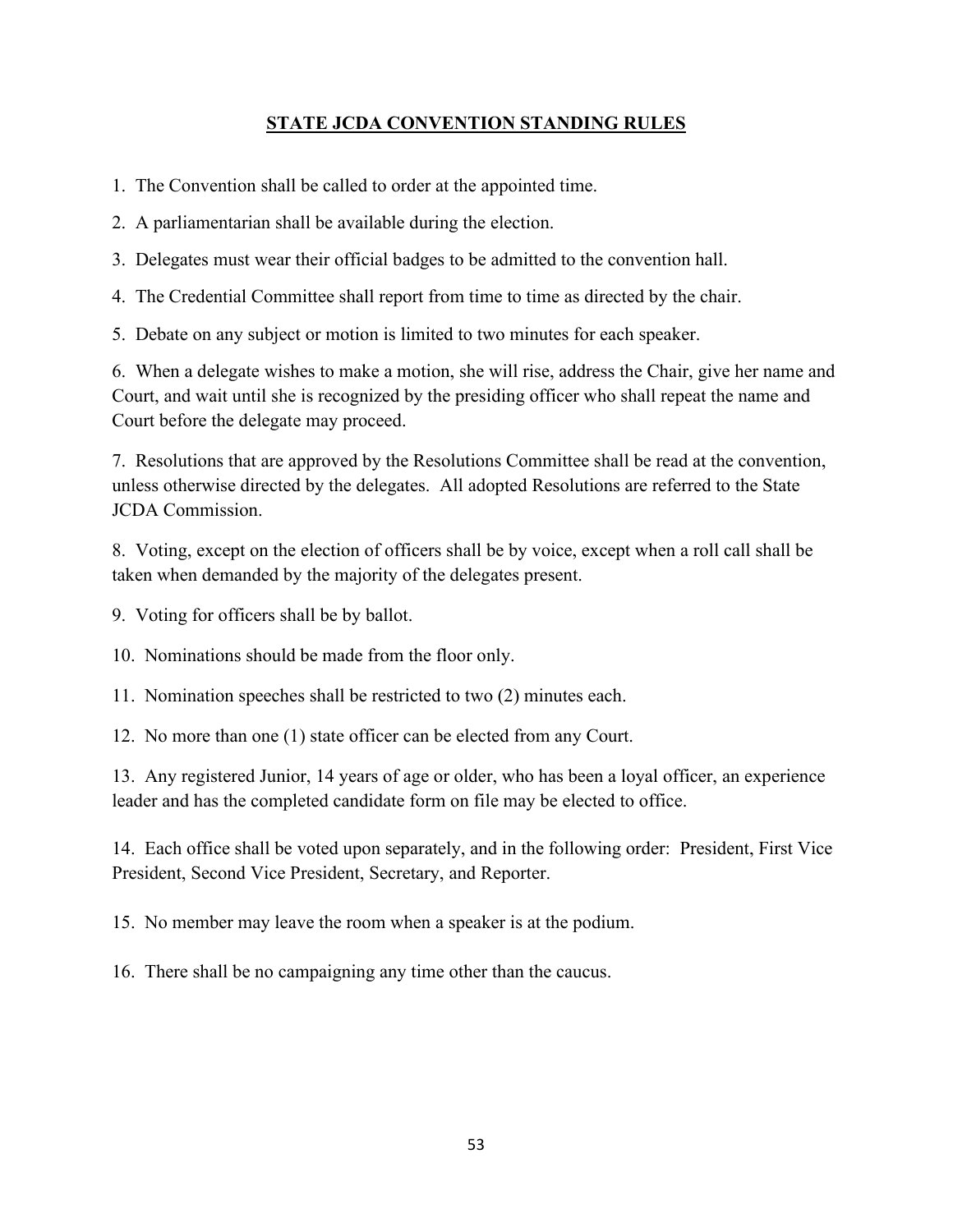# **JCDA CONDUCT CODE AT ACTIVITIES/STATE CONVENTIONS**

We hope that all participants will display mature and responsible characteristics which are trademarks of leadership and Catholic youth programs.

- 1. Fighting, use of profane language or sexual innuendo, disrespect or disobedience towards, or lying to adult leaders, or disrespect of other youth will not be tolerated.
- 2. Participants must attend all scheduled events of this activity. Skipping activities will not be tolerated.
- 3. The possession or consumption of tobacco, alcoholic beverages or illegal drugs will not be tolerated and will lead to immediate dismissal.
- 4. All participants will be expected to help with tasks such as cleaning.
- 5. Sleeping arrangements will be assigned and may not be changed. Participants are expected to be in designated sleeping areas and quiet by the assigned curfew time.
- 6. Sexual activity will not be tolerated.
- 7. Dress must be modest and adhere to the dress code.
- 8. There is to be no littering.
- 9. Adult to child ratio is 1-5. An adult must be in the room at all times.
- 10. There is to be no unsupervised children at the pool.

Parent/Guardian: I agree that my child shall abide by all rules and regulations listed in this conduct code. I agree that if my child fails to abide by this code or engages in any infraction of this code whatsoever, that my child can be immediately dismissed from the activity and sent home immediately at my expense for the immediate transportation home with no right of reimbursement for any amount in connection therewith.

I fully understand the consequences of the foregoing statements and sign this APPLICATION FORM knowingly, freely, and willingly.

**(Your signature must appear below or your child will not be permitted to participate.)** Signature:

 $Date:$ 

Youth: I understand and agree to the above code of behavior. I also understand and agree that my parents(s) or guardian will be notified at the time of any infractions requiring my dismissal from this activity and that I will be sent home at my own or my parent or guardian's expense. Being found with any tobacco, alcoholic beverage or drugs, or involved in any sexual activity, is cause for automatic dismissal from the activity.

# **(Your signature must appear below or you will not be permitted to participate).**

Signature:

\_\_\_\_\_\_\_\_\_\_\_\_\_\_\_\_\_\_\_\_\_\_\_\_\_\_\_\_\_\_\_\_\_\_\_\_\_\_\_\_\_\_\_\_\_\_\_\_\_\_\_\_\_\_\_\_\_Date:\_\_\_\_\_\_\_\_